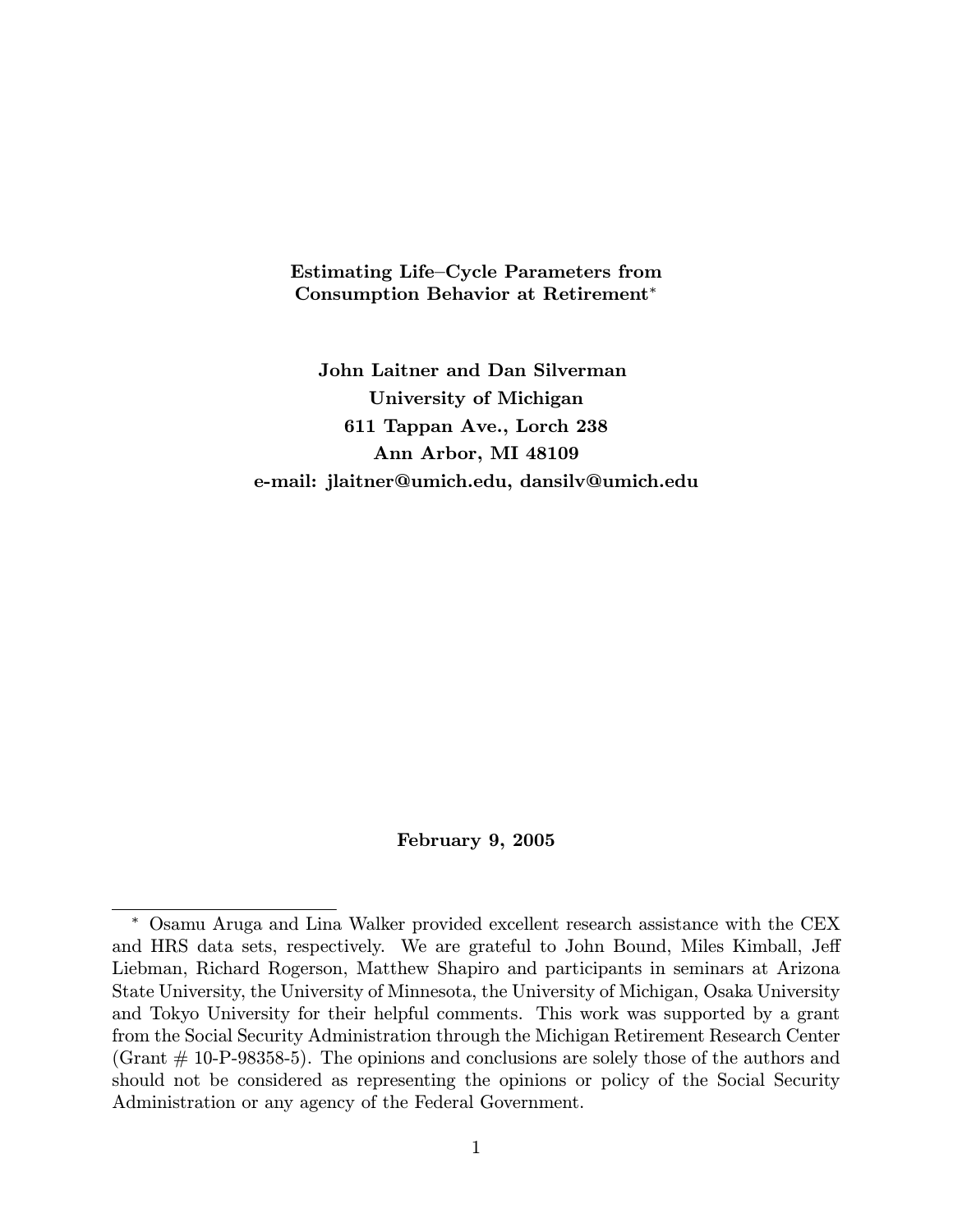Estimating Life—Cycle Parameters from Consumption Behavior at Retirement

# Abstract

Using pseudo-panel data, we estimate the structural parameters of a life—cycle consumption model with discrete labor supply choice. A focus of our analysis is the abrupt drop in consumption upon retirement for a typical household. The literature sometimes refers to the drop, which in the U.S. Consumer Expenditure Survey we estimate to be approximately 16%, as the "retirement—consumption puzzle." Although a downward step in consumption at retirement contradicts predictions from life—cycle models with additively separable consumption and leisure, or with continuous work-hour options, a consumption jump is consistent with a setup having nonseparable preferences over consumption and leisure and requiring discrete work choices. This paper specifies a life—cycle model with these latter two elements, and it uses the empirical magnitude of the drop in consumption at retirement to provide an advantageous method of identifying structural parameters – most importantly, the intertemporal elasticity of substitution.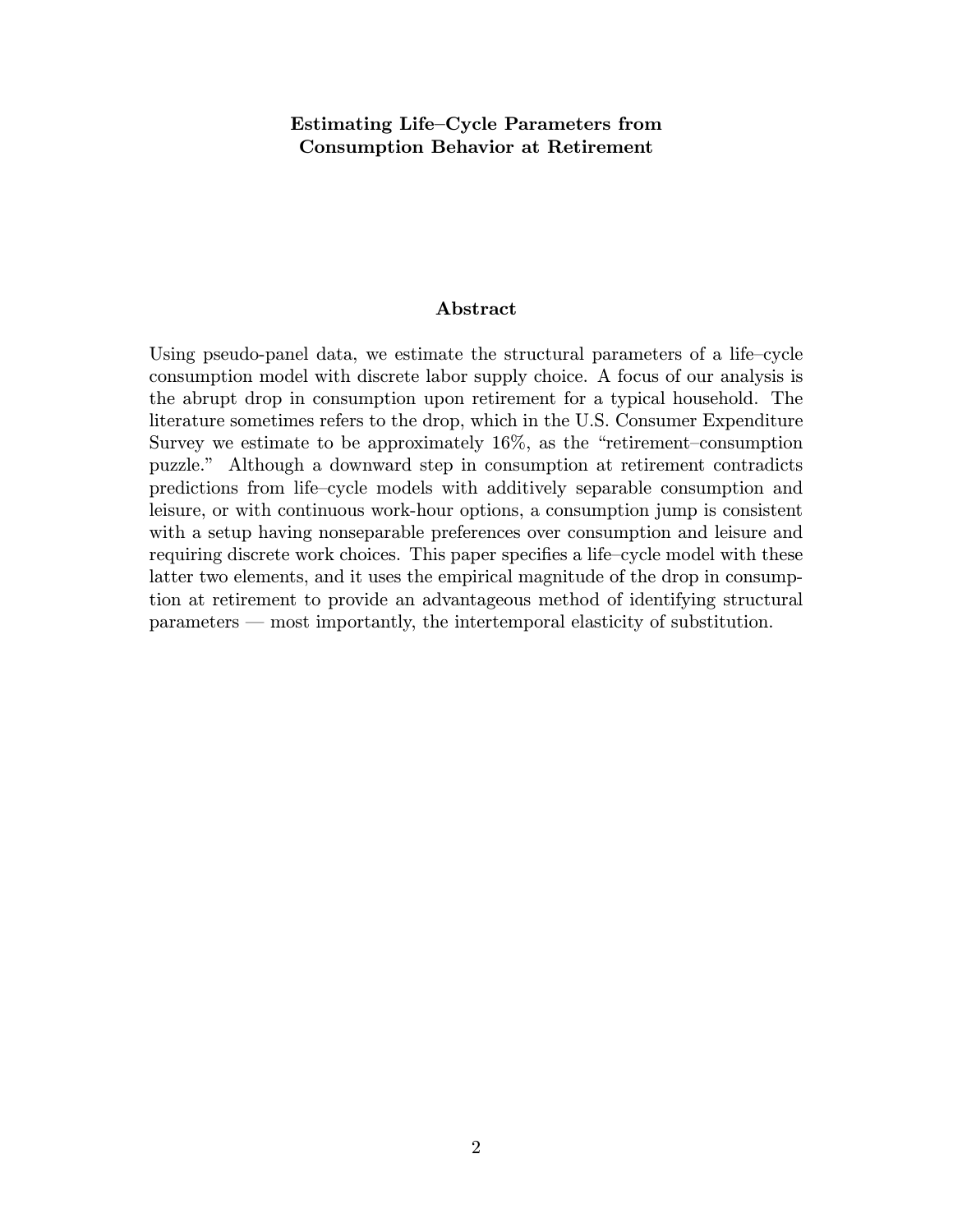# Estimating Life—Cycle Parameters from Consumption Behavior at Retirement

#### 1. Introduction

The life—cycle saving model is a cornerstone of modern economic policy analysis. Researchers use the framework to study, among other topics, economic growth, business cycles, social insurance, and trade and tax policies (e.g., Diamond [1965], Auerbach and Kotlikoff [1987], Lucas [1990, 2003], Hubbard et al. [1995], Altig et al. [2001], and many others). In a number of applications, both the model's ability to match data and the answer it gives to economic questions depend critically on values of its parameters, especially the intertemporal elasticity of substitution for consumption. For example, see Woodford [2003, ch.4] on macroeconomic implications, Weil [1989] on the risk free rate puzzle, Lucas [2003] on the welfare costs of business cycles, and Jones et al. [2003] on the relationship between volatility and growth. The importance of the model's parameters naturally generates interest in credible and precise estimates of their magnitudes (e.g., Hall [1988], Campbell and Mankiw [1989], and Attanasio and Weber [1993]). Controversy about parameter values nevertheless persists, in part due to data limitations. We believe, however, that the recent literature documenting the drop in average household consumption expenditure at retirement — the "retirement-consumption puzzle" — suggests a new avenue for progress. With the goal of enhancing the life–cycle model's usefulness for current and future policy research, this paper reconciles the model with empirical evidence on the change in households' expenditure at retirement and then uses the magnitude of that change as a novel and, we argue, advantageous source of identification in estimating parameters.

A number of recent papers describe a substantial drop in household expenditures at retirement.<sup>1</sup> Some authors view the sudden change in expenditures as a puzzle. Indeed, a central prediction of the life—cycle model is that agents should smooth marginal utility across ages, and, in the simplest formulations of model, this prediction maps into an optimal life—cycle path of consumption that is itself smooth. When, for example, retirement is anticipated, and when utility is an additively separable function of consumption and leisure, consumption should change continuously with age.

However, preferences over consumption and leisure may not take an additively separable form.<sup>2</sup> Furthermore, a number of economists argue that opportunities for market-work hours are not continuous. We show formally below that a tractable life–cycle specification with intratemporal utility that is nonseparable in consumption and leisure, with work options that are discrete, and with a retirement age that emerges from household choice, predicts a discontinuous consumption change at retirement.

We then show that if one is willing to treat the change in household consumption at retirement as a consequence of purposeful behavior, the magnitude of the change provides

<sup>&</sup>lt;sup>1</sup> E.g., Banks et al. [1998], Bernheim et al. [2001], Hurd and Rohwedder [2003], Haider and Stephens [2004], and Aguiar and Hurst [2004]. The decline estimated in these papers ranges from 7% to 35%.

<sup>&</sup>lt;sup>2</sup> Indeed Attanasio and Weber [1993] and Meghir and Weber [1996] argue that allowing for nonseparability is crucial for fitting the data.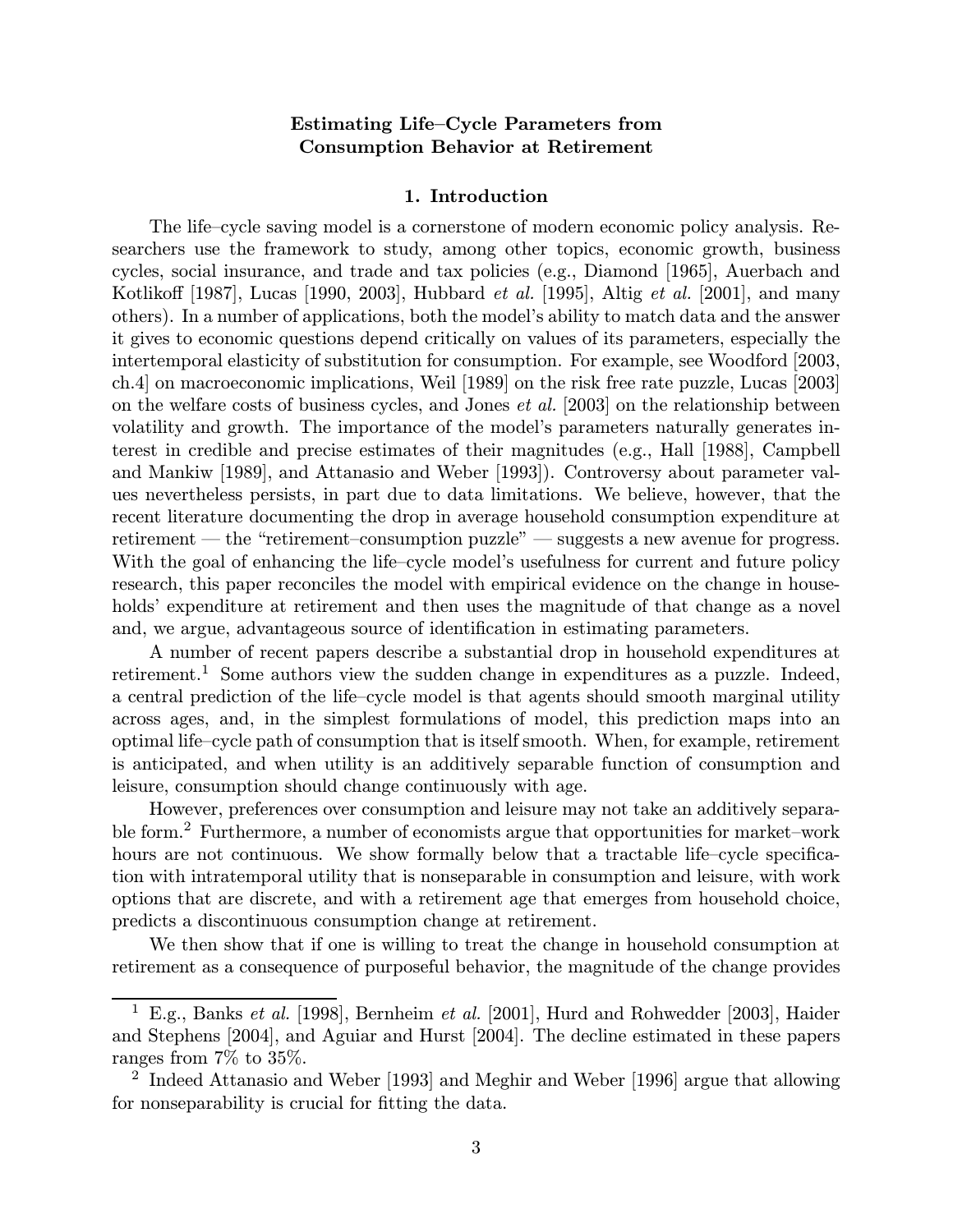useful information for estimating life—cycle model parameters. Consider the intertemporal elasticity of substitution (IES). Suppose that consumption and leisure are complements (i.e., that we have intratemporal nonseparability) and that a household anticipates a discrete increase in leisure upon retiring. In that case, the household will want to change its consumption abruptly at retirement; moreover, the direction and magnitude of the desired change will depend on the household's taste for smoothing utility over time, that is, on its IES for consumption/leisure services. In particular, if a household's taste for intertemporal smoothing is high, it may choose to decrease its consumption at retirement so that lost utility from consumption offsets gains from additional leisure. If, on the other hand, it has a lower desire for intertemporal smoothing, a household might increase its consumption at retirement – to take advantage of the complementarity of consumption and leisure. The size, and sign, of the consumption change registered in the data can thus help us to estimate households' IES.

By offering an alternative method for identifying life—cycle parameters, especially the IES, this paper contributes to a literature that has formed two basic strands. The first calibrates the life-cycle model from (macro) data and various existing studies (e.g., Auerbach and Kotlikoff [1987], Cooley and Prescott [1995], and Altig et al. [2001]). This strand tends to favor a moderate IES for consumption, usually between 0.2 and 1.0. The second strand of the literature typically identifies the IES for consumption with the coefficient on the, properly instrumented, rate of return on assets in a consumption Euler equation. This strand includes analyses of macro data, which sometimes estimate an IES very near zero (e.g., Hall [1988], Campbell and Mankiw [1989]), and analyses of micro data, which typically estimate an IES between 0.5 and 0.8 (e.g., Attanasio and Weber [1993] and Banks et al. [1998]). Our approach can contribute evidence on the robustness of IES estimates to variation in method of estimation and decision domain.<sup>3</sup>

Furthermore, our method has the advantage that it estimates the IES from changes associated with a highly predictable and consequential life event, namely, retirement. The standard strategy of instrumenting for asset returns in period  $t+1$  using economic variables known in period t suffers from two limitations. First, the relevant variation (anticipated changes in real rates of return) is modest in size, in practice perfectly correlated across individuals in a cross section and, therefore, seems unlikely to produce changes in behavior that are large enough to be precisely estimated from available data. Second, changes in asset returns are notoriously difficult to predict. As a result, problems of weak instruments arise.<sup>4</sup> This paper's identification strategy, in contrast, depends on a phenomenon

<sup>4</sup> See Yogo [2004] for a thorough discussion. An advantage, nevertheless, of using an-

<sup>3</sup> Other papers have provided alternative methods for estimating and IES parameter. For example, Barsky et al. [1997] use the responses to hypothetical questions to estimate the IES. Estimating fully specified structural models, Rust and Phelan [1997] identify an IES from the labor supply and Social Security application decisions of older males; and Keane and Wolpin [2001] identify an IES for services from the decisions of young men concerning schooling, work and saving. Using aggregate data, Basu and Kimball [2003] implement a model with nonseparable consumption and leisure and with income and substitution effects on labor supply that cancel. Their method indicates an IES of 0.5 since the 1980s, but it is unstable for earlier data from the postwar period.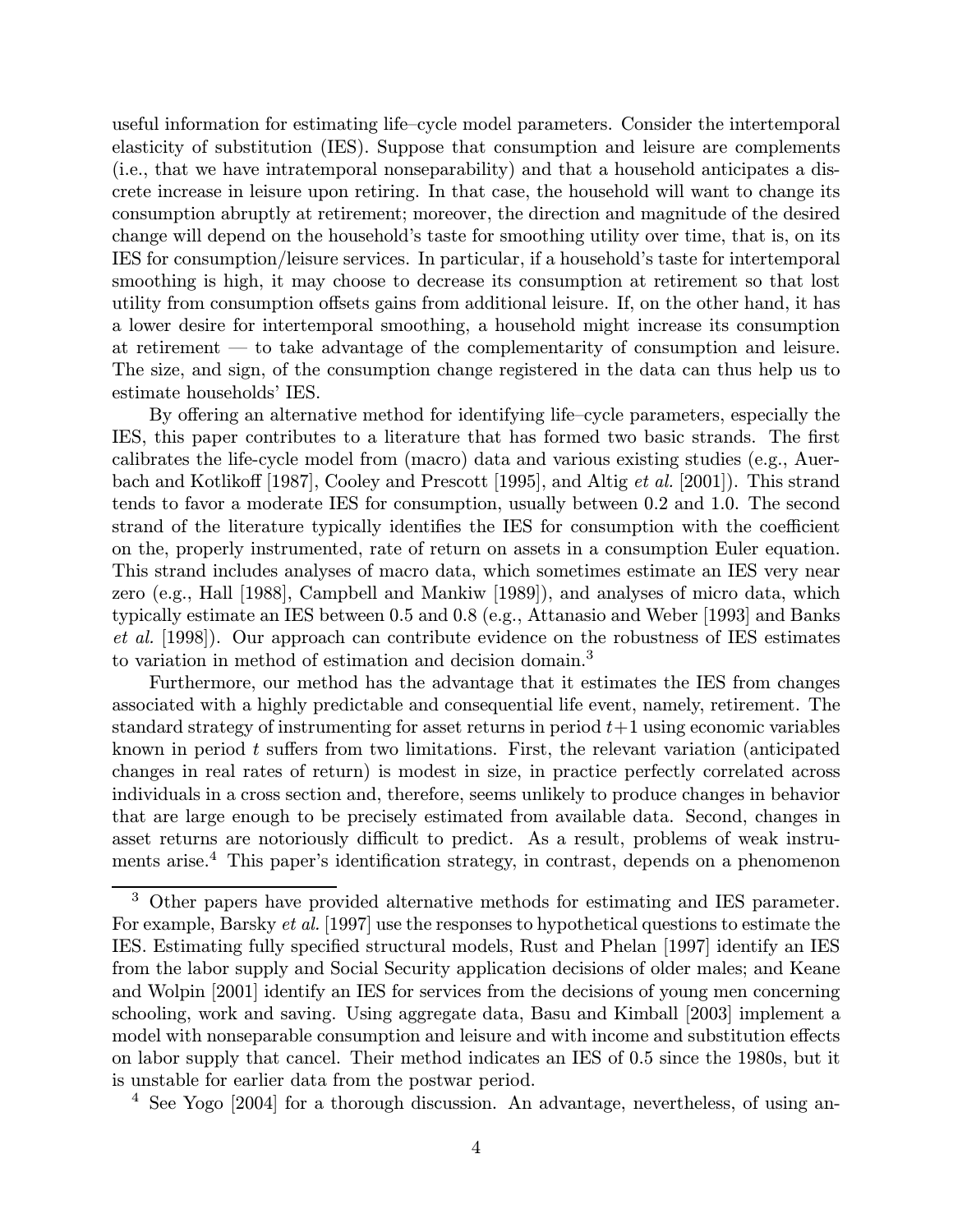that is economically substantial, mostly anticipated, and independently repeated within cross sections of data. In addition, our method has the advantage that it does not rely on unmodeled sources of variation. Interpreting rate—of—return estimates may require a specification with household decision making under uncertainty, household prediction of the distribution for future shocks, and even transactions costs – all elements beyond the scope of many policy—simulation models. Our procedure, on the other hand, straightforwardly employs a model designed for policy experiments.

Our approach relies on interpreting the change in expenditure at retirement as intentional. Haider and Stephens [2004] test an alternative idea that consumption declines on average at retirement because retirement is often unexpected. Using subjective predictions about retirement age as an instrument for anticipated retirement, they find that the expenditure decline remains statistically and economically significant (though one—third smaller than with non—IV estimates). In a related study, Hurd and Rohwedder [2003] use novel survey questions about expectations and show that households anticipate that their consumption will dip about 20% at retirement. Similarly, Laitner [2001] points out that financial advisors have long said that retirees should plan for less consumption than working people: he quotes a TIAA—CREF brochure stating that "you'll need 60 to 90 percent of current income in retirement, adjusted for inflation, to maintain the lifestyle you now lead," and he cites a popular press article writing that "many financial planners say it will take 70 to 80 percent of your current income to maintain your standard of living when you retire." These sources suggest that households anticipate a drop in consumption at retirement and, therefore, that this change is intentional.

We employ two data sets. We use pseudo—panel data from the U.S. Consumer Expenditure Survey 1984-2001 to estimate a consumption-Euler equation. The estimated coefficients are composites of underlying parameters from a life—cycle model with nonseparable consumption and leisure. As in previous studies, we find a substantial average drop in household expenditure at retirement. Combining the consumption coefficients, a life–cycle model, and lifetime earnings profiles from the Health and Retirement Study (HRS) panel data, we use an equation measuring the model's predicted optimal retirement age against HRS data on retirement to extract estimates of structural parameters. We estimate, quite precisely, intertemporal elasticity parameter values that are on the higher end of those found and used in the literature: our IES for services is approximately 0.67, and we estimate an IES for consumption of 0.87. We then assess the model's "out-of-sample" fit by comparing its prediction of average household wealth at retirement with HRS data on middle class net worth (data which did not inform the estimation). Despite the inclusion of a drop in consumption at retirement, our model matches the wealth data remarkably well.

The organization of this paper is as follows. Section 2 discusses several of our key assumptions. Section 3 presents our model and estimation strategy. Sections 4—5 discuss our data and present our estimates. Section 6 compares simulations from our model with HRS data on household net worth. Section 7 concludes.

ticipated changes in asset returns to estimate the IES is that the validity of the estimate does not depend on a particular functional form for the utility function.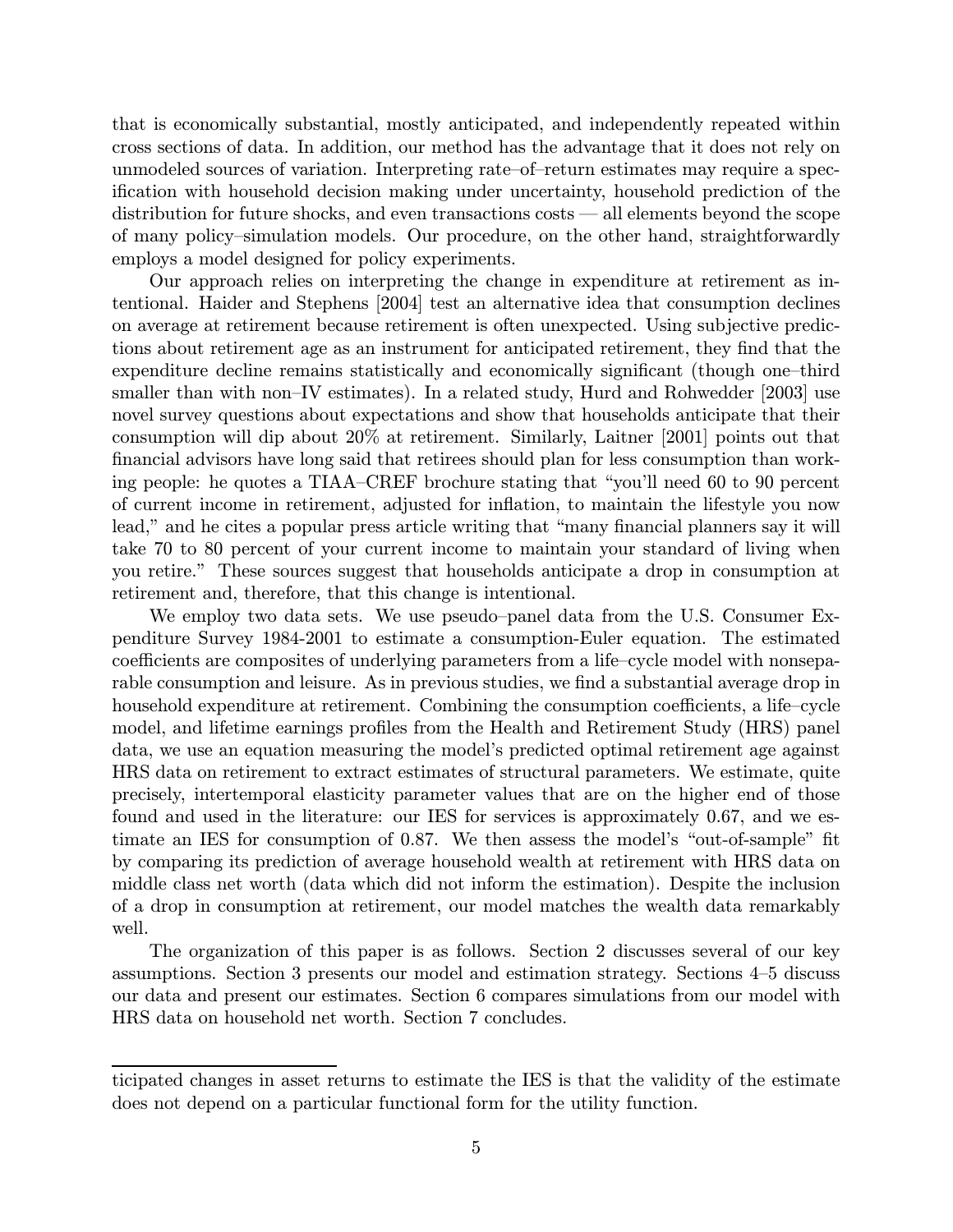## 2. Assumptions

In this paper's model, every household chooses its saving and labor supply to maximize its utility subject to a lifetime budget constraint. Our analysis assumes that (1) the work day is indivisible, (2) private—pension formulas do not affect workers' retirement age, (3) household preference orderings may be intratemporally nonseparable with respect consumption and leisure, and (4) perfect markets exist for annuities, health and disability insurance. Our rationale for assumptions  $(1)$ – $(3)$  is as follows.

Assumption 1: The work day is indivisible.

Households in our analysis must either work full time or retire. While in practice employers do offer part—time jobs, the rate of pay is, on average, substantially lower than that for full–time work.<sup>5</sup> As Rust and Phelan [1997, p.786] write,

The finding that most workers make discontinuous transitions from full time work to not working, and the finding that the majority of the relatively small number of 'gradual retirees' reduce their annual hours of work by taking on a sequence of lower wage partial retirement 'bridge jobs' rather than gradually reducing hours of work at their full-time pre-retirement 'career job' suggests the existence of explicit or implicit constraints on the individual's choice of hours of work.

An indivisibility assumption is also consistent with the fact that U.S. data show little trend in male work hours or participation rates after 1940, except for a trend toward earlier retirement 1940-80 (e.g., Pencavel [1986], Blundell and MaCurdy [1999], and Burkhauser et al. [1999]).

Assumption 2: Pension formulas do not affect retirement ages.

Although some analyses stress the importance of workers' private pension plans as determinants of retirement behavior (e.g., Gustman and Steinmeier [1986], Stock and Wise [1990]), we assume that a worker chooses an employer whose pension plan matches his requirements; thus, in this paper, private pensions form a part of private wealth accumulation and do not require separate attention. Arguments in favor of explicitly modeling the distinct features of private pensions seem most applicable to defined benefit plans; however, in practice defined contribution plans have become more important. Even in the past, many of the features of defined benefit plans originated at union initiative or during collective bargaining, and thus presumably reflected worker preferences.

Assumption 3: Utility is intratemporally nonseparable in consumption and leisure.

Although, for the sake of simplicity, this paper's analysis assumes household preference orderings are intertemporally separable, it makes consumption and leisure intratemporally nonseparable. Since intratemporal nonseparability is central to this paper's focus, we examine its implications in detail.

<sup>5</sup> Reasons for the wage penalty for part-time work include daily fixed costs of startup and shutdown, scheduling and coordination problems, employer concern for timely return on training investments, and the fixed—cost nature of some employee benefits (e.g., Hurd [1996]).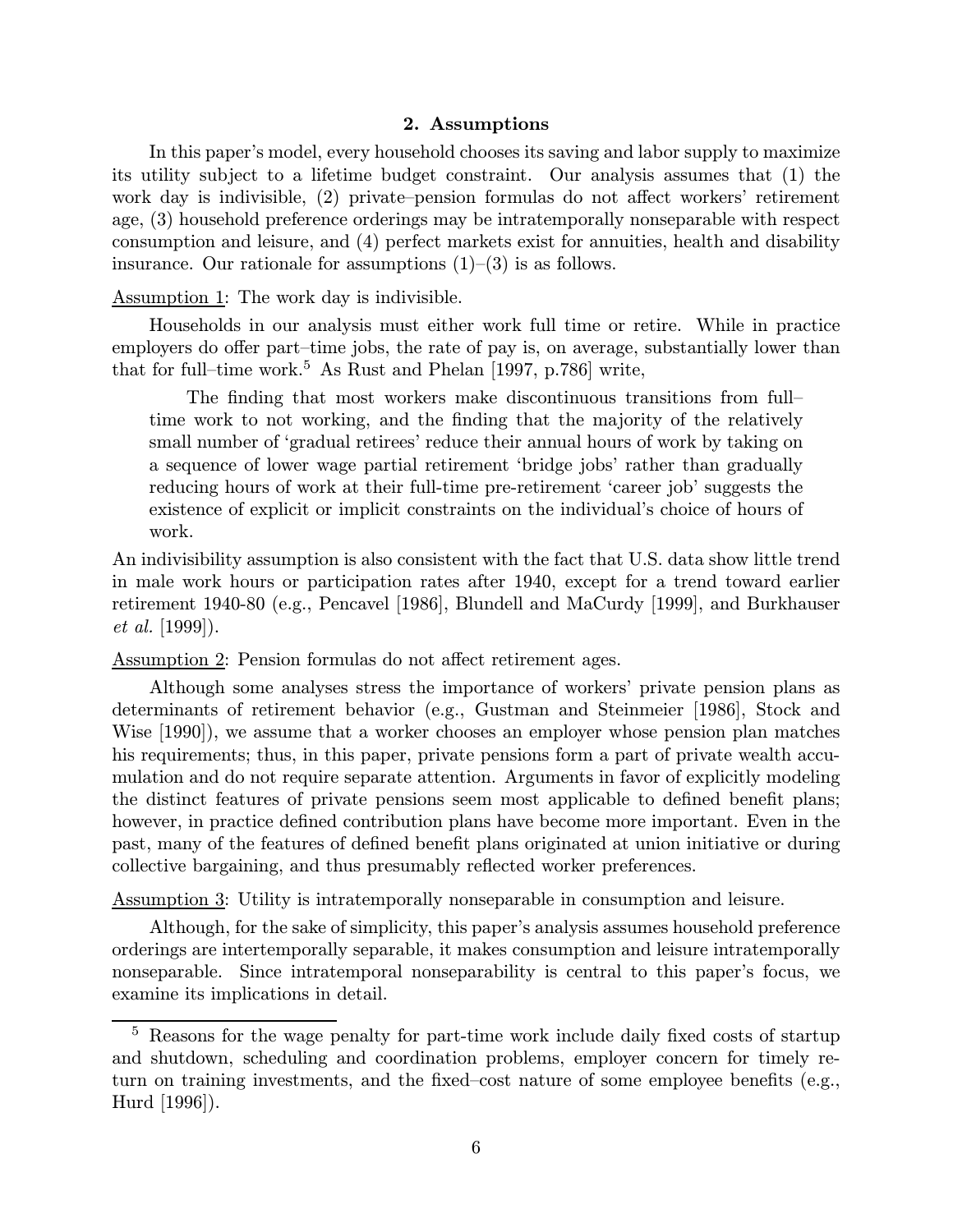To see the restrictions imposed by intratemporal separability, consider a specific example. A single–person household lives from  $t = 0$  to  $t = T$ , choosing to retire at  $t = R$ . The household's time endowment at each age is 1; when the household works, its leisure falls to  $\ell \in (0,1)$ . According to assumption (1), indivisibilities force  $\ell$  to be a fixed parameter. The wage is w; the interest rate is r. A household's consumption  $c_t$  yields utility flow  $u(c_t)$ ; its leisure  $\ell_t$  yields utility flow  $v(\ell_t)$ ; and, its assets (net worth) are  $a_t$ . The household's behavior solves

$$
\max_{R,c_t} \int_0^T \left[ u(c_t) + v(\ell_t) \right] dt
$$
\nsubject to:

\n
$$
\ell_t = \begin{cases} \bar{\ell}, & \text{for } t < R \\ 1, & \text{for } t \geq R \end{cases}
$$
\n
$$
\dot{a}_t = r \cdot a_t + (1 - \ell_t) \cdot w - c_t,
$$
\n
$$
a_0 = 0 = a_T.
$$
\n(1)

As utility depends on the sum  $u(c) + v(\ell)$ , this is the separable case.

Provided  $u(.)$  is concave, specification  $(1)$  predicts that, even with a discrete increase in leisure at retirement, there should be no abrupt change in consumption at that time. To see this note that, along an optimal consumption path, the additional utility at date s from one extra dollar's consumption,  $u'(c_s)$ , must equal the additional utility from the dollar if it were saved until later date  $t$ , by which time it will have grown to an amount  $e^{r \cdot (t-s)}$ . That is,

$$
u'(c_s) = e^{r \cdot (t-s)} \cdot u'(c_t), \qquad (2)
$$

the so–called "Euler equation" for consumption. Letting  $c_{t-}$  be consumption the instant before t, and  $c_{t+}$  the instant after, condition (2) yields

$$
u'(c_{t-}) = u'(c_{t+}).
$$
\n(3)

With  $u'$ .) continuous, equation (3) is inconsistent with a jump in consumption at any age, including at the age of retirement.

While intratemporal additivity is the most common specification for utility in the life—cycle literature, a number of authors instead assume nonseparable preferences. A well–known example is Auerbach and Kotlikoff  $[1987]$ .<sup>6</sup> We can easily modify example  $(1)$ to accommodate their alternative. Let a household have a constant returns to scale "neoclassical" production function  $f : \mathbb{R}^2 \to \mathbb{R}^1$  that combines current consumption and leisure to generate a flow of services, the latter yielding a flow of utility, say,  $u(f)$ . The first line of (1) changes to

 $6$  See also King *et al.* [1988], Hurd and Rohwedder [2003], Cooley and Prescott [1995].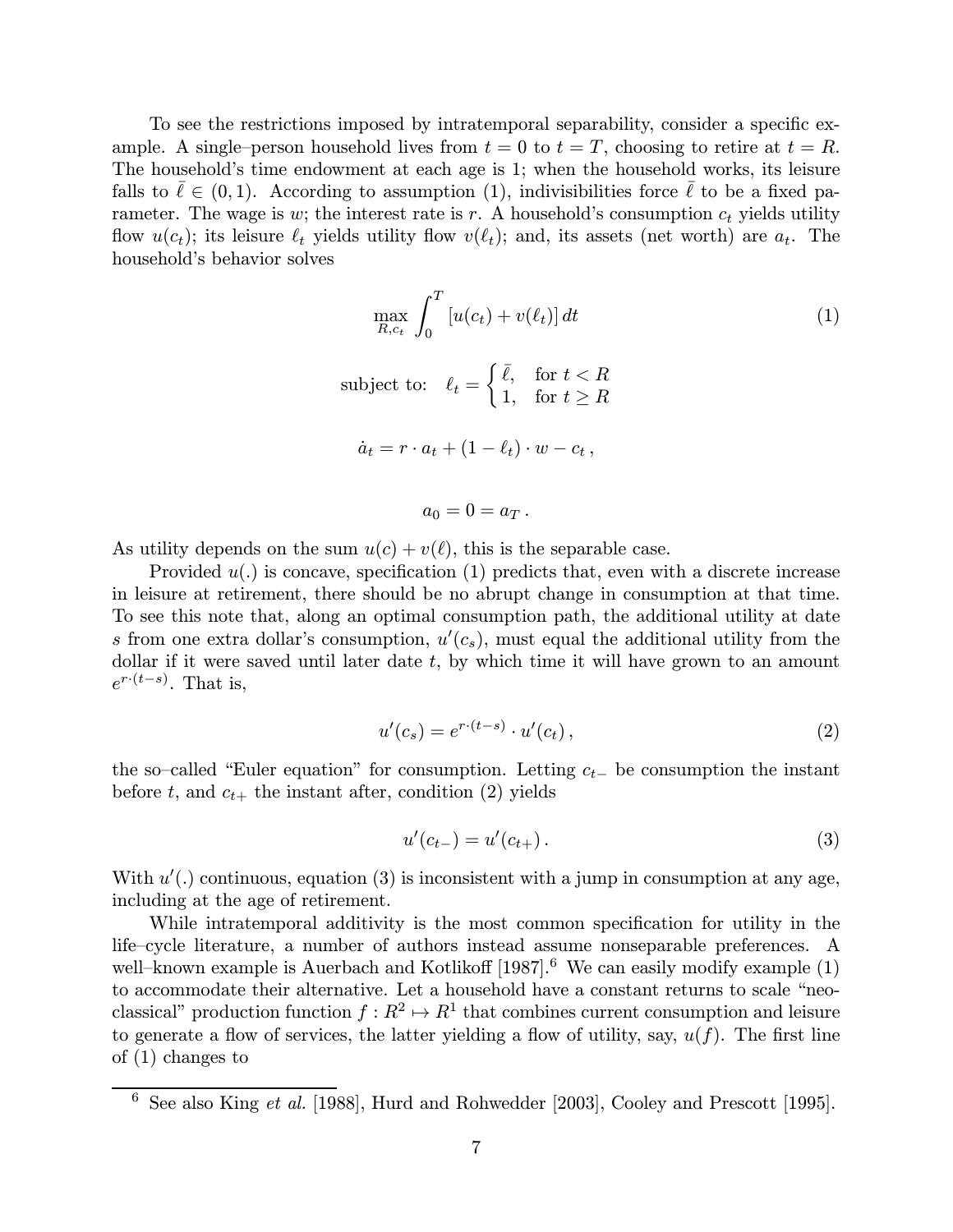$$
\max_{R,c_t} \int_0^T u(f(c_t,\ell_t)) dt,
$$
\n(4)

though constraints can remain the same. Because a bivariate constant—returns—to—scale neoclassical production function has  $f_{12}() > 0$ , inputs are complementary in the sense that more leisure (consumption) raises the marginal product of consumption (leisure). If  $u(.)$  were linear, this complementarity would make the household want to increase its consumption at (and after) retirement to take advantage of the increased marginal utility of consumption that derives from higher leisure. If, on the other hand,  $u(.)$  is sufficiently concave, the household would strongly desire a smooth flow of services at different ages; hence, it would plan more consumption prior to  $t = R$  to counterbalance its abundant service flow from leisure later. In the end, with nonseparability, rational behavior may lead to an age profile of consumption which discontinuously changes in either direction at retirement.

A specific parameterization with nonseparable consumption and leisure makes clear the connection between the change in consumption at retirement and the structural parameters of the life—cycle model, and it will form the framework for our empirical analysis later. Let the intratemporal household production function  $f(.)$  be Cobb-Douglas:

$$
f(c,\ell) = [c]^{\alpha} \cdot [\ell]^{1-\alpha}, \quad \alpha \in (0,1).
$$

Let  $u(.)$  take the familiar isoelastic form

$$
u(f) = \frac{[f]^\gamma}{\gamma}, \quad \gamma < 1 \, .
$$

Recalling that  $\ell$  changes from  $\overline{\ell} \in [0, 1)$  to 1 at retirement, condition (3) at retirement date  $t = R$  is

$$
([c_{R-}]^{\alpha} \cdot [\bar{\ell}]^{1-\alpha})^{\gamma-1} \cdot \alpha \cdot [c_{R-}]^{\alpha-1} \cdot [\bar{\ell}]^{1-\alpha} = ([c_{R+}]^{\alpha})^{\gamma-1} \cdot \alpha \cdot [c_{R+}]^{\alpha-1} \Longleftrightarrow
$$
  
\n
$$
[c_{R-}]^{\alpha \cdot \gamma-1} \cdot [\bar{\ell}]^{(1-\alpha) \cdot \gamma} = [c_{R+}]^{\alpha \cdot \gamma-1} \Longleftrightarrow
$$
  
\n
$$
[c_{R-}] \cdot [\bar{\ell}]^{-\frac{\gamma \cdot (1-\alpha)}{1-\alpha \cdot \gamma}} = [c_{R+}].
$$
\n(5)

Equation (5) shows that the change in consumption at retirement provides useful information for estimating the parameter  $\gamma$ , which determines the IES. Specifically, given  $\alpha$  and  $\ell$ , the change in consumption at retirement pins down  $\gamma$ . It is straightforward to show that the change in consumption at retirement is strictly increasing in  $\gamma$ . In particular, if  $\gamma$  is nearly 1,  $u(.)$  is nearly linear; and we have noted that in this case consumption jumps up at retirement. More generally, whenever  $0 < \gamma$ , consumption discontinuously rises at retirement:

$$
c_{R-} < c_{R+} \quad \text{if} \quad [\bar{\ell}]^{-\frac{\gamma \cdot (1-\alpha)}{1-\alpha \cdot \gamma}} > 1 \Longleftrightarrow -\frac{\gamma \cdot (1-\alpha)}{1-\alpha \cdot \gamma} < 0 \Longleftrightarrow \gamma > 0 \, .
$$

On the other hand, the preceding algebra indicates that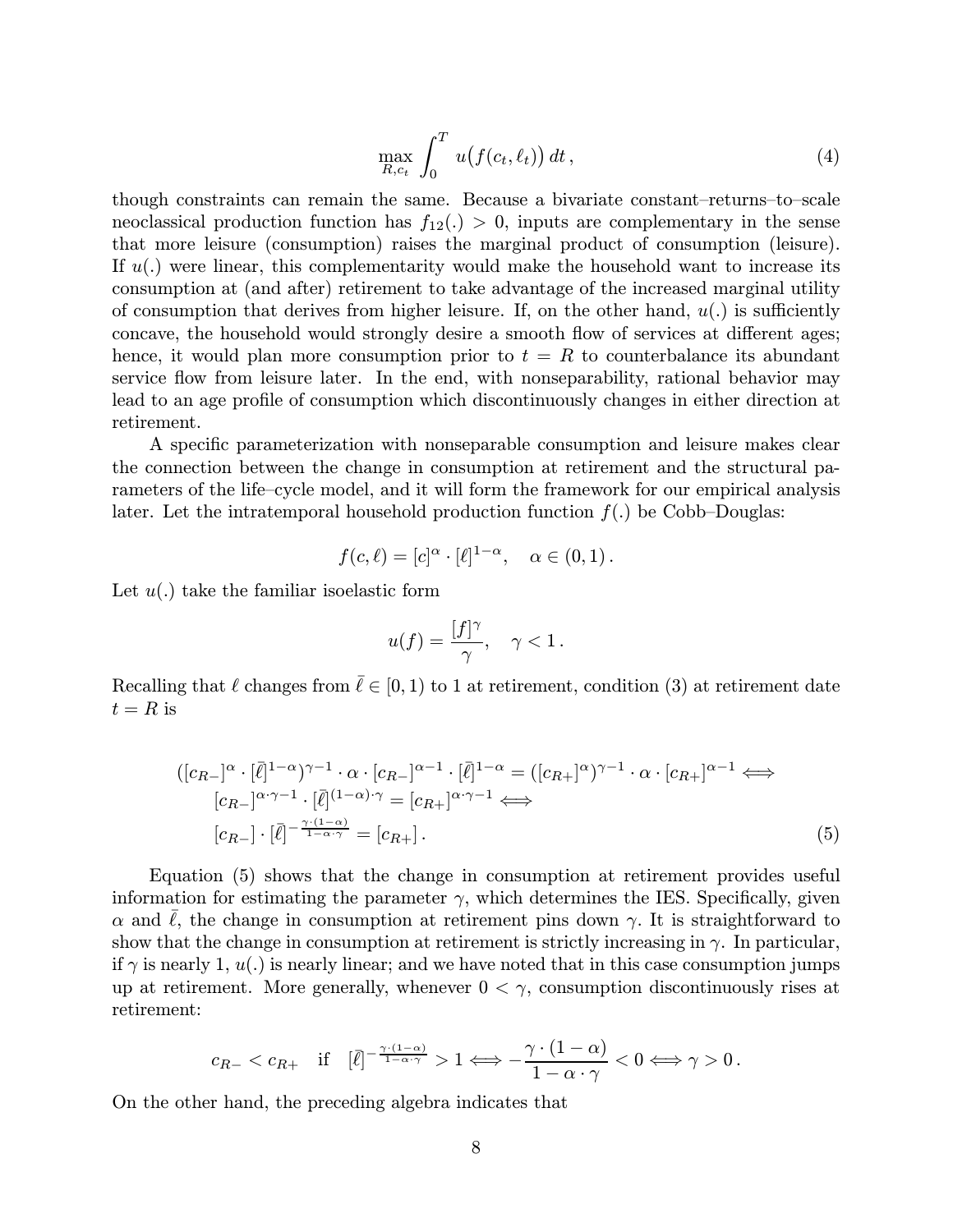$c_{B-} > c_{B+} \Longleftrightarrow \gamma < 0$ .

Thus, whenever  $\gamma < 0$ , the model predicts a discontinuous drop in consumption at retirement and, because  $(c_{R+} - c_{R-})$  is increasing in  $\gamma$ , the decline in consumption at retirement grows larger as the taste for intertemporal smoothing increases ( $\gamma$  decreases).

To summarize, our analysis illustrates that an abrupt adjustment in consumption at retirement is consistent with rational behavior. Equation (5) also shows that data on the size of change in consumption can help us to identify the taste for intertemporal substitution. We now turn to this task of estimation.

#### 3. Model

This section presents the model that is the basis for our empirical analysis. We first elaborate the framework above to facilitate comparisons with data as follows: we allow for changes in household size and composition that may influence households' preferences for consumption; and, we consider the possible role of liquidity constraints. Then we lay out our estimation strategy.

Equivalent Adults. To confront data, we take into account the fact that households gain and lose members over their life spans, and presumably desire greater consumption at ages when their membership is larger.

Following Tobin [1967], let the number of "equivalent adults" per household of age t be  $n_t$ . Let  $n_t$  satisfy

$$
n_t = 1 + \xi^S \cdot n_t^S + \xi^C \cdot n_t^C, \qquad (6)
$$

where the household's head constitutes one equivalent adult,  $n_t^S$  is 1 if there is a spouse and 0 otherwise,  $n_t^C$  is the number of children in the household, and  $\xi^S$  and  $\xi^C$  are equivalency weights (relative to the head's weight of 1). If a household's age- $t$  expenditure on consumption is  $c_t$ , let the household's corresponding flow of utility be

$$
n_t \cdot u\big(f\big(\frac{c_t}{n_t}, \ell_t\big)\big) \,. \tag{7}
$$

The idea is that households internally allocate their lifetime resources "fairly." To understand the outcome, consider a household facing interest and subjective discount rates of zero and suppose that  $\ell_s = \ell_t$ . Then in our framework, the household would want to allocate budget  $x$  between periods  $s$  and  $t$  to solve

$$
\max_{c_s, c_t} \{ n_s \cdot u(f(\frac{c_s}{n_s}, \ell_s)) + n_t \cdot u(f(\frac{c_t}{n_t}, \ell_t)) \}
$$

subject to:  $c_s + c_t \leq x$ .

When  $u(f(.,\ell_s))$  is concave, a solution requires  $c_s/n_s = c_t/n_t$ ; so, utility maximization implies

$$
c_t = \frac{n_t}{n_s} \cdot c_s \,.
$$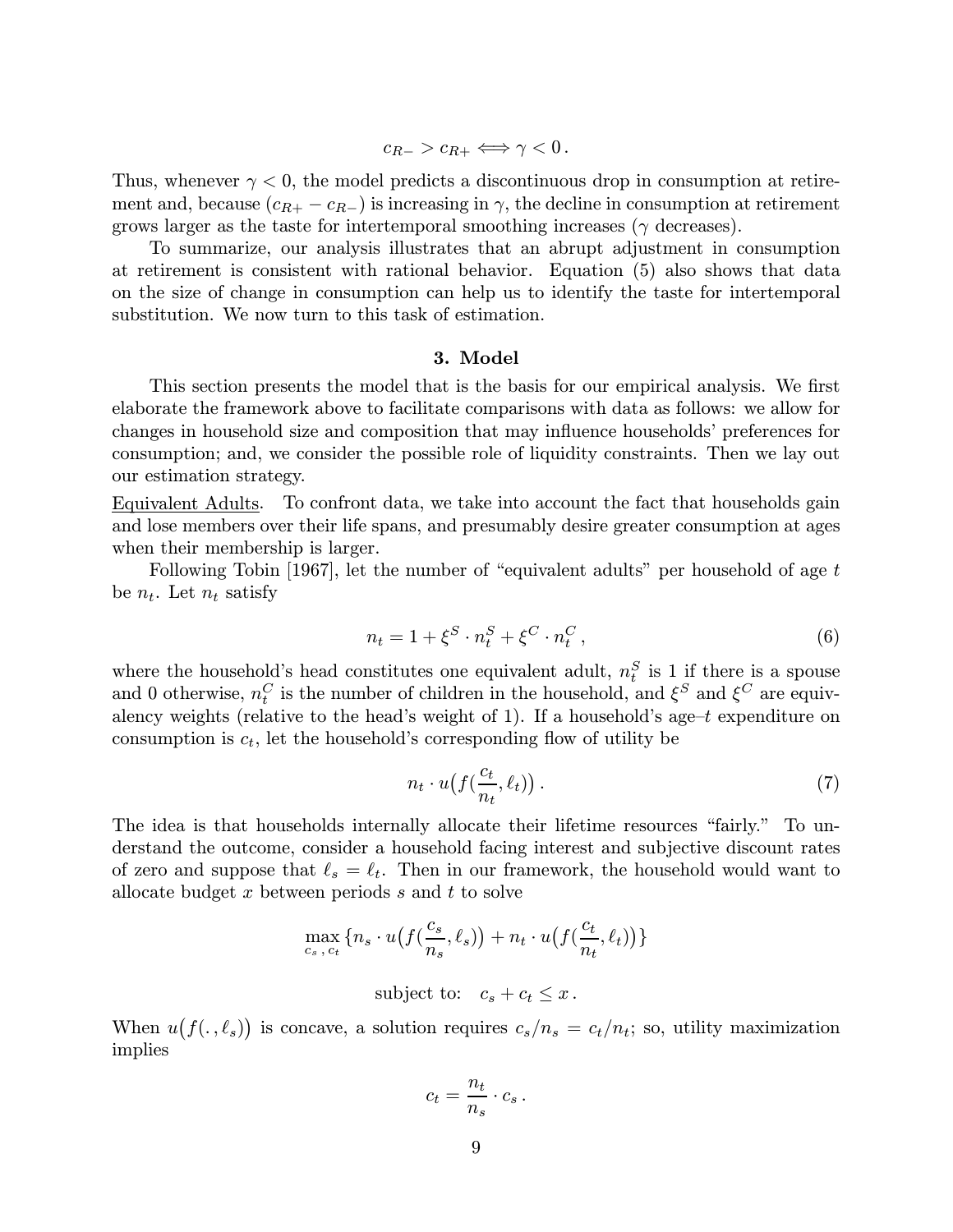In other words, if the household consists of the head alone at  $s$ , five members at  $t$ , and the latter constitute two equivalent adults, the household will allocate twice as much budget for consumption at  $t$  as at  $s$ . If there are scale economies to household operation or public goods that household members can share, the weights on spouse and children will be less than 1. The smaller are  $\xi^S$  and  $\xi^C$ , the larger the advantages of scale. We will estimate  $\xi^S$  and  $\xi^C$ .

Liquidity Constraints. A large literature studies the potential effects of liquidity constraints on life—cycle saving (e.g., Mariger [1987], Zeldes [1989], Hubbard and Judd [1986]). To analyze actual behavior, we separately consider two cases. In the first, financial markets are unwilling to extend loans without collateral; thus, if  $a_t$  is household net worth at age t, we incorporate into our model a constraint

$$
a_t \ge 0 \quad \text{all} \quad t \,. \tag{8}
$$

In the second case, we allow  $a_t$  take any value (provided only that  $a_0 = a_T = 0$ ). For example, it is conceivable that unsecured credit—card debt has, at least in the last several decades, enabled U.S. households to carry negative net worth balances. Or, inter vivos transfers from parents to their grown children might largely eliminate the effects of liquidity constraints.

Model. The life—cycle maximization model upon which we base our empirical analysis is as follows: for household  $i$ ,

$$
\max_{R_i, c_{it}} \int_0^T e^{-\rho \cdot t} \cdot n_{it} \cdot u(f(\frac{c_{it}}{n_{it}}, \ell_{it})) dt
$$
\n
$$
\text{subject to:} \quad \ell_{it} = \begin{cases} \bar{\ell}, & \text{for } t < R_i \\ 1, & \text{for } t \ge R_i \end{cases}
$$
\n
$$
\dot{a}_{it} = r \cdot a_{it} + (1 - \ell_{it}) \cdot e_{it} \cdot w \cdot (1 - \tau - \tau^{ss}) + ssb_{it} \cdot (1 - \tau/2) - c_{it},
$$
\n
$$
a_{it} \ge 0 \quad \text{all} \quad t,
$$
\n
$$
a_{i0} = 0 = a_{iT},
$$
\n
$$
(9)
$$

where  $\rho$  is the subjective discount rate, and equivalent adults,  $n_{it}$ , come from (6). Household i supplies  $e_{it}$  "effective hours" in the labor market per hour of work time; hence, if w is the economy wide average wage rate, the household earns  $e_{is} \cdot w$  per hour of market work at age s. Earnings include both the wages of the head and those of the spouse, if present and working in the labor market. We assume a proportional income tax  $\tau$  on earnings, interest, and one half of Social Security benefits,  $s s b_{it}$ . The real interest rate r is given in net–of–tax terms. There is also a proportional Social Security tax  $\tau^{ss}$ . As above, we take  $f(.)$  to be Cobb-Douglas and  $u(.)$  to be isoelastic. In our first case, we incorporate liquidity constraint (8), as shown. In a second case, we analyze (9) omitting the constraint  $a_{it} \geq 0$  all t.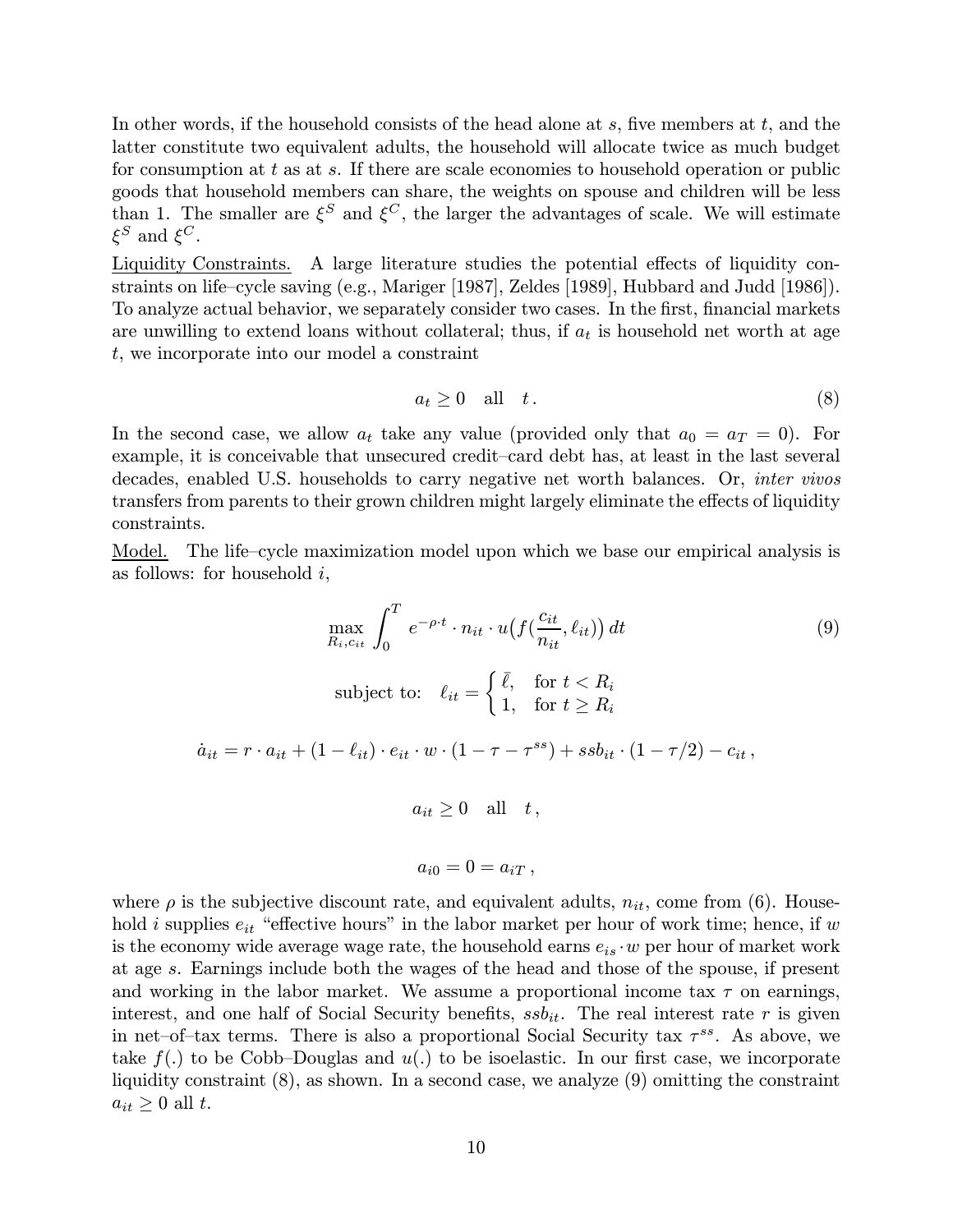The isoelastic utility function  $u(.)$  is standard. Our Cobb-Douglas specification for  $f(.)$  has a number of advantages over a more general CES function that is sometimes used in the literature: it does not imply secular trends in the average retirement age due to technological progress; it is consistent with our aggregative approach in the sense that it does not lead households of different earning ability (i.e., different  $e_{it}$  in (9) at the same age t) to behave differently; and, it allows exact identification below without disaggregative data, time series variation in tax rates, etc.

Identification. This paper estimates two equations based on model (9). The first is the Euler equation from utility maximization with respect to consumption; the second stems from utility maximization with respect to retirement age. The parameters of ultimate interest form a vector

$$
\theta \equiv (\alpha, \gamma, \rho, \xi^S, \xi^C).
$$

With both estimating equations together, the elements of  $\theta$  are exactly identified.

<u>Euler equation.</u> Suppose for a given retirement age  $R_i$  that we solve (9) for the utilitymaximizing life—cycle time path of consumption. We then face a concave maximization problem with a convex constraint set. Liquidity constraint (8) introduces complications, but Mariger [1986] provides an algorithm. The algorithm divides a lifetime  $[0, T]$  into a sequence of closed intervals  $I_i$ . On alternate intervals either the liquidity constraint binds, in which case  $c_t$  equals the household's current resource inflow, or the constraint does not bind, in which case the Euler equation, described next, holds. In practice, in every case that we consider, the algorithm finds at most two intervals. In the last, the Euler equation holds; if there are two, the liquidity constraint binds in the first. For simplicity, henceforth our exposition assumes two intervals,  $[0, S]$  and  $[S, T]$ , with  $S < R_i$ .

Consider  $s \in [S, R_i)$ . The arguments of Section 2 imply

$$
\frac{\partial n_{iS} \cdot u(f(\frac{c_{iS}}{n_{iS}}, \bar{\ell}))}{\partial c_{iS}} = e^{(r-\rho)\cdot (s-S)} \cdot \frac{\partial n_{is} \cdot u(f(\frac{c_{is}}{n_{is}}, \bar{\ell}))}{\partial c_{is}}.
$$

So,

$$
\frac{c_{iS}}{n_{iS}} = e^{\frac{-(r-\rho)\cdot(s-S)}{1-\alpha\cdot\gamma}} \cdot \frac{c_{is}}{n_{is}}.
$$

In other words,

$$
c_{is} = \psi_{iS} \cdot e^{\frac{(r-\rho)\cdot(s-S)}{1-\alpha\cdot\gamma}} \cdot n_{is} \quad \text{with} \quad \psi_{iS} \equiv c_{iS}/n_{iS} \, .
$$

The preceding expression, and the reasoning of (5), determine our consumption Euler equation:

$$
c_{is} = \begin{cases} \psi_{iS} \cdot e^{\frac{r-\rho}{1-\alpha \cdot \gamma} \cdot (s-S)} \cdot n_{is} , & \text{if } S \le s < R_i, \\ \psi_{iS} \cdot e^{\frac{r-\rho}{1-\alpha \cdot \gamma} \cdot (s-S)} \cdot n_{is} \cdot [\bar{\ell}]^{\frac{-\gamma \cdot (1-\alpha)}{1-\alpha \cdot \gamma}} , & \text{if } s \ge R_i. \end{cases} \tag{10}
$$

Integrating the budget constraints of (9), setting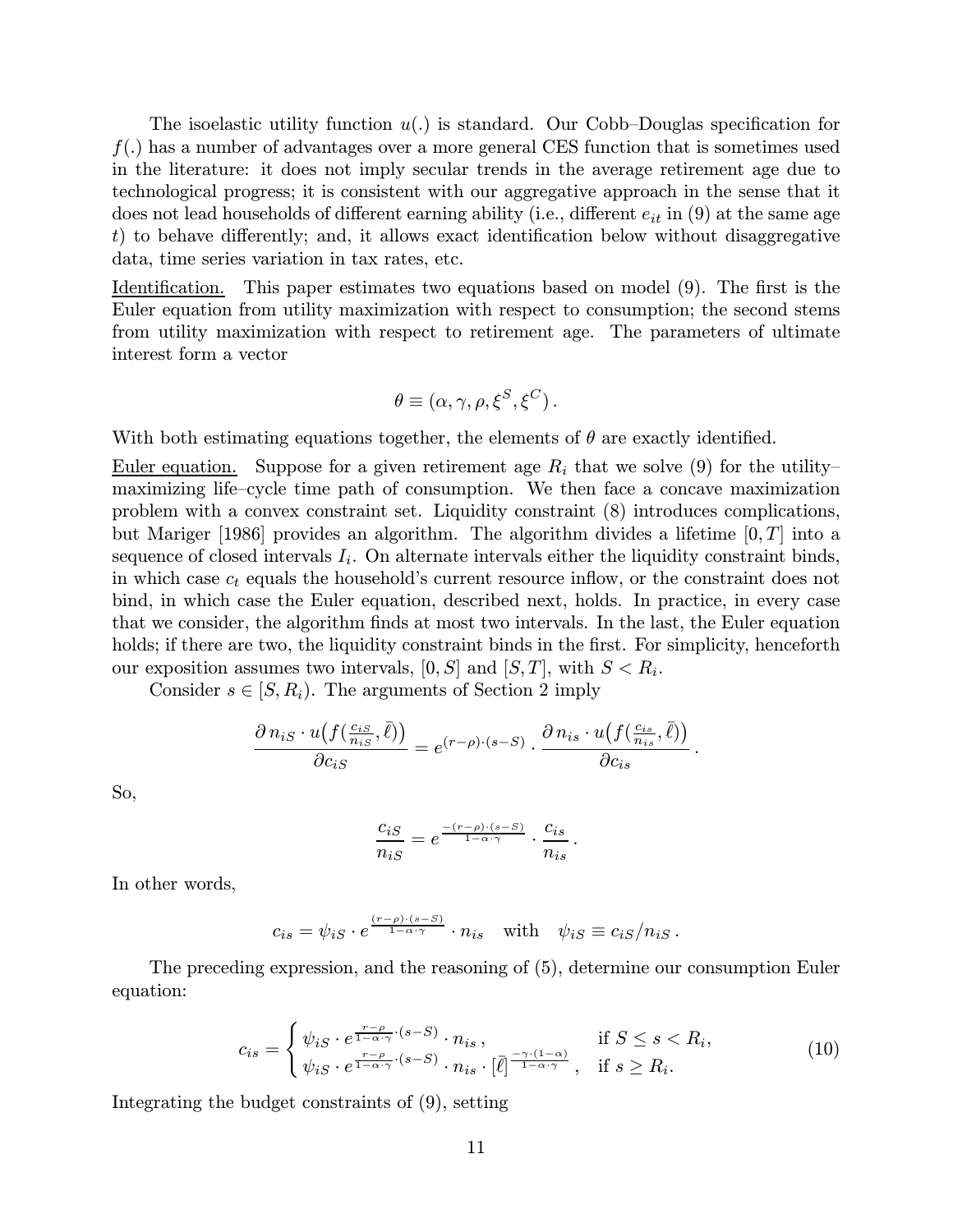$$
c_{is} = (1 - \overline{\ell}) \cdot e_{is} \cdot w \cdot (1 - \tau - \tau^{ss})
$$

for  $s < S$ , and setting  $c_{is}$  from (10) otherwise, we obtain

$$
\psi_{iS} = \Big[\int_{S}^{R_i} e^{-r \cdot t} \cdot (1 - \bar{\ell}) \cdot e_{it} \cdot w \cdot (1 - \tau - \tau^{ss}) dt + \int_{R_i}^{T} e^{-r \cdot t} \cdot s s b_{it} \cdot (1 - \frac{\tau}{2}) dt \Big] /
$$

$$
\Big[\int_{S}^{R_i} e^{-r \cdot t} \cdot e^{\frac{r - \rho}{1 - \alpha \cdot \gamma} \cdot t} \cdot n_{it} dt + \int_{R_i}^{T} e^{-r \cdot t} \cdot [\bar{\ell}]^{\frac{-\gamma \cdot (1 - \alpha)}{1 - \alpha \cdot \gamma}} \cdot e^{\frac{r - \rho}{1 - \alpha \cdot \gamma} \cdot t} \cdot n_{it} dt \Big].
$$

Thus,  $\psi_{iS}$  reflects a household's entire life course — including its earning ability, number of children, and retirement age.

Our empirical specification takes logarithms of both sides of (10) and appends a term  $\nu_{is}$  to the right side to reflect consumption measurement errors. From (6),

$$
\ln(n_{is}) \approx \xi^S \cdot n_{is}^S + \xi^C \cdot n_{is}^C.
$$

Writing (10) at  $s \geq S$  and again at  $s + 1$ , taking logs, and differencing, we have

$$
\ln(c_{i,s+1}) - \ln(c_{is}) = \frac{r - \rho}{1 - \alpha \cdot \gamma} + \xi^S \cdot [n_{i,s+1}^S - n_{is}^S] + \xi^C \cdot [n_{i,s+1}^C - n_{is}^C] - \frac{\gamma \cdot (1 - \alpha)}{1 - \alpha \cdot \gamma} \cdot \ln(\bar{\ell}) \cdot [\chi_{s+1}(R_i) - \chi_s(R_i)] + \nu_{i,s+1} - \nu_{is},
$$
\n(11)

where we use the indicator function

$$
\chi_s(R) \equiv \begin{cases} 0, & \text{if } s < R, \\ 1, & \text{if } s \ge R. \end{cases}
$$

Differencing eliminates  $\psi_{iS}$  from (11). Removing the influence of, among other things, varying earning abilities, is extremely convenient in practice – our Health and Retirement Study data provide lifetime earning records for only one cohort of households, and, although we have Consumer Expenditure Survey consumption data for many cohorts, the latter data's overlap with the cohort having complete earning information is short. Section 4 estimates (11) as a linear regression equation.

Optimal retirement age. The four coefficients of difference equation (11) are composites of the five structural parameters of the underlying model: letting the vector  $\beta$  denote the coefficients of (11), we have

$$
\beta \equiv (\beta_1, \beta_2, \beta_3, \beta_4) \equiv \left(\frac{r - \rho}{1 - \alpha \cdot \gamma}, \xi^S, \xi^C, -\frac{\gamma \cdot (1 - \alpha) \cdot \ln(\bar{\ell})}{1 - \alpha \cdot \gamma}\right). \tag{12}
$$

Even if we have estimated  $\beta$ , we need one more condition to identify  $\alpha$ ,  $\gamma$ , and  $\rho$  separately. To complete our identification, we turn to a second equation stemming from maximization of (9) with respect to retirement age  $R_i$ .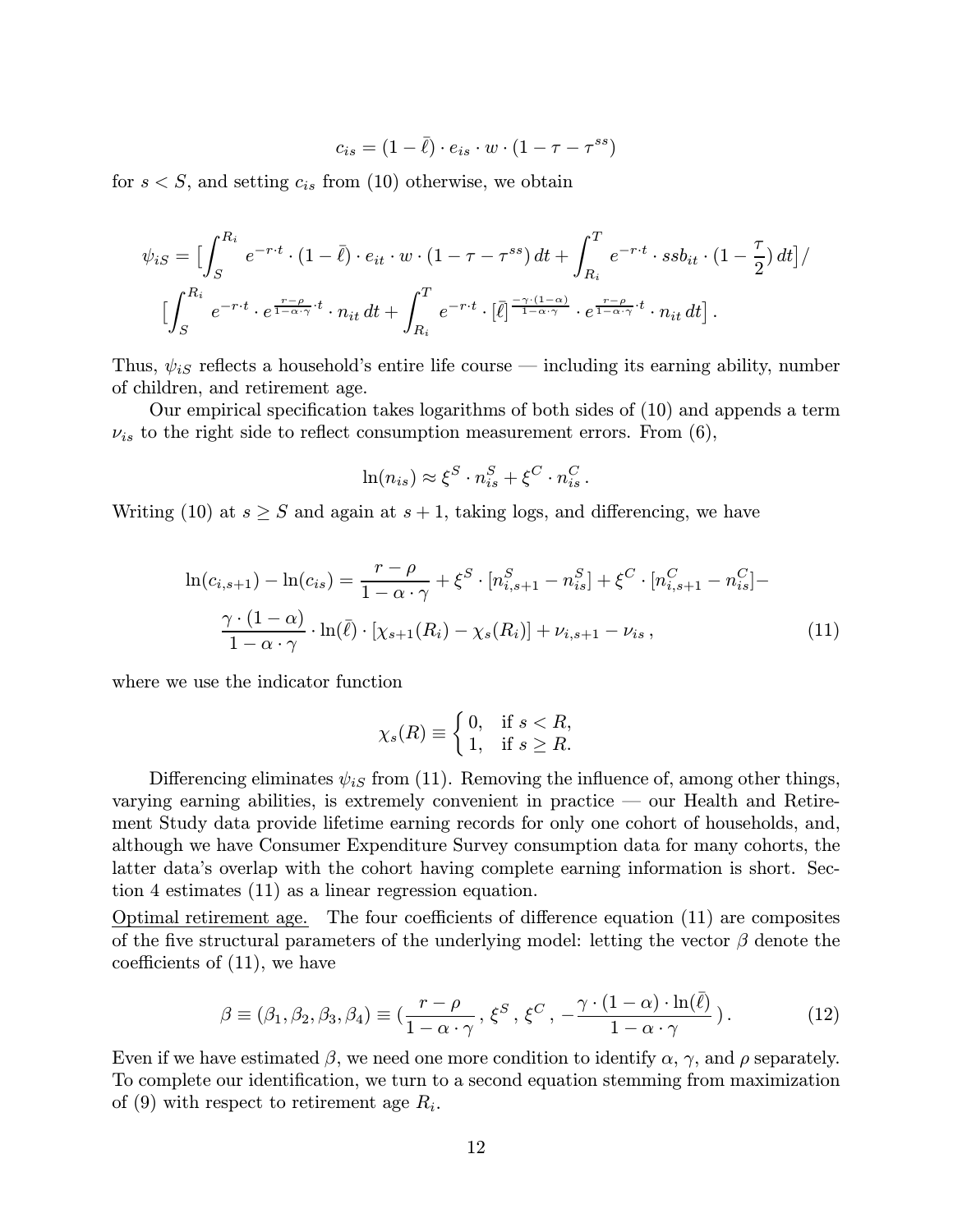For any parameter vector  $\theta$ , one can solve model (9) for a household's optimal retirement age. After maximizing  $(9)$  with respect to consumption — our Euler-equation step above – call the criterion  $V(R_i)$ . Our next step chooses the R which maximizes  $V(R)$ . Although  $V(.)$  may not be concave, our numerical calculation maximizes  $V(R)$  by trying every monthly retirement age from 0 to  $T<sup>7</sup>$ . Denote the optimal retirement age as  $g(\theta)$ . Given our functional forms, even if households have different wage rates, reflecting different inherent earning abilities, their desired retirement ages are the same. Preferred retirement ages could, nevertheless, differ in practice because households anticipate differences in longevity due to heredity; households have differing numbers of children; occupations differ in their physical and emotional stress, leading to occupational differences in  $e_{it}$  at advanced ages; households have different health status; households have differing tastes for leisure; etc. To model possible variations in preferences, health, and demography, we could modify the lifetime utility function of (9) to

$$
\int_0^T e^{-\rho \cdot t} \cdot n_{it} \cdot u(f(\frac{c_{it}}{n_{it}}, \ell_{it})) dt + \varphi_i \cdot \int_{R_i}^T dt
$$

where  $\varphi_i$  is positive (negative) if household i has an unusually strong (weak) induced preference for leisure. The optimal retirement age is then

$$
R_i = g(\theta) + \eta_i \,, \tag{13}
$$

where  $R_i$  is the household's actual retirement age, and  $\eta_i$  is a random error reflecting deviations from average in  $\varphi_i$ .

Estimating the Structural Parameters Suppose our Euler equation generates an estimate  $\hat{\beta}$  of vector β. We calibrate  $\bar{\ell}$  below. Letting  $x \equiv -\beta_4/\ln(\bar{\ell})$ , the fourth term of (12) yields

$$
x = \frac{\gamma - \alpha \cdot \gamma}{1 - \alpha \cdot \gamma} \Longleftrightarrow \gamma = \frac{x}{(x - 1) \cdot \alpha + 1}.
$$
 (14)

If we knew  $\alpha$ , (14) would determine  $\gamma$ . Subsequently, the first term in (12) would pin down  $\rho$ .

Our strategy is as follows. We estimate  $\hat{\beta}$  from consumption Euler equation (11). Then expression (14) shows that  $\theta = \theta(\alpha, \hat{\beta})$ . Combining the latter with (13), we estimate  $\alpha$ from a regression of

$$
R_i = g(\theta(\alpha, \hat{\beta})) + \eta_i.
$$
\n(15)

Fortunately, one can expect to be able to match any retirement age  $R_i$  with an  $\alpha \in [0,1]$ . For example, if  $\alpha = 0$ , leisure but not consumption yields utility; so, households would choose never to work at all. If  $\alpha = 1$ , on the other hand, consumption but not leisure yields utility; so, households would choose never to retire.

<sup>7</sup> Having found the best month in a discrete choice space, for increased computational accuracy we then solve the first–order condition  $V'(R) = 0$  — for the local maximum. A derivation of the first—order condition is available from the authors on request.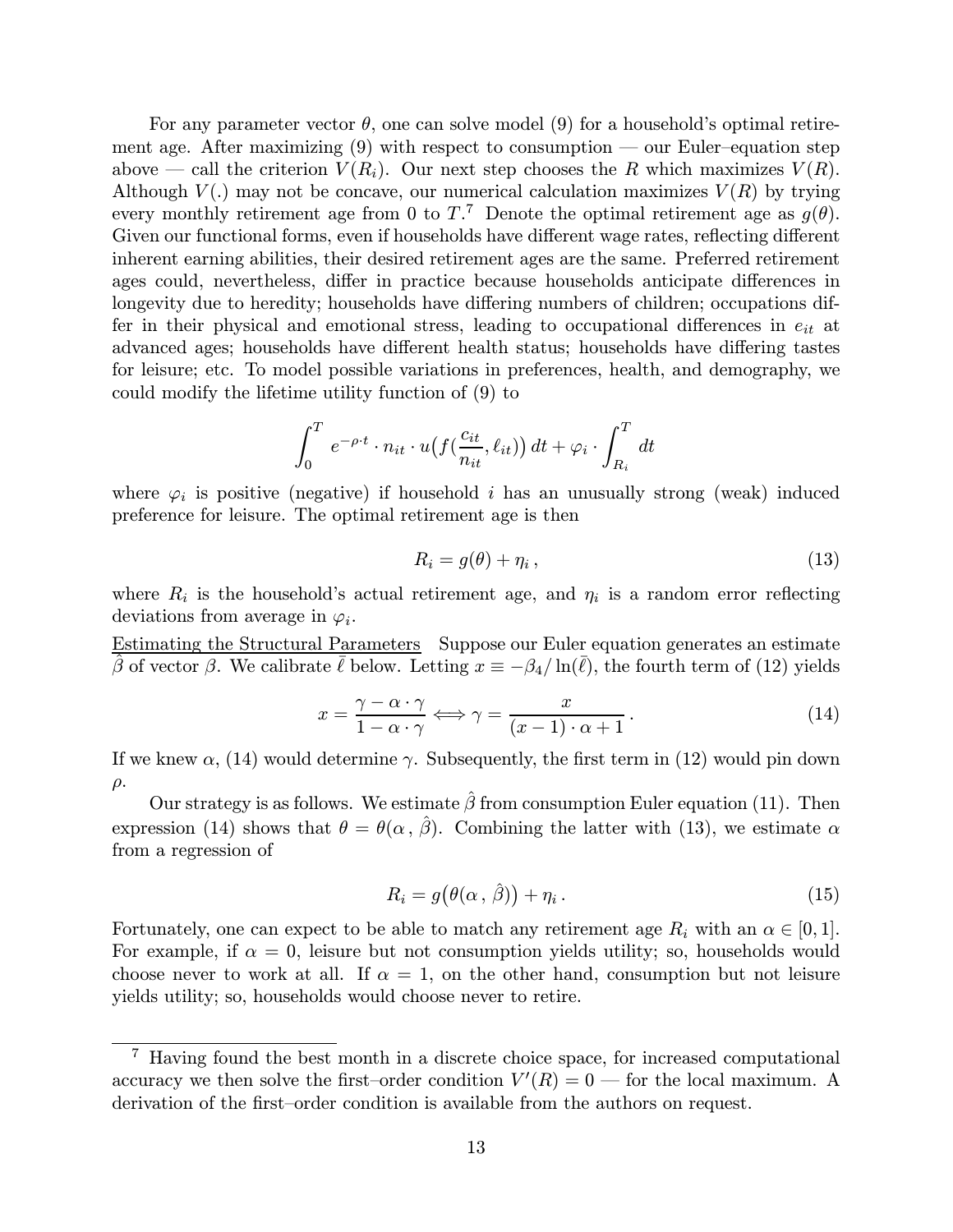#### 4. Consumption

We estimate the parameter composites of expression  $(12)$  from a GLS linear regression on equation (11). This section describes our data and results.

CEX Data. The primary data source for this section is the U.S. Consumer Expenditure Survey (CEX). It is the most comprehensive source of disaggregate consumption data for the U.S. The CEX obtains diary information on small purchases from one set of households; for a second set of households, it conducts quarterly interviews that catalog major purchases. The survey also collects demographic data and data on value of the respondent's house. At any given time, the sample consists of approximately 5,000 (7,000 after 1999) households each of which remains in the survey for at most 5 quarters. The survey was conducted at multi—year intervals prior to 1984, and annually thereafter. This paper uses the CEX surveys from  $1984-2001$ .<sup>8</sup>

Table 1 compares National Income and Product Account (NIPA) personal consumption for 1985, 1990, 1995, and 2000 with weighted totals from the  $CEX$ .<sup>9</sup> We exclude household expenditures on pensions and life insurance from the CEX: the former constitute saving, and our concept of earnings is net of insurance. Looking at the last row of Table 1, total consumption measured in the CEX is only about 50-70 percent as large as the NIPA equivalent, with the discrepancy higher in later years.<sup>10</sup> This paper assumes that the NIPA numbers are accurate; that item—nonresponse and other measurement errors of the survey typically make CEX totals too low; and, that the relative magnitude of survey errors does not systematically vary with age. Thus, for each year we scale CEX consumption categories, uniformly across ages, to match NIPA amounts. Appendix I describes in detail three additional adjustments concerning the treatment of housing services, health care, and personal business expenditures.

Deflating with the NIPA personal consumption deflator, we derive an adjusted consumption amount for each age i and year t. This is our measure of  $c_{it}$ . Due to the construction of the CEX from separate interview and diary surveys, we do not have consumption figures for individual households; however, we can form a pseudo panel of average household consumption for each age and year. The number of interviewed households per cell that we use below varies from 127 to 981. The left—hand side variable for our Euler equation is

$$
\Delta \ln(c_{it}) \equiv \ln(c_{i+1,t+1}) - \ln(c_{it}).
$$

<sup>8</sup> The web site http://stats.bls.gov.gov/csxhome.htm presents aggregative tables, codebooks, etc., for the CEX. This paper uses raw CEX data from the ICPSR archive, and we gratefully acknowledge the assistance of the BLS in providing stub files of changing category definitions.

 $9\text{ }\text{We abstract from the empirical difference between consumption and expenditure (e.g., }$ Aguiar and Hurst [2004]). Except in the case of housing, this paper draws no distinction between consumer durable stocks and flows.

<sup>&</sup>lt;sup>10</sup> There is a particularly large gap for "apparel" in 1985. The 1984 and 1985 data files omit a number of apparel subcategories. We assume this does not create biases with respect to age – so that our scaling procedure below is sufficient to eliminate the problem.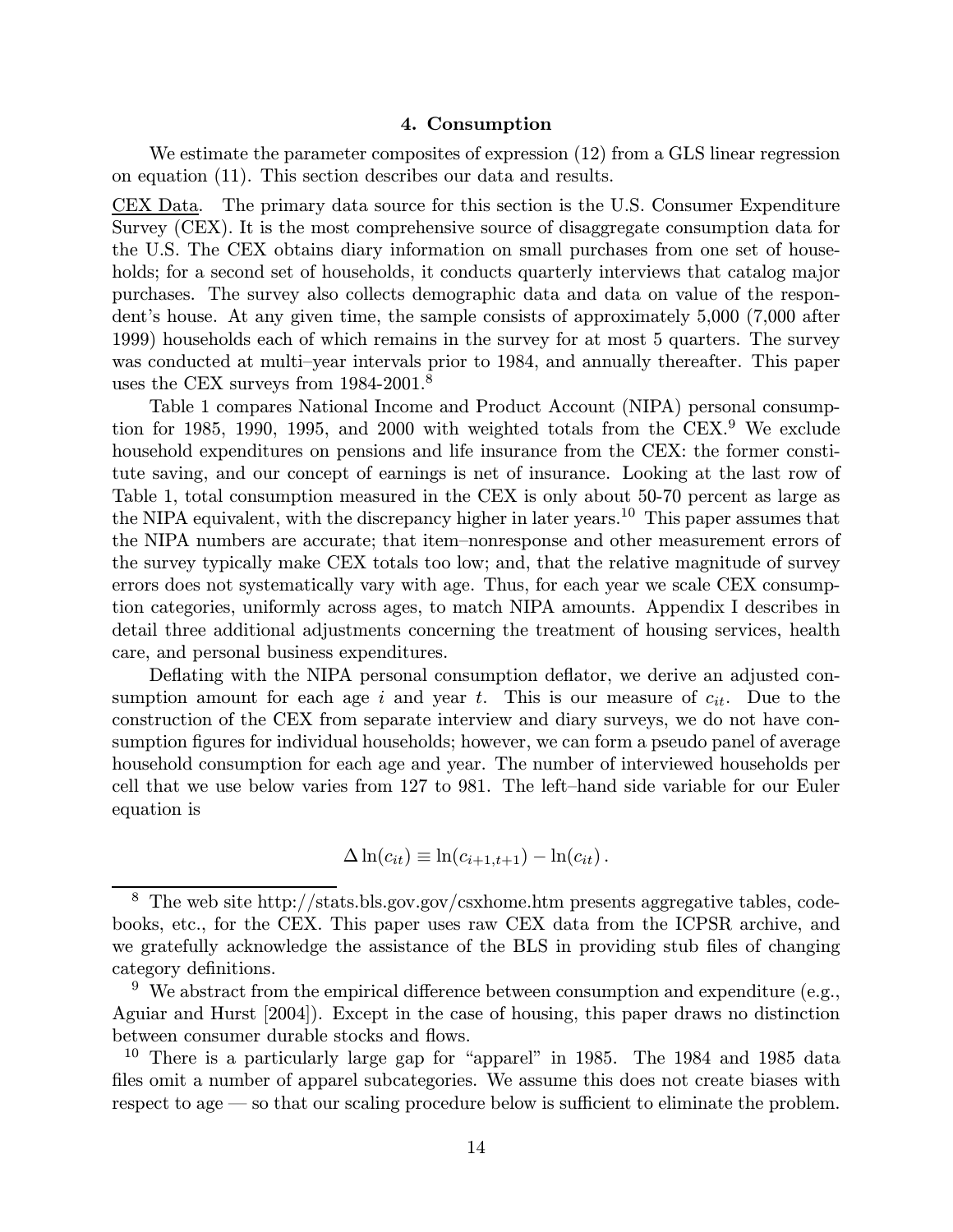| $(\text{percent})^a$ |       |       |       |       |
|----------------------|-------|-------|-------|-------|
| Category             | 1985  | 1990  | 1995  | 2000  |
| food                 | 73.5  | 69.6  | 64.9  | 62.3  |
| apparel              | 22.0  | 60.0  | 55.4  | 49.5  |
| personal care        | 73.7  | 65.8  | 61.7  | 70.2  |
| shelter:             | 82.9  | 82.4  | 81.4  | 81.0  |
| own home             | 74.1  | 69.7  | 73.0  | 71.4  |
| other                | 102.1 | 112.2 | 102.5 | 107.6 |
| household operation  | 76.0  | 82.6  | 78.6  | 71.4  |
| transportation       | 111.7 | 109.0 | 110.7 | 105.4 |
| medical care         | 27.6  | 23.2  | 20.1  | 19.3  |
| recreation           | 61.8  | 55.5  | 50.9  | 45.0  |
| education            | 65.1  | 61.2  | 58.8  | 57.4  |
| personal business:   | 14.8  | 12.2  | 9.9   | 6.8   |
| brokerage fees       | 0.0   | 0.0   | 0.0   | 0.0   |
| other                | 48.5  | 37.5  | 33.0  | 23.4  |
| miscellaneous        | 120.0 | 80.0  | 68.0  | 67.5  |
| total                | 66.7  | 64.3  | 59.7  | 56.0  |

# Table 1. Consumer Expenditure Amount ÷ NIPA Amount

a. Source: http://www.bea.doc.gov/bea/dn/nipaweb/AllTables.asp, Section 2, Table 2.4.

We organize the data so that a household's age is the age of the wife for a married couple, and the age of the single household head in other cases.

The CEX provides information on whether the household is married. The latter provides our regressor  $n^S \in \{0, 1\}$ . Although the CEX also reports number of children ages 0-17, we are interested in the consumption of older children; hence, we construct our own measure of children per household as follows. Using Census data on births per woman at age  $i, i \in \{15, ..., 49\}$ , in year  $t \in \{1920, ..., 2001\}$ , we simulate the number of children of each age for women of separate ages i in  $1984,...,2001$ .<sup>11</sup> As stated, our data set assigns household observations to each age cell according to the age of the adult woman for all

http://www.cdc.gov/nchs/products/pubs/pubd/vsus/1963/1963.htm,

Vital Statistical Rates In The U.S. 1900-1940. Statistics for 1940-1999 come from

http://www.cdc.gov/nchs/datawh/statab/unpubd/natality/natab99.htm,

<sup>11</sup> The natality statistics for 1920-40 come from

Table 1-7: Total Fertility Rates and Birth Rates, By Age of Mother and Race: US, 1940-99. Data for 1999-2001 come from http://www.cdc.gov/nchs/births.htm.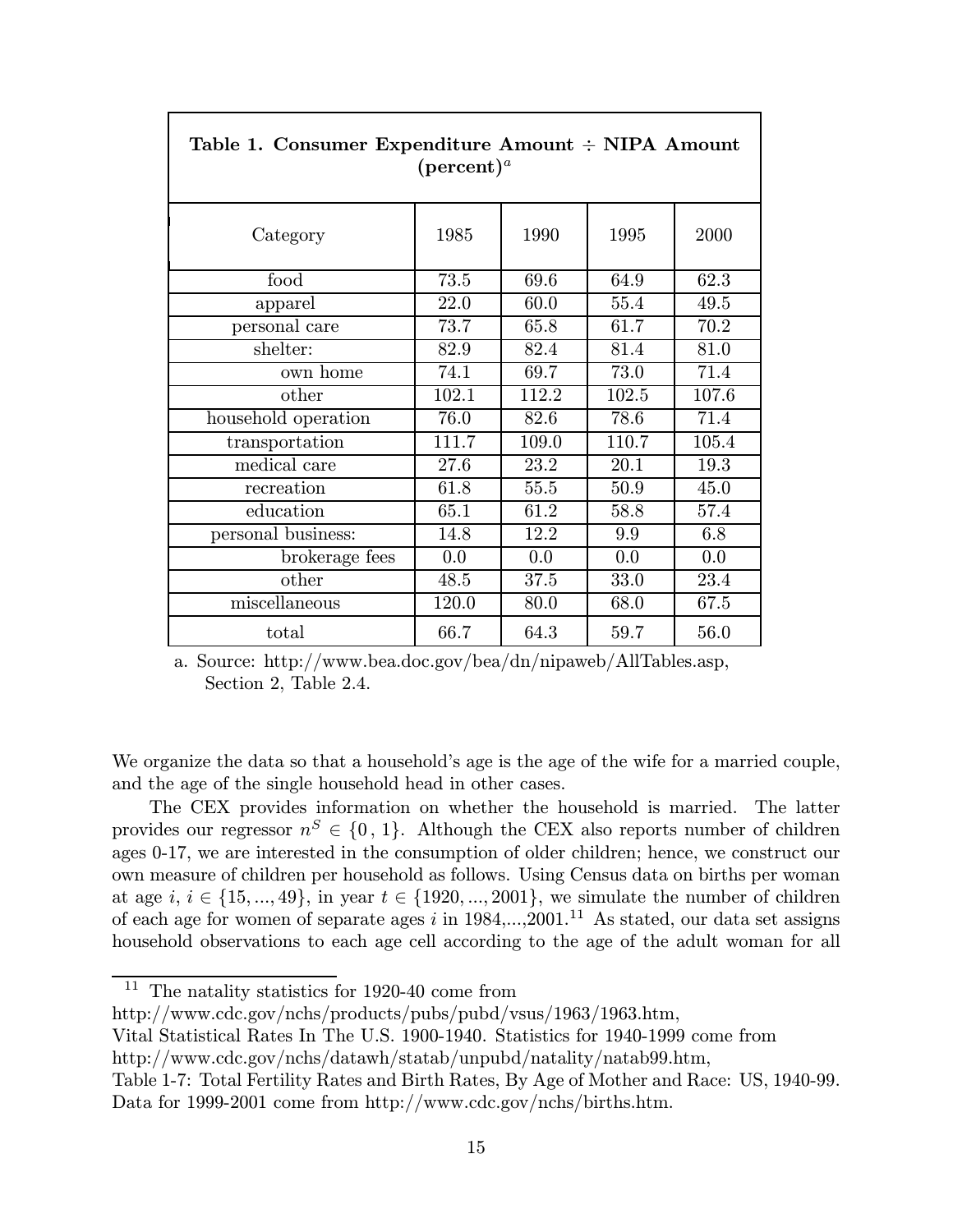but single male households. We append numbers of children to each cell on the basis of the ages and birth dates of women.

Similarly, the CEX survey questions on retirement are not ideal for our purposes. The CEX interview questionnaire (e.g., http://stats.bls.gov/cex/csxce30201.pdf) only asks whether the respondent is "retired" if he or she had zero weeks of work in the last twelve months; therefore, we turn to the March Current Population Survey 1984-2001 for our  $\chi_s(R_i)$  variable.<sup>12, 13</sup> We consider a household retired if the head is at least 50 years old and answers that he or she is out of the labor force at the time of the March survey. For male-female couples, the household is retired for our purposes if the male is at least 50 and out of the labor market (in the March survey). We focus on male behavior because males were more attached to the labor force in the cohorts of our data that reach retirement age, and because our analysis abstracts from a detailed model of decision making within dual earner households and home—work/market—work choices.

Regression Results. Tables 2-3 present regression results for (11). We use households of age 20-80 for 1984-2001, so that our differences  $\Delta \ln(c_{it})$  cover ages 20-79 and years 1984-2000. Each regression includes separate time dummies for 1984, 1985,..., 1999. The other independent variables are a constant; presence of a spouse,  $n<sup>S</sup>$ ; retirement status,  $\chi(R)$ ; and, number of children 0-22,  $n^C$ .

Table 2 provides our estimates of  $\beta = (\beta_1, ..., \beta_4)$ . The first column includes households as young as 20, but we worry that liquidity constraints may bind at the early ages. When constraints bind, household consumption grows at the same rate as earnings – and faster than the Euler equation dictates. Columns 2-4 successively exclude ages under 25, 30, and 35. The estimates in columns 2-4 differ substantially from those of column 1 but not from one another.

Table 3 considers liquidity constraints more systematically. It incorporates all age groups, but it includes separate dummy variables for ages 20-34. If liquidity constraints bind in practice at a given age, we expect the corresponding dummy variable to have a positive coefficient. The first dummy—variable coefficients are indeed large and significantly different from zero; however, the effect seems to run its course by age 25.

In the end, we restrict our attention to Euler—equation estimates from columns 2-4 of Table 2. If liquidity constraints are not important in practice, using only columns 2-4 sacrifices some valid data; however, if constraints do bind for households but we nevertheless use column 1, our estimates will be inconsistent.

Consider the third column of Table 2. The constant implies an average lifetime growth rate for per capita consumption of 2.6%/yr. That suggests that between, say, ages 25 and 62, in the absence of retirement a household's consumption per equivalent adult would rise by a factor of 2.62. In Auerbach and Kotlikoff [1987], for instance, the corresponding factor is about 1.54; in Gokhale et al. [2001], it is 1.74; in Tobin [1967], it is 13.33. For

<sup>12</sup> These data were downloaded using the University of Michigan's Population Studies Center CPS extract utility: http://www.psc.isr.umich.edu/dads/inhouse/extract.html.

 $13$  The average median retirement age 1984-2001 in the CEX data is 64-65, whereas it is about 62 in the Current Population Survey over the same period. See also our HRS results in Section 5 below.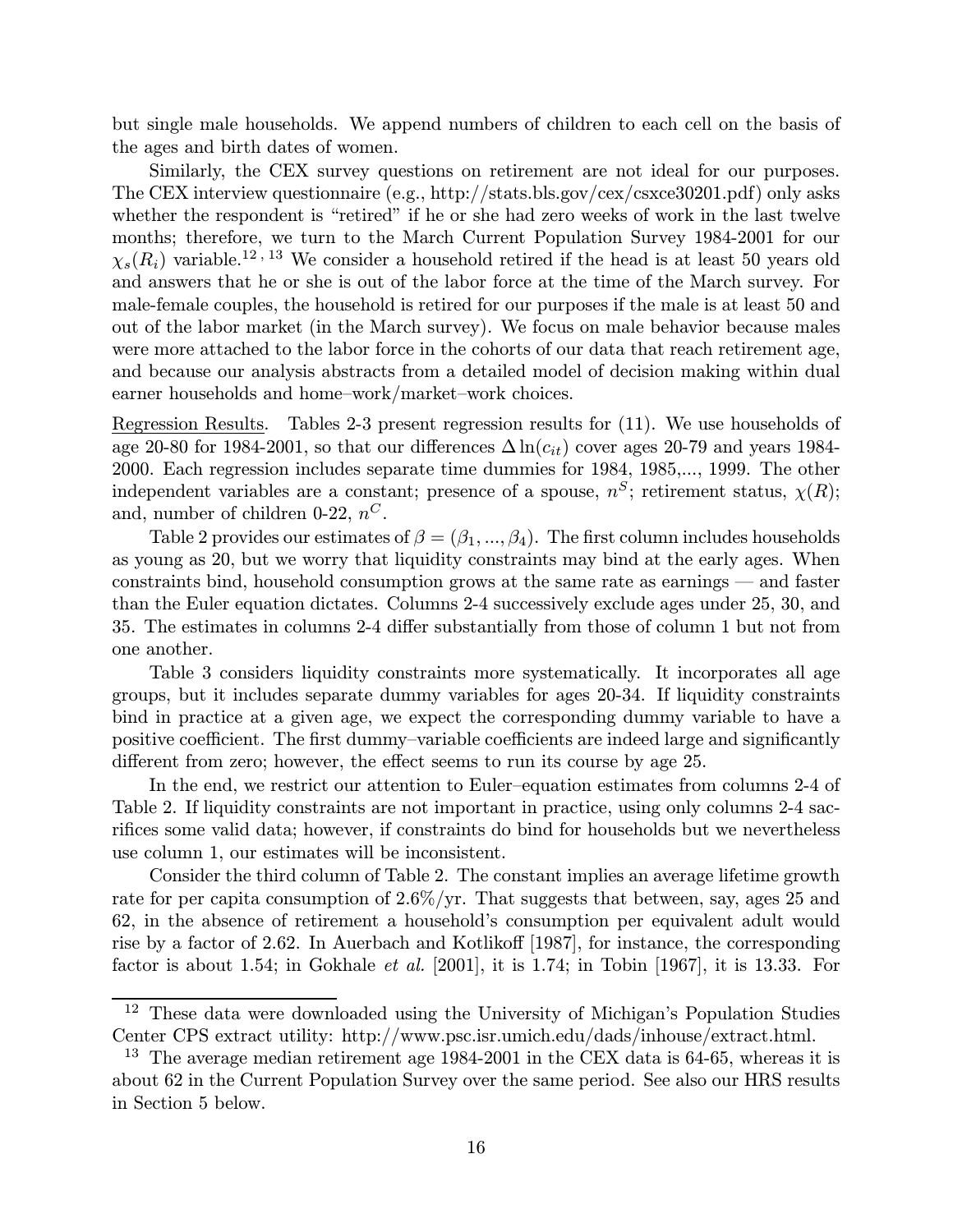| Parameter                 | Consumer Expenditure Survey Sample Ages: <sup>b</sup> |              |              |              |  |
|---------------------------|-------------------------------------------------------|--------------|--------------|--------------|--|
|                           | Age<br>20-79                                          | Age<br>25-79 | Age<br>30-79 | Age<br>35-79 |  |
| Constant                  | 0.0275                                                | 0.0259       | 0.0261       | 0.0249       |  |
| (S.E.)                    | (0.0009)                                              | (0.0010)     | (0.0012)     | (0.0018)     |  |
| T Stat.                   | 30.2060                                               | 27.1764      | 21.2747      | 14.0274      |  |
| Spouse                    | 0.6112                                                | 0.4351       | 0.4441       | 0.4336       |  |
| S.E.                      | (0.0397)                                              | (0.0460)     | (0.0528)     | (0.0606)     |  |
| T Stat.                   | 15.3805                                               | 9.4498       | 8.4139       | 7.1553       |  |
| Retired                   | $-0.1283$                                             | $-0.1595$    | $-0.1602$    | $-0.1387$    |  |
| S.E.                      | (0.0325)                                              | (0.0313)     | (0.0332)     | (0.0390)     |  |
| T Stat.                   | $-3.9499$                                             | $-5.0914$    | $-4.8198$    | $-3.5529$    |  |
| Child $0-22$              | 0.1452                                                | 0.1346       | 0.1370       | 0.1290       |  |
| S.E.                      | (0.0074)                                              | (0.0078)     | (0.0103)     | (0.0139)     |  |
| T Stat.                   | 19.4908                                               | 17.2704      | 13.3255      | 9.2761       |  |
| <b>Summary Statistics</b> |                                                       |              |              |              |  |
| $R^2$                     | 9.8010                                                | 8.2234       | 7.1227       | 7.4512       |  |
| Observations              | 1020                                                  | 935          | 850          | 765          |  |
| Mean Sq Error             | 0.0086                                                | 0.0082       | 0.0087       | 0.0091       |  |

# Table 2. Estimated Coefficients for Consumption Euler Equation: Consumer Expenditure Survey Data  $1984-2000^a$

a. Year dummies 1984, 1985, ... , 1999 not reported.

b. For couples, age of adult female – see text.

an infinite—lived representative agent model (e.g., Cooley and Prescott [1995]), the growth rate of consumption in a steady—state equilibrium would, of course, match the growth rate of GDP.

We estimate that the addition of a spouse raises household consumption by 44 percent. This closely agrees with the U.S. Social Security System's award of 50 percent extra benefits for a spouse. Our estimate implies substantial returns to scale for larger households. Many papers in the literature set  $\xi^{\tilde{S}} = 1.0$ , and Table 2 suggests that such a calibration may be misleading.

Column 3 estimates a 16 percent drop in consumption at retirement. This is consistent with, though at the smaller end of, estimates in Bernheim *et al.* [2001], Banks *et al.* [1998], and Hurd and Rohwedder [2003] and the retirement brochures cited in Laitner [2001].<sup>14</sup>

<sup>&</sup>lt;sup>14</sup> Earlier drafts of this paper with less disaggregate treatment of medical expenditures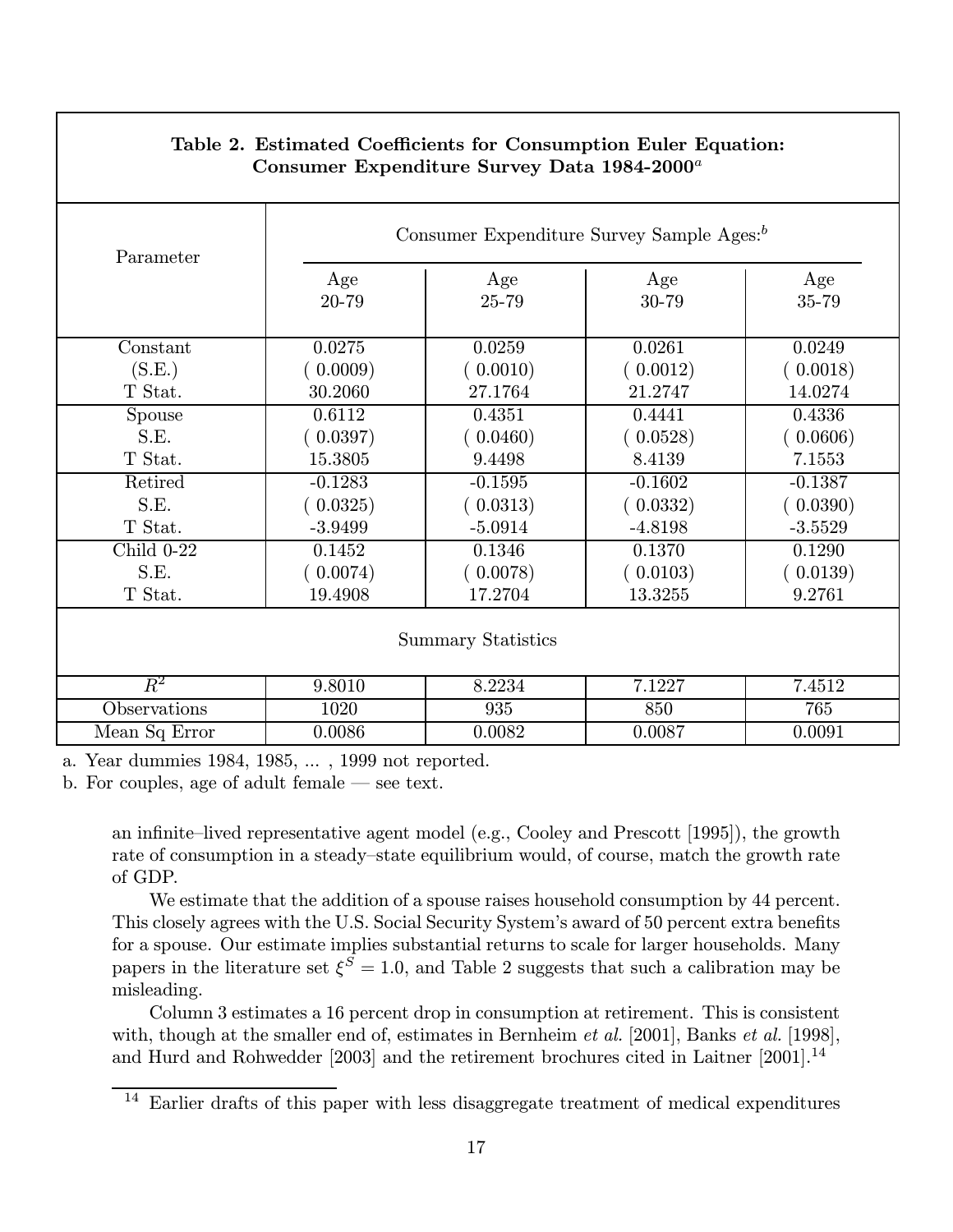| Table 3. Specification Analysis: Consumption Euler<br>Equation, CEX Data Years 1984-2000 and Female<br>Ages 20-79, Dummy Variable each Age $20-34^{\circ}$ |                                           |           |  |  |  |  |
|------------------------------------------------------------------------------------------------------------------------------------------------------------|-------------------------------------------|-----------|--|--|--|--|
| Parameter                                                                                                                                                  | Coefficient                               | T Stat    |  |  |  |  |
|                                                                                                                                                            | Independent Variables as in Table 3       |           |  |  |  |  |
| Constant                                                                                                                                                   | 0.0249                                    | 15.7120   |  |  |  |  |
| Spouse                                                                                                                                                     | 0.4132                                    | 7.9061    |  |  |  |  |
| Retired                                                                                                                                                    | $-0.1462$                                 | $-4.0465$ |  |  |  |  |
| Child $0-22$                                                                                                                                               | 0.1265                                    | 9.8395    |  |  |  |  |
|                                                                                                                                                            | New Dummy Variables for Female Ages 20-34 |           |  |  |  |  |
| Age $20$                                                                                                                                                   | 0.0638                                    | 2.6621    |  |  |  |  |
| Age $21$                                                                                                                                                   | 0.1149                                    | 4.7912    |  |  |  |  |
| Age $22$                                                                                                                                                   | 0.0419                                    | 1.7620    |  |  |  |  |
| Age $23$                                                                                                                                                   | $-0.0083$                                 | $-0.3461$ |  |  |  |  |
| Age $24$                                                                                                                                                   | 0.0299                                    | 1.2659    |  |  |  |  |
| Age 25                                                                                                                                                     | $-0.0122$                                 | $-0.5139$ |  |  |  |  |
| $\overline{\text{Age}} 26$                                                                                                                                 | $-0.0086$                                 | $-0.3660$ |  |  |  |  |
| Age 27                                                                                                                                                     | 0.0090                                    | 0.3806    |  |  |  |  |
| Age $28$                                                                                                                                                   | $-0.0070$                                 | $-0.2963$ |  |  |  |  |
| Age $29$                                                                                                                                                   | 0.0014                                    | 0.0580    |  |  |  |  |
| Age $30$                                                                                                                                                   | 0.0126                                    | 0.5383    |  |  |  |  |
| Age $31$                                                                                                                                                   | $-0.0172$                                 | $-0.7328$ |  |  |  |  |
| Age $32$                                                                                                                                                   | $-0.0042$                                 | $-0.1800$ |  |  |  |  |
| Age 33                                                                                                                                                     | 0.0343                                    | 1.4619    |  |  |  |  |
| Age $34$                                                                                                                                                   | $-0.0070$                                 | $-0.3655$ |  |  |  |  |

a. Year dummies 1984, 1985, ... , 1999 not reported.

While our estimate of the decline in expenditure at retirement is relatively modest, it may still represent an overestimate if the timing of retirement is, to some extent, unanticipated and disproportionately driven by shocks that decrease lifetime income. Our certainty equivalent model assumes that the relevant risk is fully insured and therefore does not affect the shape of the age—consumption profile. In reality, however, there may be uninsured shocks. Unanticipated retirements driven by positive shocks to health or asset returns, and therefore lifetime income, would likely be associated with discrete increases

<sup>(</sup>recall Appendix I) implied declines of 20 percent or more, but we believe that our current specification is more accurate.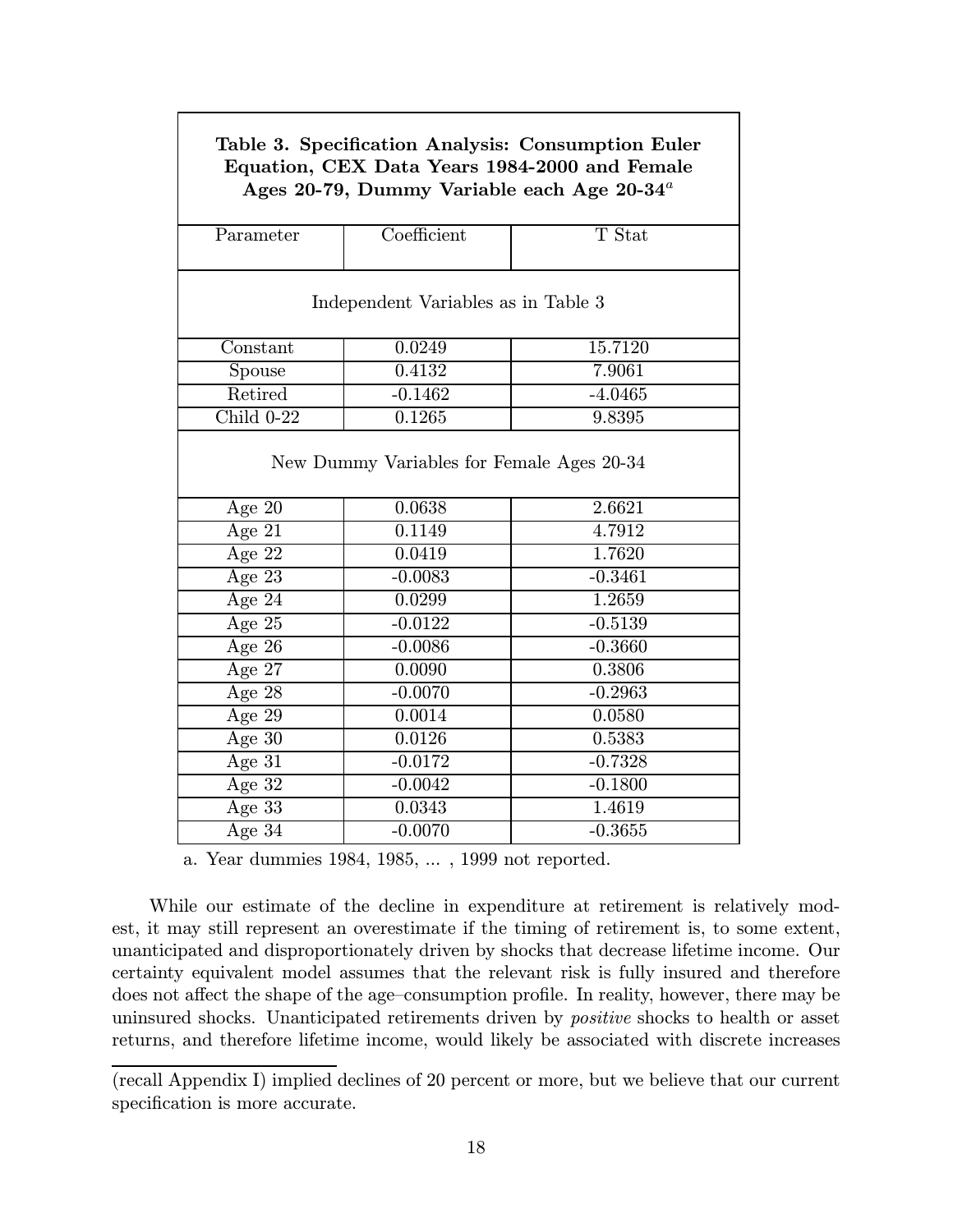in consumption. These cases would tend to bias our estimate of the anticipated change in consumption at retirement upwards. Conversely, retirements driven by negative, uninsured shocks would likely be associated with discrete decreases in consumption. To the extent that retirement is unanticipated, and disproportionately driven by shocks that lower expected lifetime income, our estimates would overstate the degree to which the decline in consumption at retirement derives from the nonseparability of consumption and leisure.

The non—zero coefficient and large t statistic on "Retired" in Table 3 reject intratemporal additive separability of consumption and leisure – and Section 2 shows that the rejection does not heavily depend upon the form of our production function.

Table 3's fourth row indicates an increase in household consumption of 14 percent for each child age 0-22. Since two parents correspond to 1.44 "equivalent adults," a child adds about 20 percent as much as each parent. Mariger [1986] estimates that children consume 30 percent as much as adults; Attanasio and Browning [1995, p. 1122] suggest 58 percent; Gokhale et al. [2001] assume 40 percent; most of the analysis in Auerbach and Kotlikoff (1987) implicitly weights children at zero; Tobin (1967) assumes teens consume 80 percent as much as adults, and minor children 60 percent.

One would expect that estimating the coefficient for children would be difficult. Although the date at which a child enters a household is precise, in practice different children leave home at different ages. Unfortunately, liquidity constraints may bind exactly when many children are born (recall that our Euler equation only perceives changes in numbers of children). Nevertheless, our estimated coefficients on "Child 0-22" have small standard errors and large t statistics. Our treatment does not, of course, measure reductions in parental market work hours due to children. Although this omission surely affects one's interpretation of our coefficients, Section 5's earning profiles do reflect women's actual labor force participation and hours – so this margin of choice enters our analysis in another way. It may be true as well that parents spend a great deal on children but simultaneously reduce expenditures on themselves, vicariously enjoying their children's consumption. The latter would not invalidate our analysis, but it might, again, suggest a different interpretation of the "cost" of children.

One might worry that economywide shocks could affect both general retirement behavior and consumption. Our regressions include year dummies — and they have little effect on the coefficients of primary interest. Because macroeconomic shocks conceivably affect consumption differently at different ages, we also perform GLS on a version of (11) in which we average every variable at each age over all years. Although the t statistics drop because the number of degrees of freedom falls almost 95 percent, the coefficient estimates reconfirm Table 2: for ages 20-79, the new coefficient estimates are, for the constant, spouse, retired, and child variables, respectively, 0.0276, 0.8398, -0.0698, 0.1367; for ages 25-79, they are 0.0258, 0.4481, -0.1625, 0.1332; for ages 30-79, they are 0.0253, 0.4318, -0.1589, 0.1298; and, for ages 35-79, they are 0.0230, 0.3025, -0.1507, 0.1137.

# 5. Retirement

We employ equation (15) to complete the estimation our model's structural parameters. To determine the utility—maximizing retirement age for (15) from our model, we need to specify earnings profiles, taxes, and interest rates; for the dependent variable of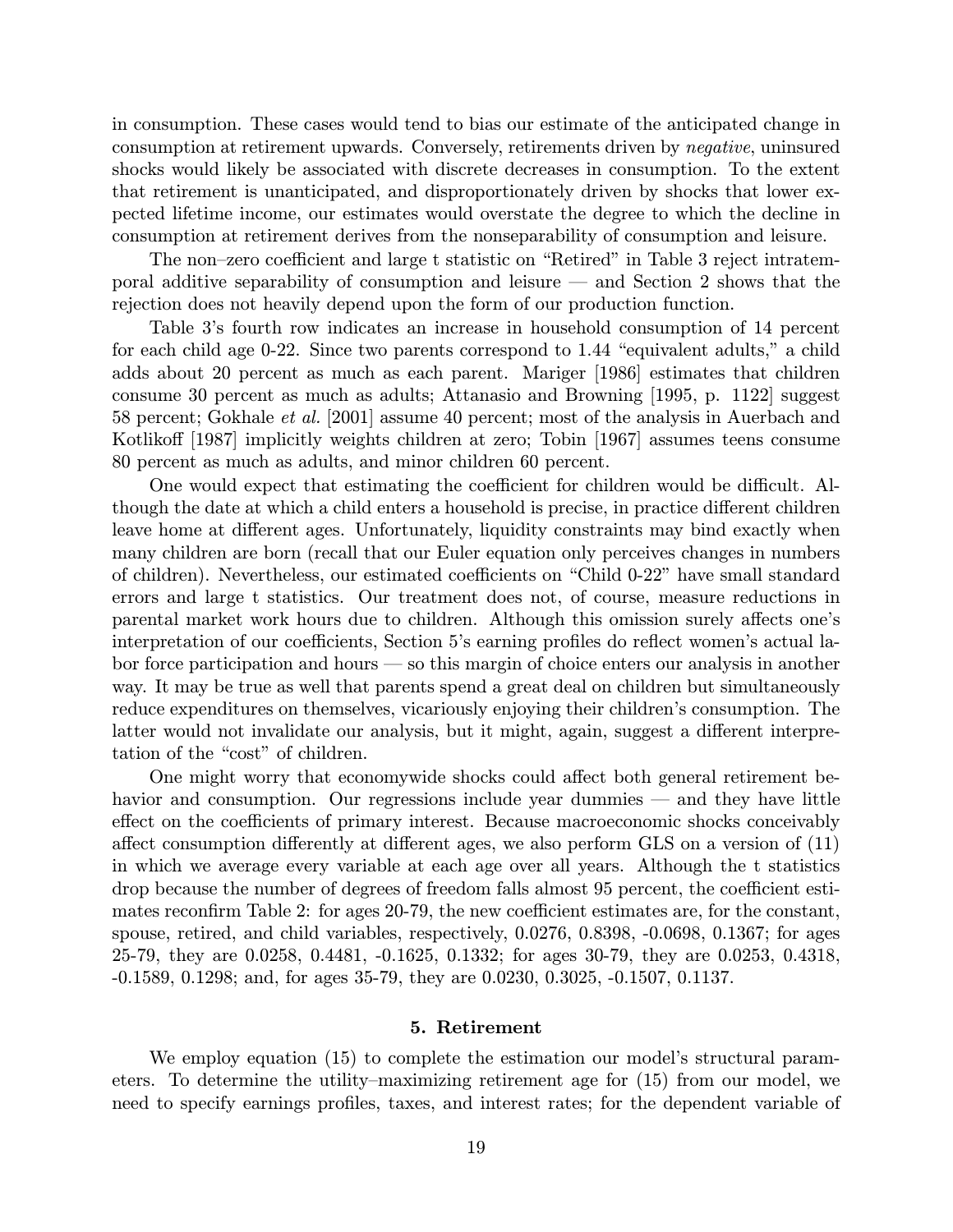a regression of (15), we need empirical retirement ages. For both earning profiles and empirical retirement ages, this section turns to our second major data source, the Health and Retirement Study (HRS).

Life Cycle Details. We assume a constant gross-of-income tax real interest rate of  $5\%/\mathrm{yr.}^{15}$ , 16

We disregard government transfer payments besides Social Security. Our income tax rate  $\tau$  comes from government spending on goods and services less indirect taxes (already removed from profits, and implicitly absent from wages and salaries below). Dividing by national income, the average over  $1952-2003$  is  $14.28\%/year$ .<sup>17</sup>

We assume a payroll tax of 15.3% per year. One-half of Social Security benefits are subject to the income tax. In the calculations below, the Social Security benefit formula, including the ceiling on taxable annual earnings, follows the history of the U.S. system.

We assume that adults work 40 hours per week until retirement and 0 hours per week after retirement. With  $16 \times 7$  waking hours per week, we set <sup>18</sup>

$$
\bar{\ell} = \frac{16 \times 7 - 40}{16 \times 7} = .6429.
$$

Our retirement—age calculation uses a representative household consisting of a husband, wife, and two children. The wife reaches age 65 in the year 2000; the husband is 2 years older; the husband starts work at age 22 and marries at 24, with the latter being the time at which the household begins; both children are born two years after the marriage; and, both children leave home at age  $22^{19}$  Following U.S. mortality tables, the husband

<sup>&</sup>lt;sup>15</sup> We calibrate our real interest rate from a ratio of factor payments to capital over the market value of private net worth. For the numerator, NIPA Table 1.13 gives corporate business income, indirect taxes, and total labor compensation. The first less the other two is our measure of corporate profits (net of depreciation); the ratio of profits to profits plus labor remuneration is "profits share." We multiply the latter times corporate and noncorporate business income plus nonprofit—institution income, less indirect taxes. We add the income of the household sector (see NIPA Table 1.13) less indirect taxes and labor remumeration. Finally, we reduce the numerator by personal business expenses (brokerage fees, etc. from NIPA Table 2.5.5, rows 61—64). The denominator is U.S. Flow of Funds household and private non—profit institution net worth (Table B.100, row 19), less government liabilities (Table L106c, row 20). We average the the net sum at the beginning and end of each given year. The average ratio 1952—2003 of the numerator to the denominator is .0504.

<sup>&</sup>lt;sup>16</sup> For comparison, Auerbach and Kotlikoff [1987] use  $6.7\%$ /year, Altig *et al.* [2001] 8.3%/yr., and Cooley and Prescott [1995] 7.2%/yr. Gokhale et al. [2001] use post-tax rates of  $4\%/yr$ . and  $6\%/yr$ .

<sup>17</sup> Auerbach and Kotlikoff [1987], for example, use 15%/year.

<sup>&</sup>lt;sup>18</sup> See also Cooley and Prescott  $[1995]$  — who, on the basis of time—use studies, determine that households devote 1/3 of waking hours to work.

<sup>&</sup>lt;sup>19</sup> Notice that assuming two children per household produces a rough match with recent, slow U.S. population growth.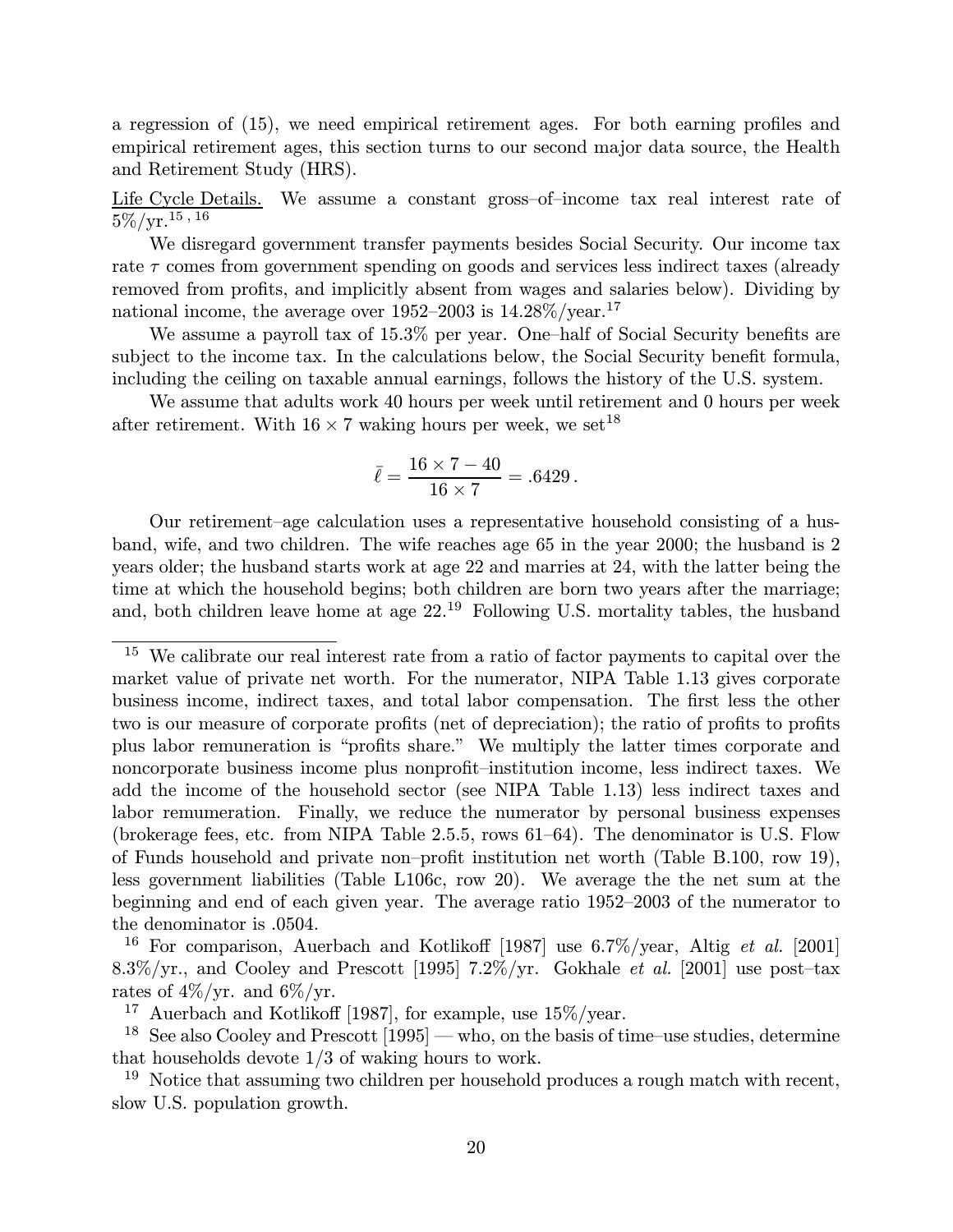dies at the end of age 74; the wife dies at the end of age 80. All of our calculations use 2000 dollars; our price index is the NIPA consumption deflator.

We derive earnings profiles and retirement ages from the original HRS survey cohort, consisting of households in which the respondent is age 51-61 in 1992. A majority of participant households signed a permission waiver allowing the HRS to link to their Social Security Administration (SSA) earnings history. Each history runs 1951-1991; the HRS itself covers 1992, 1994, 1996, 1998, 2000, and 2002. In this paper, we use the HRS and linked SSA records. For men, we estimate a so—called earnings dynamics model regressing log earnings on a quadratic in age and dummy variables for time. Our regression error has an individual effect as well as a random term. The data is right censored at the Social Security tax cap prior to 1980 and the Medicare tax cap 1980-1991, and our likelihood function takes this into account. Assuming full—time work until retirement (and no work thereafter), we predict an average earnings profile for a man who reaches 65 in 1998. Table A1, Appendix II, presents predicted annual earnings. For women, we use the same type of statistical model to predict earnings above the censoring limit. To allow for women's part—time work and absence at some ages from the labor force, we compute average earnings in all other cases from the actual data. We then use the regression time dummies to deduce an average earnings profile for women who reach 65 in 2000. Again, see Table A1. Finally, since HRS earnings are net of employer benefits (including health insurance, pension contributions, and employer Social Security tax), we multiply household earnings for each year by the ratio of NIPA total compensation to NIPA wages and salaries.

We derive Social Security benefits after retirement from the statutory benefit formula for 2000. Table A1, Appendix II, shows household benefits if the male retires at age 62 and his wife retires simultaneously, at age 60. Given our treatment of consumption, we must also incorporate a stream of Medicare benefits after age 65, less participant SMI cost. To do this, for each adult 65 and older, we add to household resources Medicare benefits equaling the SMI annual premium for 2000 (i.e., \$546) multiplied by the ratio of HI and SMI total expenditures to SMI premiums for 2000 (i.e., 10.7282, less 1). Again, see Table A1.

Mean retirement age. We use the HRS as our source for empirical retirement ages; and, for reasons described above we focus on male retirement. Measuring the empirical average (male) age of retirement for this cohort is not entirely straightforward because the retirement date of many respondents is not observed. Even in the 2002 wave of the HRS, not all men have retired, and many men die or leave the survey before retiring. It follows that an average of the retirement ages among only those observed to have retired will yield a biased estimate of the population mean.

We use a censored regression to extract an unbiased estimate. Of the 6214 men who appear in one or more waves of the HRS, 727 retire before age 50 or provide insufficient information for our analysis. Excluding these, the sample is 5487. Among the latter, 3661 retire by the last available HRS wave, 2002. Their mean retirement age is 60.25. The remaining 1826 men either (i) died before retiring, (ii) left the survey before retiring, or (iii) continued to work as of the last interview in 2002. Our analysis treats the 1826 men as right—censored at their age of death or last interview. The regression equation is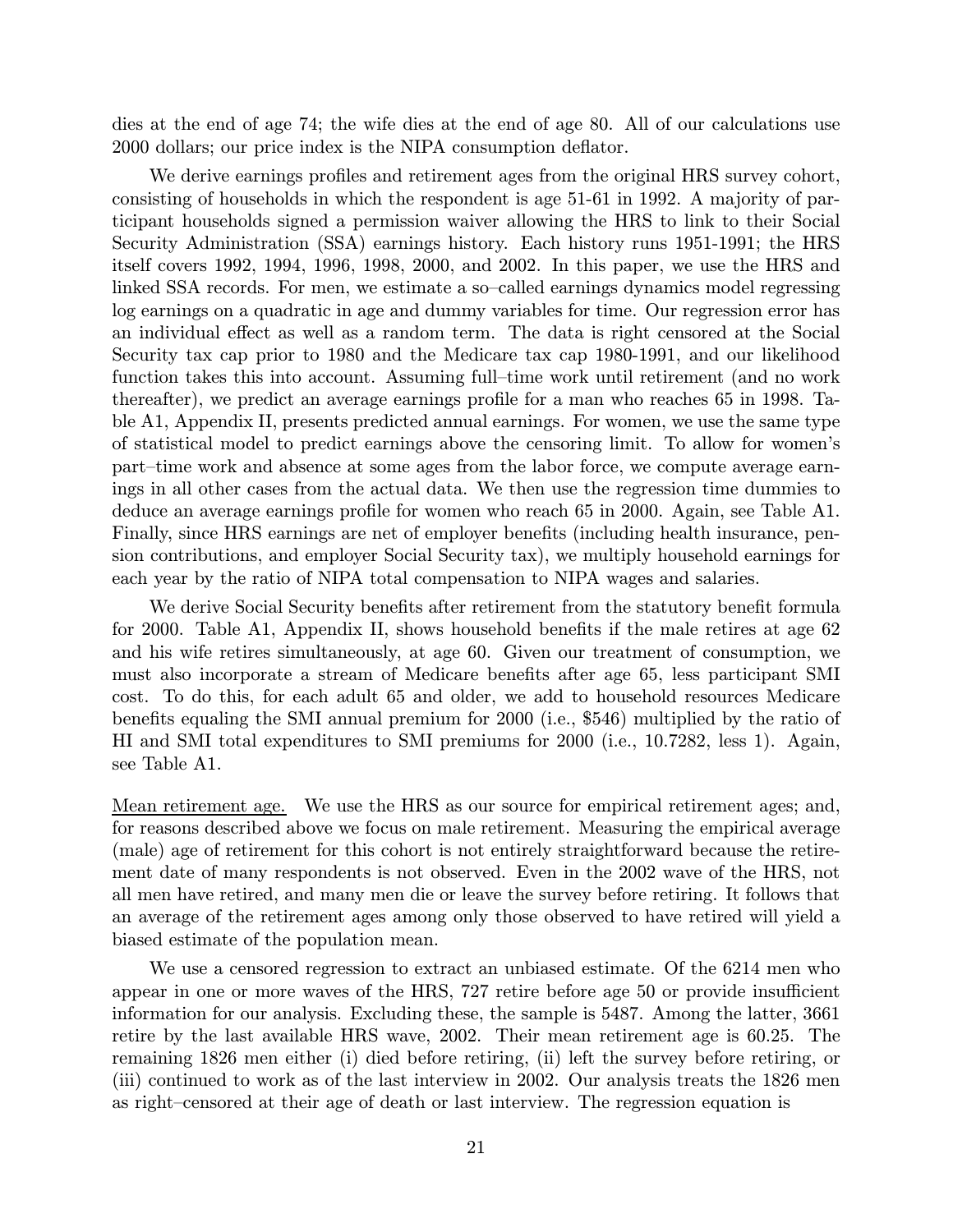$$
R_i = \mu + \eta_i \,, \tag{16}
$$

with dependent variable and error as in (15). Table 4 presents our estimate of the average retirement age,  $\hat{\mu} = 62.57$ .

| Table 4. Censored–Regression Output:<br>Average Age of Retirement for HRS Males |              |       |        |  |  |  |
|---------------------------------------------------------------------------------|--------------|-------|--------|--|--|--|
| Std. Err.<br>$T$ -Stat<br>Value<br>Variable                                     |              |       |        |  |  |  |
| Constant                                                                        | 62.5747      | .0831 | 752.92 |  |  |  |
| $\sigma_{\eta}$                                                                 | 5.5782       | .0669 |        |  |  |  |
| <b>Summary Statistics</b>                                                       |              |       |        |  |  |  |
| Log Likelihood                                                                  | $-12722.884$ |       |        |  |  |  |
| Uncensored Obs.<br>3661                                                         |              |       |        |  |  |  |
| Censored Obs.<br>1826                                                           |              |       |        |  |  |  |

a. See text.

Structural Parameter Estimates. Although the preceding discussion might seem to suggest that we need to estimate (15) using a Tobit likelihood function, we can achieve exactly the same outcome with a two-step procedure as follows: estimate  $\hat{\mu}$  from (16); then solve for the alpha,  $\hat{\alpha}$ , that satisfies

$$
\hat{\mu} = g(\theta(\alpha, \hat{\beta})).
$$

Our estimate of theta is  $\hat{\theta} = \theta(\hat{\alpha}, \hat{\beta})$ . The so-called delta method – which uses the estimated covariance matrix for  $\hat{\beta}$  and the estimated variance for  $\hat{\mu}$  – yields an estimate of the asymptotic covariance matrix for  $\theta$ .

Table 5 presents our estimates of the structural parameters, with and without liquidity constraint (8). The estimates of gamma vary from -.49 to -.58; the estimates of alpha vary from .27 to .28. These correspond to estimates of an IES for services,  $1/(1 - \gamma)$ , of 0.63 to 0.67 and an IES for consumption itself,  $1/(1 - \alpha \cdot \gamma)$ , of 0.86 to 0.88. The estimates of the subjective time discount rate,  $\rho$ , fall between .0117 and .0139. All are statistically different from zero at the 5 percent significance level. As explained above, we favor Euler—equation estimates that employ data only for ages 25 and beyond; consequently, Table 5 presents results based on Table 2 coefficients for samples with ages 25-79, 30-79, and 35-79. The bottom panel of Table 5 shows that liquidity constraint (8) makes little difference to our estimation.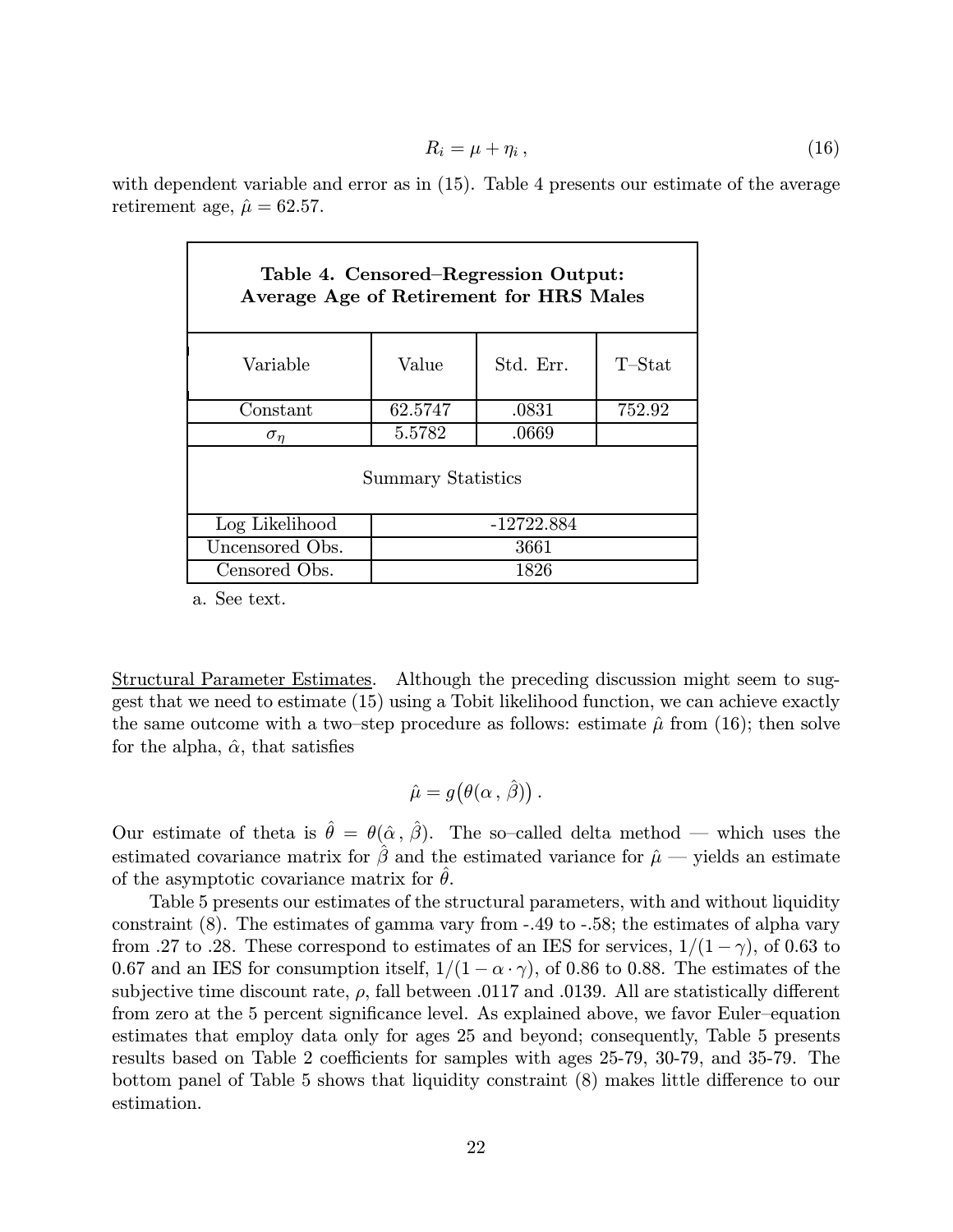| Table 5. Structural Parameters: Combine Consumption–Euler Equation<br>Coefficients (Table 2) and Retirement-Age Estimate from HRS (Table $4)^a$ |                                                                                                    |                                           |                      |  |  |
|-------------------------------------------------------------------------------------------------------------------------------------------------|----------------------------------------------------------------------------------------------------|-------------------------------------------|----------------------|--|--|
| $Struc-$<br>tural                                                                                                                               |                                                                                                    | Consumption Regression Sample:            |                      |  |  |
| Para-                                                                                                                                           | Female                                                                                             | Female                                    | Female               |  |  |
| meter                                                                                                                                           | Age 25-79                                                                                          | Age 30-79                                 | Age 35-79            |  |  |
|                                                                                                                                                 |                                                                                                    | Formulation with Liquidity Constraint (8) |                      |  |  |
| Gamma                                                                                                                                           | $-0.5840$                                                                                          | $-0.5874$                                 | $-0.4969$            |  |  |
| (S.E.)                                                                                                                                          | (0.1320)                                                                                           | (0.1407)                                  | (0.1589)             |  |  |
| $[95\% \text{ Confid.}]$                                                                                                                        | $[-0.8428, -0.3252]$                                                                               | $-0.8631,-0.3117$                         | $[-0.8082, -0.1855]$ |  |  |
| Alpha                                                                                                                                           | 0.280                                                                                              | 0.2809                                    | 0.2802               |  |  |
| (S.E.)                                                                                                                                          | (0.0027)                                                                                           | (0.0029)                                  | (0.0033)             |  |  |
| $[95\% \text{ Confid.}]$                                                                                                                        | [0.2754, 0.2858]                                                                                   | [0.2752, 0.2866]                          | [0.2738, 0.2867]     |  |  |
| Rho                                                                                                                                             | 0.0119                                                                                             | 0.0117                                    | 0.0137               |  |  |
| (S.E.)                                                                                                                                          | (0.0017)                                                                                           | (0.0021)                                  | (0.0028)             |  |  |
| $[95\%$ Confid.]                                                                                                                                | $\left[0.0086,\!0.0153\right]$                                                                     | [0.0076, 0.0158]                          | [0.0081, 0.0193]     |  |  |
| Alpha*Gamma                                                                                                                                     | $-0.1639$                                                                                          | $-0.1650$                                 | $-0.1392$            |  |  |
| (S.E.)                                                                                                                                          | (0.0964)                                                                                           | (0.1027)                                  | (0.1207)             |  |  |
| $[95\% \; \text{Confid.}]$                                                                                                                      | $[-0.3528, 0.0250]$                                                                                | $[-0.3662, 0.0362]$                       | $[-0.3759,\!0.0974]$ |  |  |
| (Yr, Mth)                                                                                                                                       | Addendum: Female Age Last Binding Liquidity Constraint (Simulated)<br>(30, 11)                     | (30, 11)                                  | (30, 11)             |  |  |
|                                                                                                                                                 | Formulation Omitting Liquidity Constraint (8)                                                      |                                           |                      |  |  |
| Gamma                                                                                                                                           | $-0.5741$                                                                                          | $-0.5776$                                 | $-0.4881$            |  |  |
| (S.E.)                                                                                                                                          | (0.1291)                                                                                           | (0.1376)                                  | (0.1558)             |  |  |
| $[95\% \text{ Confid.}]$                                                                                                                        | $[-0.8272, -0.3210]$                                                                               | $[-0.8477,-0.3076]$                       | $[-0.7936,-0.1827]$  |  |  |
| Alpha                                                                                                                                           | 0.2728                                                                                             | 0.2732                                    | 0.2716               |  |  |
| (S.E.)                                                                                                                                          | (0.0034)                                                                                           | (0.0038)                                  | (0.0046)             |  |  |
| $[95\% \text{ Confid.}]$                                                                                                                        | [0.2662, 0.2794]                                                                                   | [0.2657, 0.2808]                          | [0.2626, 0.2806]     |  |  |
| Rho                                                                                                                                             | 0.0121                                                                                             | 0.0119                                    | 0.0139               |  |  |
| (S.E.)                                                                                                                                          | (0.0017)                                                                                           | (0.0021)                                  | (0.0028)             |  |  |
| $[95\% \text{ Confid.}]$                                                                                                                        | $[0.0088,\!0.0155]$                                                                                | [0.0078, 0.0159]                          | [0.0084, 0.0194]     |  |  |
| Alpha*Gamma                                                                                                                                     | $-0.1566$                                                                                          | $-0.1578$                                 | $-0.1326$            |  |  |
| (S.E.)                                                                                                                                          | (0.0943)                                                                                           | (0.1007)                                  | (0.1188)             |  |  |
| $[95\% \text{ Confid.}]$                                                                                                                        | $[-0.3415, 0.0283]$                                                                                | $[-0.3552, 0.0396]$                       | $-0.3654, 0.1002$    |  |  |
| YR 2000 Dollars                                                                                                                                 | Addendum: Lowest Simulated Net Worth (Excluding Capitalized Social Security Benefits)<br>$-36,861$ | $-36,088$                                 | $-40,406$            |  |  |

a. See text.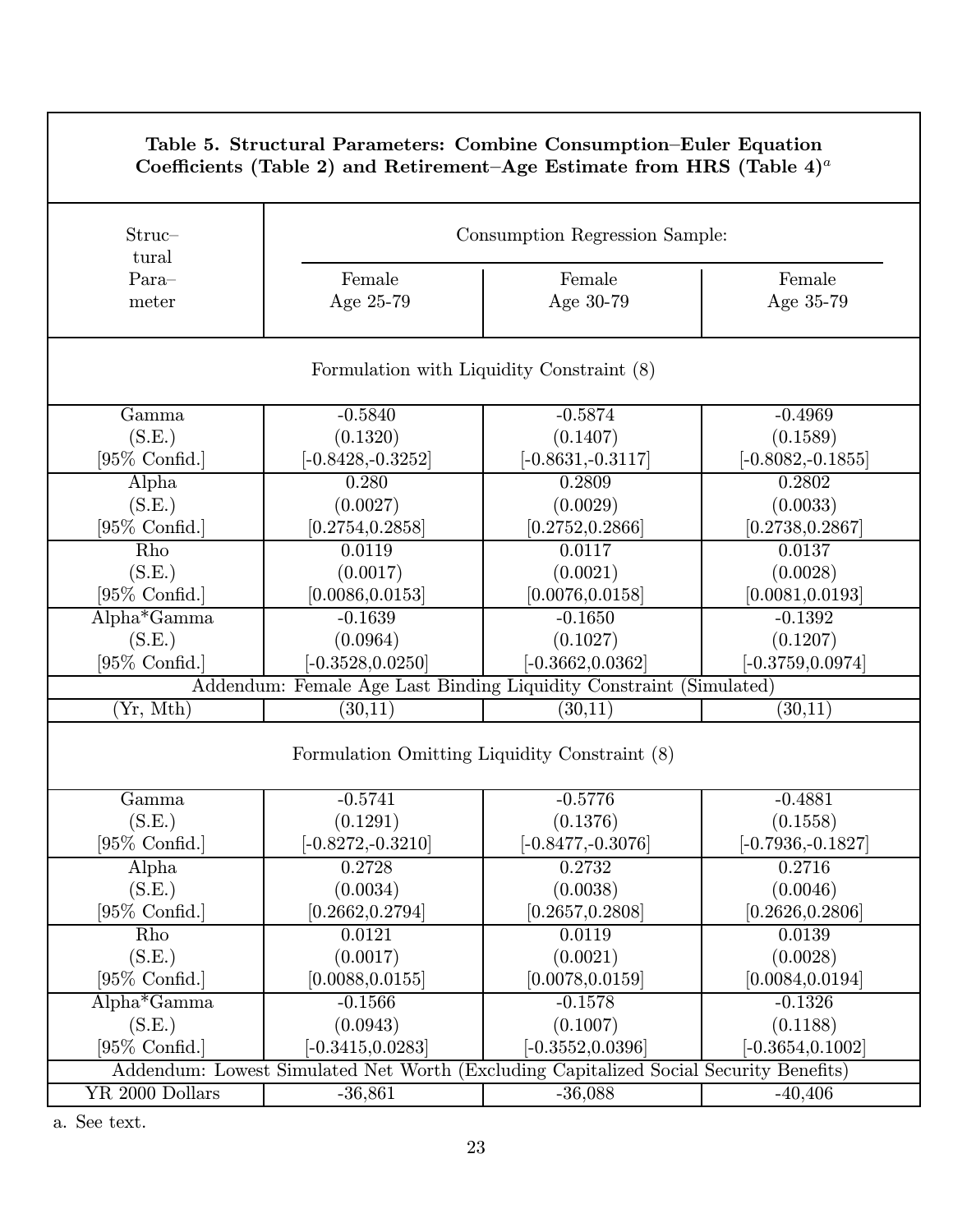As noted in the introduction, our estimates of gamma, alpha, and rho are similar to a number of calibrations in the literature. For example, Auerbach and Kotlikoff's [1987] favorite calibration has  $\gamma = -3$ ,  $\alpha$  (roughly) = .4, and  $\rho = .015$ ; Altig *et al.* [2001] use  $\gamma = -3$ ,  $\alpha$  (roughly) = .5, and  $\rho = .004$ ; and, Cooley and Prescott [1995] set  $\gamma = 0$ ,  $\alpha = .36$ , and  $\rho = .053$ .

Our results may be compared with estimates that have identified the IES from expected changes interest rates. Using aggregate consumption data Hall [1988], Cambell and Mankiw [1989], and Patterson and Pesaran [1992], for example, estimate the IES for consumption to be very nearly zero. Micro studies tend to estimate larger intertemporal elasticities. Banks et al. [1998], for instance, estimate the average IES for consumption to be approximately 0.5. In another example, Attanasio and Weber [1993] estimate an IES for consumption of approximately 0.75 from micro data.<sup>20</sup> Although we use a very different source of variation to identify the IES, our estimates are similar to, if on the larger end of, those obtained in micro studies from the change in consumption growth with expected changes in interest rates.

As a check of the validity of the model, we note that if our a priori beliefs imply that the subjective rate of time discount must be non-negative ( $\rho \geq 0$ ), our constant term in Table 3 alone puts a lower bound on  $\gamma$  (c.f. Weil [1989]). In particular, suppose that ages s and t fall before retirement but after liquidity constraint  $(8)$  has ceased to bind and that household composition is the same at both ages. As in  $(2)$ ,

$$
u'(c_s) = e^{(r-\rho)\cdot (t-s)} \cdot u'(c_t) \, ;
$$

so, if  $\beta_1$  is our estimated constant from Table 2, we have

$$
u'(c_s) = e^{(r-\rho)\cdot (t-s)} \cdot u'(c_s \cdot e^{\beta_1 \cdot (t-s)}) \quad \Longleftrightarrow \quad \frac{r-\rho}{1-\alpha \cdot \gamma} = \beta_1.
$$

If  $\rho \geq 0$ , it follows that

$$
\frac{r}{\beta_1} - 1 \geq -\alpha \cdot \gamma.
$$

With  $r = .05 \cdot (1 - .1428), \beta_1 = .0261$  from Table 3, and  $\alpha$  about .25, we then expect  $\gamma \in [-2.56, 1.0].$  All of the estimates of Table 5, in fact, fall comfortably within this interval, though the derivation of Table 5 in no way imposes  $\rho \geq 0$ .

As stated, our estimate of the intertemporal elasticity of substitution is closer to 1.0 than many in the literature. Haider and Stephens [2004] argue that earlier—than anticipated retirement on the part of some households may bias one's estimate of the average decline in consumption at retirement upward by one third. Aguiar and Hurst [2004]

<sup>&</sup>lt;sup>20</sup> Barsky *et al.* [1997] use hypothetical questions to estimate an IES distribution for their sample. They find an average IES of 0.2, with less than 20% of respondents having an IES greater than 0.3. Others who have attempted to estimate a distribution of intertemporal elasticities of substitution find evidence that the IES is increasing with wealth  $(e.g., Blundell et al. [1994]).$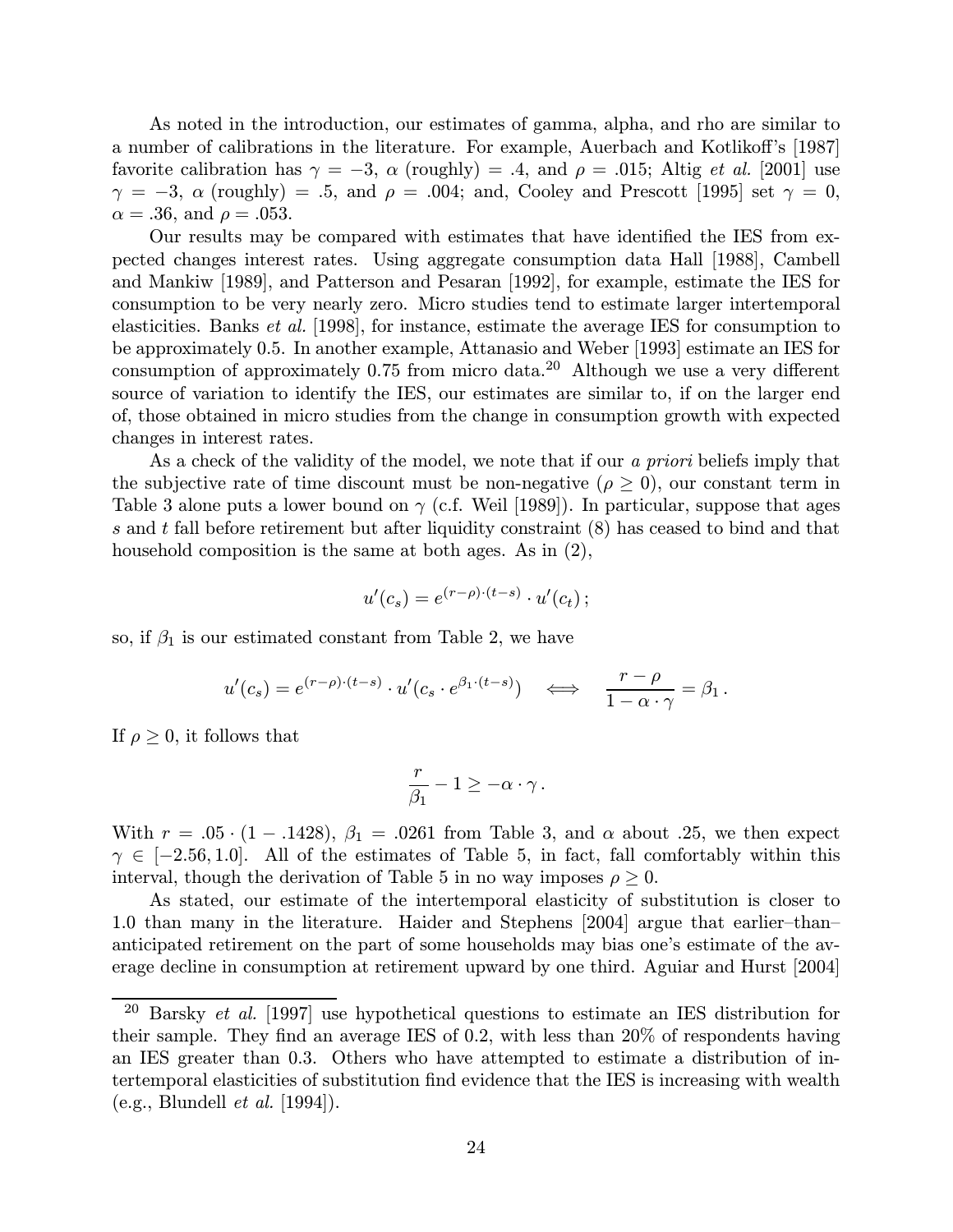argue that the decline tends to be overstated because increases in home production, including shopping time, allow retirees to obtain more consumption per dollar of expenditure. On the one hand, the latter may be interpreted as somewhat similar in spirit to increased time for leisure in our model. On the other hand, a smaller empirical decline in consumption at retirement would tend to move our estimated IES even closer to the zero—change logarithmic case, where the IES is 1.0. For example, if we diminish our consumption drop by one third in the middle column at the top of Table 5, our point estimates for gamma and alpha become -.37 and .28, respectively; thus, our point estimate of the IES for consumption/leisure service flows rises from .63 to .73, and our estimate of the IES for consumption alone rises from .86 to .91.

Finally, we believe that our analysis suggests a coherent description of the practical role of liquidity constraints in the life—cycle model. Ostensibly, our results seem contradictory: Tables 2-3 show evidence of binding liquidity constraints only through (female) age 22, but Table 5 finds binding constraints through (female) age 30. One pattern in all solutions of our model, however, is that constraint (8) binds, if at all, only at the beginning of life. If it binds then, the reason is that future earnings are high in youth relative to current earnings – making young households wish they could borrow against their future prosperity. In comparing our different tables, notice that the simulations of Table 5 apply to a cohort that began working in the mid 1950s. At that time, especially in the 1960s, technological progress was unusually fast, causing exceptionally rapid earnings growth. The young households of Tables 2-3, in contrast, began working in the mid 1980s and the 1990s. The time dummy variables from the male earnings regression generating Table A1 suggest an average annual rate of technological progress 1960-1970 about 3 percent per year faster than over 1980-2000. If we fix preference parameters from the middle column of Table 5 but lower household earnings growth for 1960-69 annually by 2 percent, renormalizing the level over all years to keep average lifetime earnings the same as before, we find that liquidity constraint (8) binds only through (female) age 27. If we reduce the growth rate 1960-69 by 3 percent using the same steps, the liquidity constraint never binds at all. Evidently, having the constraint bind in youth is a knife—edge phenomenon heavily dependent upon the general rate of earnings growth at the time. In the end, we believe that Tables 2-3 and 5 are fully consistent: according to the model, peak growth rates over the period 1950-2000 can cause young households to hit liquidity constraints for almost their first decade; more normal macroeconomic growth can make constraint (8) virtually irrelevant.

#### 6. Household Net Worth

In each wave, the HRS collects data on household net worth. This section compares simulated net worth from our model with the survey data. As preceding sections make no reference to wealth data, the reader can view the new comparisons as providing an out—of—sample evaluation of our model and parameter estimates. There is a second reason the new comparisons are interesting: in contrast to many existing studies, our framework incorporates "consumption paradox" behavior, which should tend to decrease wealth accumulation prior to retirement.

Table A2, Appendix III, presents summary statistics on HRS net worth. Survey "net worth" consists of financial assets, equity in own business, real estate, and automobiles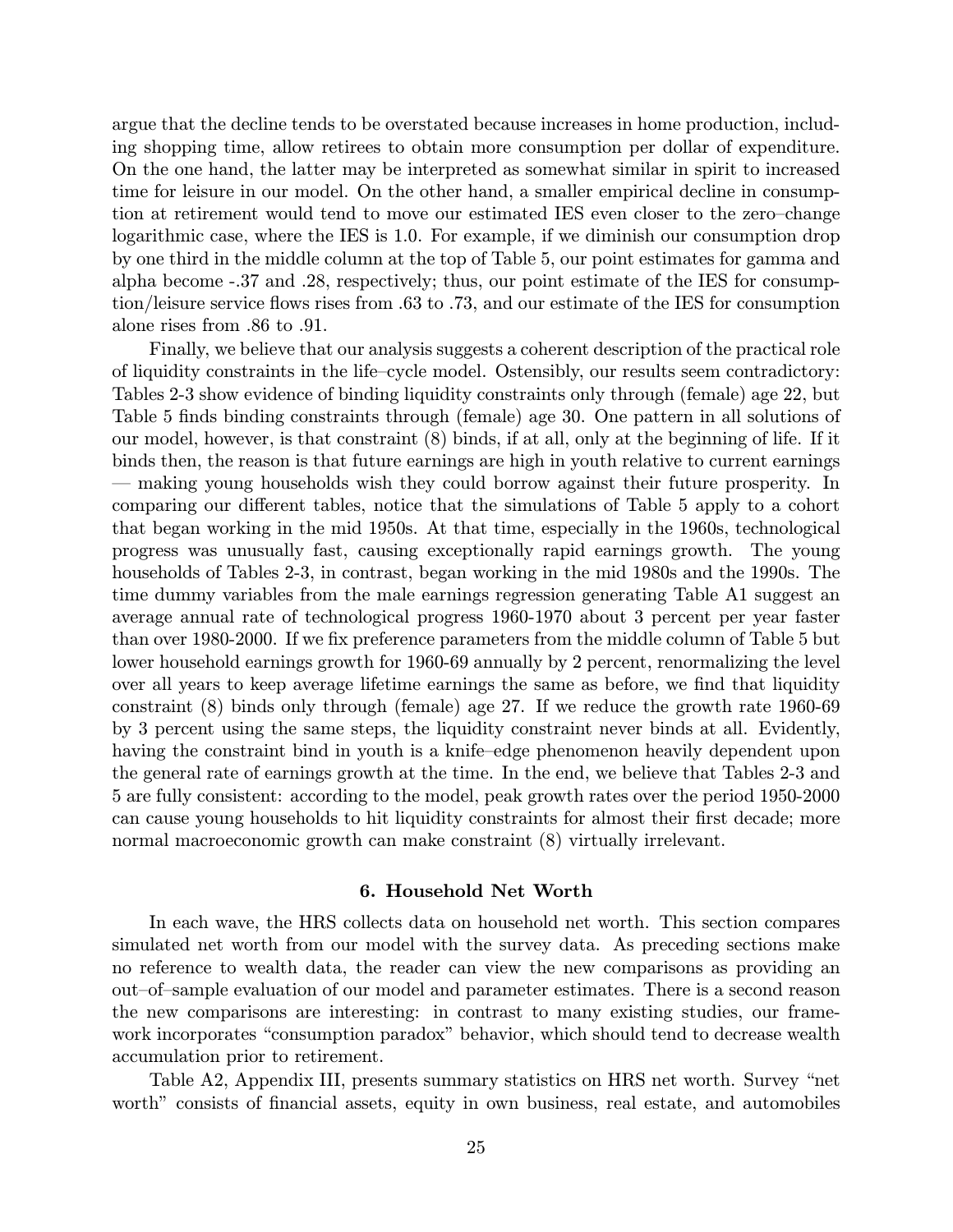– less debt. Our model focuses on married couples, and the table shows that they have more wealth than average. Although our model implicitly includes private—pension equity in household net worth, pre—retirement HRS net worth excludes defined—benefit pension plans; thus, we further specialize our attention to married couples who are retired, and we capitalize the pension flows that they report. Row 3 of the table shows that retired couples are somewhat wealthier than couples in general; row 4 shows that private pensions augment other wealth by about one quarter. Row 5 capitalizes Social Security Benefits as well, which provides a measure of net worth that is nearly always positive.

We then regress log comprehensive net worth on year, male age, and years since (male) retirement – see Table A3, Appendix III. The regression restricts the sample to couples whose male retired at age 59-65, and for each such couple, it uses the first valid net worth observation. We use log net worth as our dependent variable (omitting the five observations for which net worth is zero or negative – see Table A2) because we believe the regressors should register percentage changes. Section 5 estimates an average retirement age of 62.5; thus, we use the regression of Table A3 to predict comprehensive net worth at male ages 62 and 63. We make the predictions for households in which the wife (assumed two years junior to her husband) reaches 65 in the year 2000. In the case of retirement age 62, for instance, if the standard error for our new net worth regression is s, the new regression coefficients are  $(\zeta_1, ..., \zeta_{22}),$ 

$$
v \equiv (1, 0, .5, .5, 0, ..., 0),
$$

and the matrix of regressors in Table A3 is  $X$ , predicted net worth is

$$
h(\zeta, s) \equiv e^{\sum_{i=1}^{22} v_i \cdot \zeta_i + .5 \cdot s^2 + .5 \cdot v' \cdot [X' \cdot X]^{-1} \cdot v \cdot s^2}.
$$

Using maximum likelihood estimates of the covariance matrix for  $(\zeta, s)$ , the delta method provides a confidence interval.

Table 6 compares our model's simulated net worth at retirement to our corresponding estimates from the HRS. The estimates of comprehensive net worth at retirement ages 62 and 63 from the data, \$719,000 and \$736,000, respectively, closely match the corresponding values from simulations with liquidity constraint  $(8)$  — with simulated values from the model being about 5 percent lower than estimates from the data. Simulations based on formulations of the model without the liquidity constraint are about 10 percent lower than values from the data. Household heterogeneity, and perhaps measurement error, make the 95 percent confidence intervals for our predictions from the data extremely wide (as the coefficient of variation in Table A2 foreshadows).

In the end, our simulations quite closely agree with point estimates of comprehensive net worth from the HRS. We should note, however, that, as is the case with most surveys, the HRS does not pay special attention to the wealthiest families. The best known survey that provides a high income sample is the Survey of Consumer Finances (SCF). The SCF 2001 (e.g., Aizcorbe et al. [2003, Table 3]) seems to show noticeably more net worth than Table A2.<sup>21</sup> We think of our model as being calibrated to the U.S. population excluding the extreme upper tail of the wealth distribution – with an analysis of the latter presumably

<sup>&</sup>lt;sup>21</sup> We can compare the mean of \$342,000 and median \$143,000 from row 1 of Table A2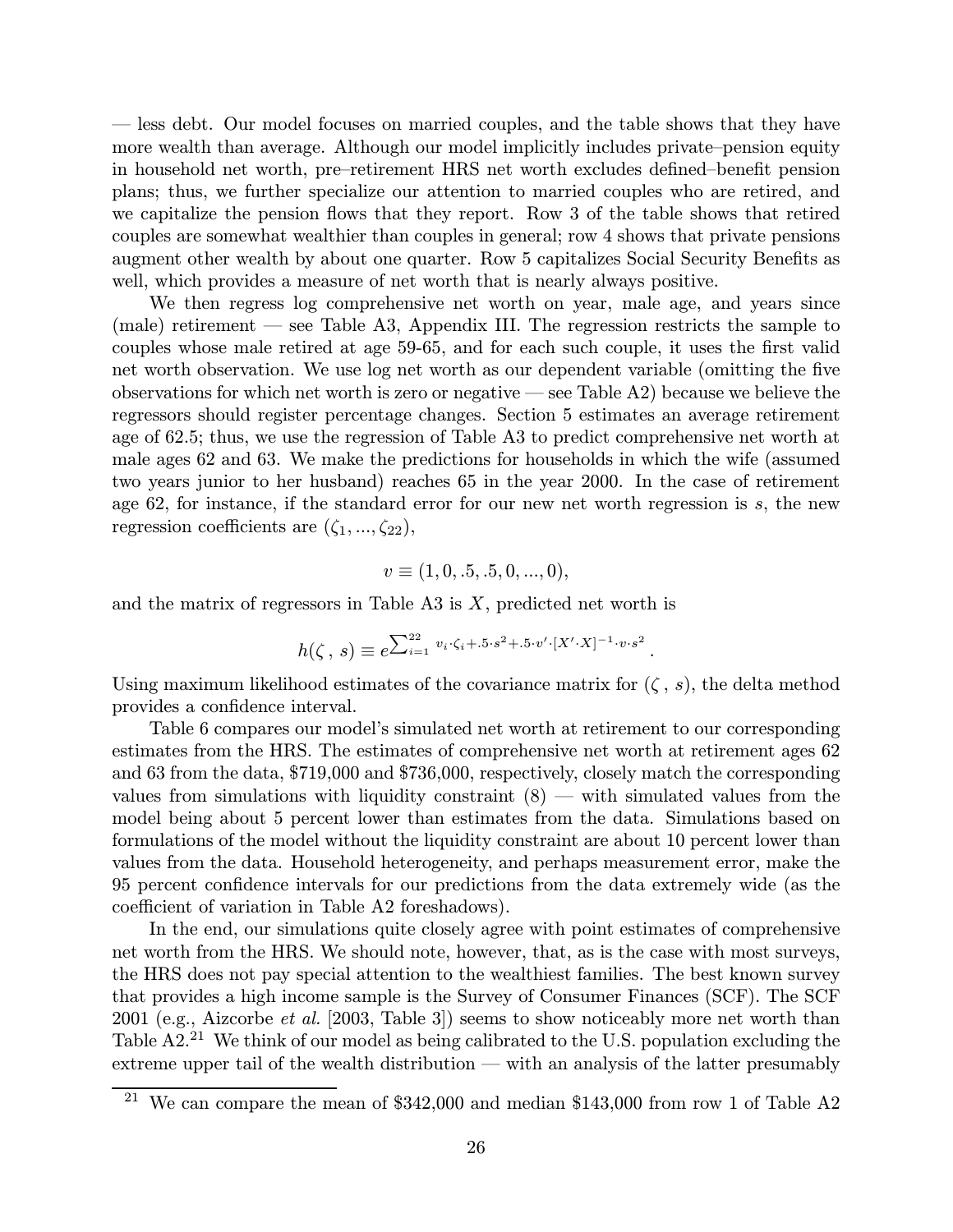# Table 6. Comprehensive Household Net Worth (Including Capitalized Pension and Social Security Benefits) Predicted from Life—Cycle Model (Estimated Beta from Table 2, Column 3) and from HRS Survey Data; Year 2000 Dollars

| Specification                                                              | Household Retirement Age: <sup><i>a</i></sup> |                               |  |  |
|----------------------------------------------------------------------------|-----------------------------------------------|-------------------------------|--|--|
|                                                                            | 62                                            | 63                            |  |  |
| Simulation of Estimated Life–Cycle Model                                   |                                               |                               |  |  |
| Model Incorporating<br>Liquidity Constraints                               | \$686,000                                     | \$696,000                     |  |  |
| Model Omitting<br>Liquidity Constraints                                    | \$656,000                                     | \$666,000                     |  |  |
| 3. HRS Data: Prediction from Regression on Data from Last Row Table $A2^b$ |                                               |                               |  |  |
| Mean<br>$[95\%$ Confid.                                                    | \$719,000<br>[458000, 979000]                 | \$736,000<br>[598000, 873000] |  |  |

a. Male age (all households here headed by couples).

b. Omitting negative and zero values, we regress log total net worth on a constant, survey—wave and male age dummies, and years since male retirement. The sample is retired couples whose male retired age 59-65. Assuming wives are two years younger than their husbands, we predict net worth for households whose wife turned 65 in 2000.

requiring a description of intentional bequests (e.g., Modigliani [1986], Laitner [2001], and others).

# 7. Conclusions

A number of recent papers describe a substantial drop in household expenditures at retirement, a drop that some argue demonstrates the limits of a strictly rational life—cycle model. This paper reconciles the life-cycle saving model with the "retirement-consumption puzzle," and then uses the empirical change in expenditure at retirement to provide a new and, we believe, attractive source of identification for parameters of the life—cycle model.

We show that a tractable life—cycle specification with nonseparable intratemporal utility, and with work options that are discrete, predicts a discontinuous change in consumption at retirement. We then show that if one is willing to thus treat the change in

with SCF family net worth (see Aizcorbe) for head 55-64 (2001 dollars): 1995, mean \$442,000 and median \$133,000; 1998, mean \$579,000 and median \$139,000; 2001, mean \$727,000 and median \$182,000.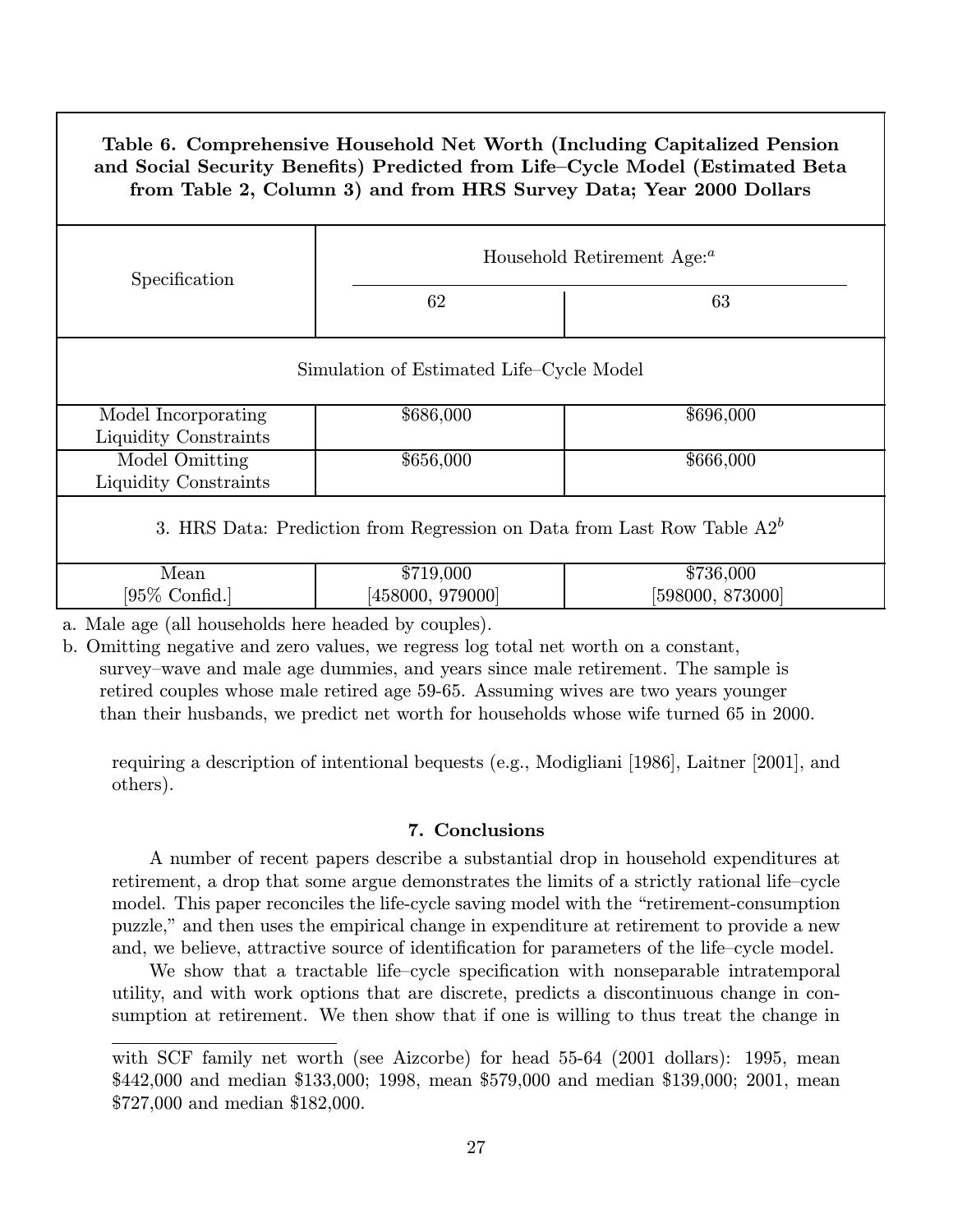household consumption at retirement as a consequence of purposeful behavior, the magnitude of the change provides useful information for estimating life—cycle model parameters, especially the elasticity of intertemporal substitution. Intuitively, if a household's taste for intertemporal smoothing is sufficiently high, it will choose to decrease its consumption at retirement so that lost utility from consumption offsets gains from additional leisure. If it has a lower desire for intertemporal smoothing, on the other hand, the household might want to increase its consumption at retirement to take advantage of the complementarity of consumption and leisure. The size, and sign, of the consumption change play a crucial role in our estimation of households' IES.

Our strategy of using the consumption-retirement puzzle to estimate life-cycle parameters provides information about the robustness of existing IES estimates to variation in method of estimation and decision domain. In addition, our method has the advantage that it estimates the IES from changes associated with a highly predictable and consequential life event – retirement. The standard approach, which instruments for asset returns in period  $t + 1$  using economic variables known in period t, suffers from the problems of weak instruments. We argue that, in this sense, changes in consumption at retirement offer a more robust and credible source of variation from which to estimate this critical parameter.

We implement our identification strategy using pseudo—panel data from the U.S. Consumer Expenditure Survey 1984-2001 to estimate a consumption-Euler equation. The estimated coefficients from that equation provide composites of the structural parameters of our life—cycle model. As in previous studies, we find a substantial average drop in household expenditure at retirement. Combining the consumption coefficients with lifetime earnings profiles from Health and Retirement Study panel data, we use the model's prediction of the optimal retirement age, together with HRS data on retirement, to extract estimates of the structural parameters of the model.

Despite our distinctive method, we estimate intertemporal elasticity parameters that are consistent with, if on the higher end of, those found and used in the literature. We estimate, with considerable precision, an IES for services of approximately 0.67 and an IES for consumption of 0.87.

Our estimated model performs well when we compare its predictions about retirement wealth holdings with actual wealth data from the HRS (which did not inform our estimation), and the model interestingly suggests that liquidity constraints may play a role in determining the path of consumption at young ages. Because the model is especially well suited for studying retirement behavior, our future work will use our estimates to perform policy experiments to obtain quantitative predictions of, for example, the effects of possible Social Security reforms on the labor supply of older Americans.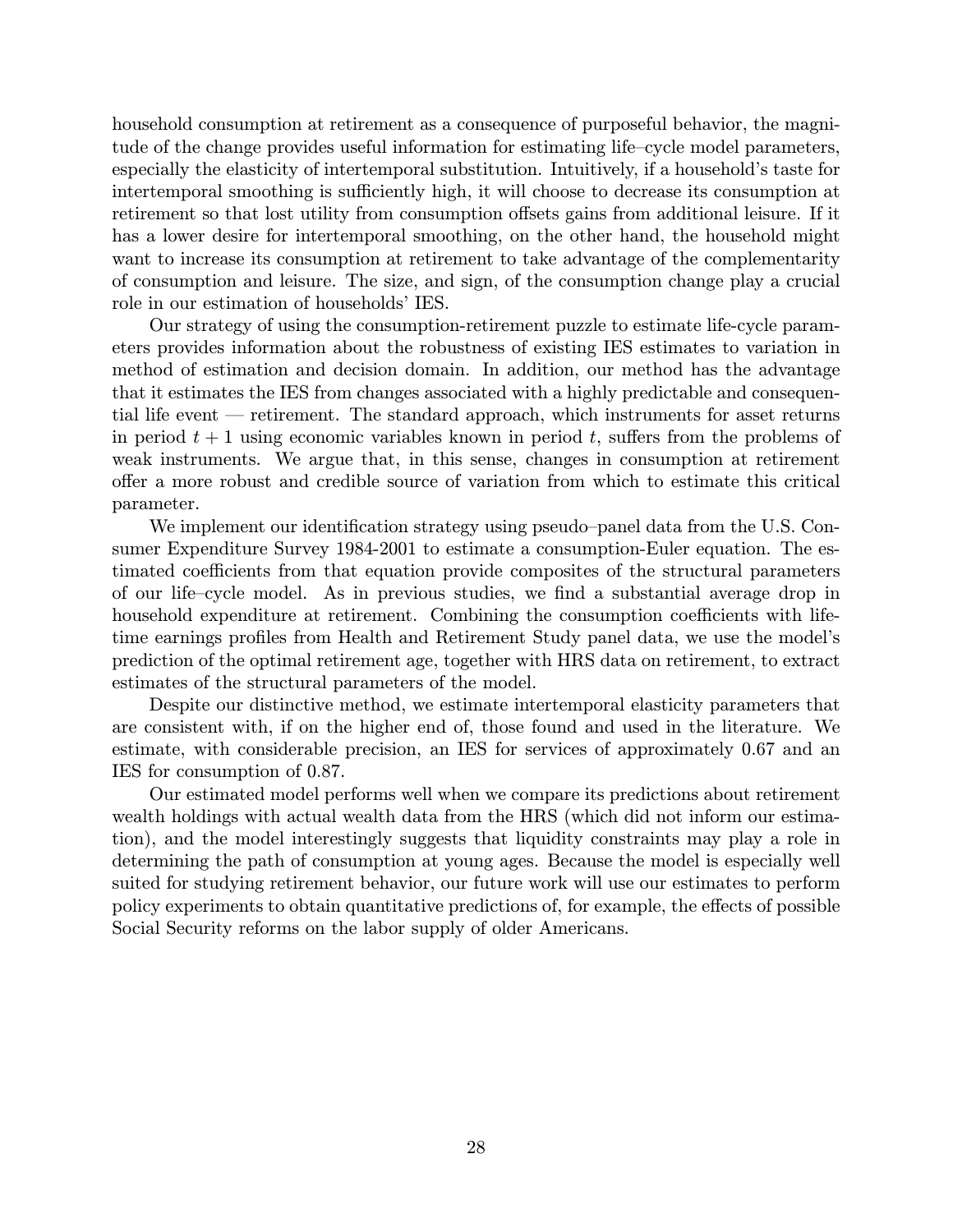#### Appendix I: Further Adjustments of the CEX Data

This paper makes three additional adjustments to the CEX data.

First, we subdivide "shelter" into "services from own house" and "other." We scale the latter as we do other categories, but we drop the CEX "services from own house" and impute a substitute that allocates the annual NIPA total service flow from residential houses to the CEX in proportion to CEX reported house values.

Second, CEX medical expenditures are far too low. Reasons include the omissions of employer contributions to health insurance and services that Medicare covers. We annually, proportionately, and for every age adjust CEX expenditures on private health insurance to match the Department of Health and Human Services total for all premiums for private health insurance; and, we adjust out-of-pocket health spending from the CEX to match annual DHHS totals.<sup>22</sup> Turning to Medicare, funding for the benefits comes from a hospital insurance (HI) tax on wages and salaries, monthly premiums for supplementary medical insurance (SMI) from people currently eligible for benefits, and contributions from general tax revenues to SMI. The CEX registers only SMI premiums from participants; so, we allocate the yearly total of Medicare benefits (both HI and all SMI expenditure) to the CEX sample in proportion to SMI premium payments (principally for people over  $65$ ).<sup>23</sup>

Third, the NIPA "personal business" category includes bank and brokerage fees, many of which are hidden in the form of low interest on saving accounts, fees deducted from mutual fund income, etc., and hence absent from expenditures which CEX households perceive. We assume that bank and brokerage fees make their way into the life—cycle model in the form of lower—than—otherwise interest rates on saving; therefore, we normalize annual personal business expenditures measured in the CEX to match the corresponding NIPA amount less bank and brokerage fees, and omit bank and brokerage fees from our measure of consumption.

## Appendix II: Lifetime Earnings

See Table A1.

## Appendix III: HRS Household Net Worth

See Tables A2-A3.

<sup>22</sup> See http://www.cms.hhs.gov/statistics/burden-of-health-care-costs/table01.asp. The annual figures cover 1987-2000. We extrapolate to 1984-86 and 2001 using the growth rate of NIPA total medical consumption.

<sup>&</sup>lt;sup>23</sup> For HI expenditures, see *Social Security Bulletin, Annual Statistical Supplement 2001*, table 8.A1; for SMI receipts and receipts from participant premiums, see table 8.A2.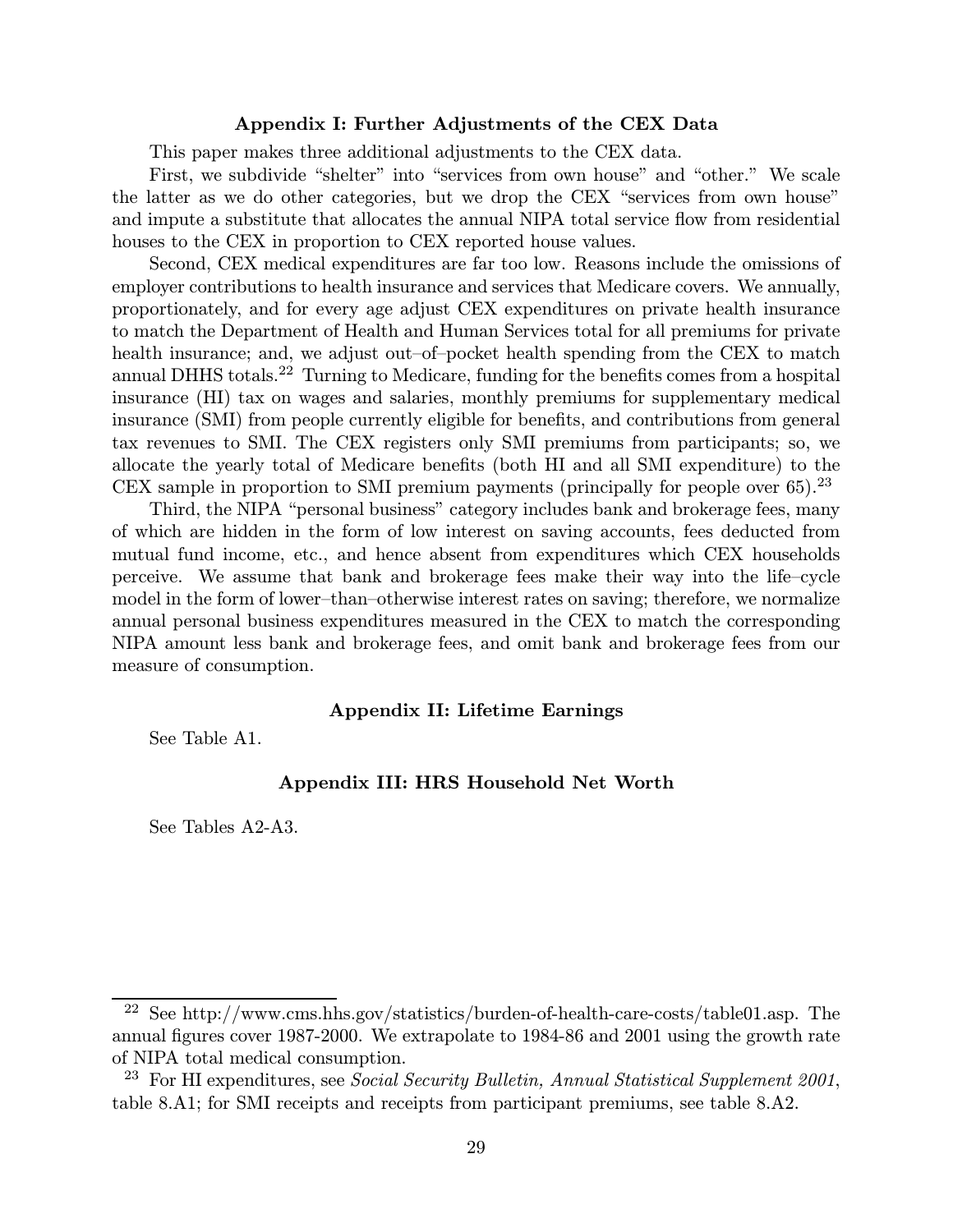| Pre-retirement  |                         |                 |                      |  |
|-----------------|-------------------------|-----------------|----------------------|--|
| Male            | Male/Female             | Male            | Male/Female          |  |
| Age             | Earnings                | Age             | Earnings             |  |
| 24              | 13839/3255              | 43              | 44412/9407           |  |
| $\overline{25}$ | 15294/3813              | 44              | 44084/10168          |  |
| 26              | 16780/3714              | $\overline{45}$ | 43512/10973          |  |
| $\overline{27}$ | $182\overline{15/3602}$ | $\overline{46}$ | 42896/11721          |  |
| $\overline{28}$ | 20252/3513              | 47              | 42289/12321          |  |
| 29              | 22384/3505              | 48              | 42532/12667          |  |
| $\overline{30}$ | 24540/3673              | 49              | 42800/13118          |  |
| 31              | 26658/3710              | $\overline{50}$ | 43017/13593          |  |
| $\overline{32}$ | 28788/3778              | $\overline{51}$ | 43192/13985          |  |
| $\overline{33}$ | 31224/4139              | $\overline{52}$ | 43198/14329          |  |
| $\overline{34}$ | 33532/4482              | $\overline{53}$ | 43089/14650          |  |
| $\overline{35}$ | 35911/4839              | 54              | 42803/15054          |  |
| $\overline{36}$ | 38321/5335              | $\overline{55}$ | 42572/15655          |  |
| $\overline{37}$ | 40805/5852              | $\overline{56}$ | 42405/16263          |  |
| $\overline{38}$ | 41672/6325              | $\overline{57}$ | 42142/16643          |  |
| $\overline{39}$ | 42449/6856              | $\overline{58}$ | 42985/17291          |  |
| 40              | 43206/7538              | $\overline{59}$ | 43667/17856          |  |
| 41              | 43857/7963              | 60              | 44191/18266          |  |
| $\overline{42}$ | 44605/8502              | $\overline{61}$ | 44420/18770          |  |
| Post-retirement |                         |                 |                      |  |
| Male            | Household               | Male            | Household            |  |
| Age             | SSB/Medicare Benefit    | Age             | SSB/Medicare Benefit |  |
| $62 - 63$       | 12383/0                 | $67 - 74$       | 18575/10623          |  |
| $\overline{64}$ | 18575/0                 | 75-82           | 12383/5312           |  |
| $65 - 66$       | 18575/5312              |                 |                      |  |

# Table A1. Representative Household Aftertax, Total Compensation Estimated from HRS, Imputed Household Social Security Benefit, and Imputed Household Medicare Benefit; Male Retirement Age 62; Female Retirement Age 60; Year 2000 Dollars<sup>a</sup>

a. See text.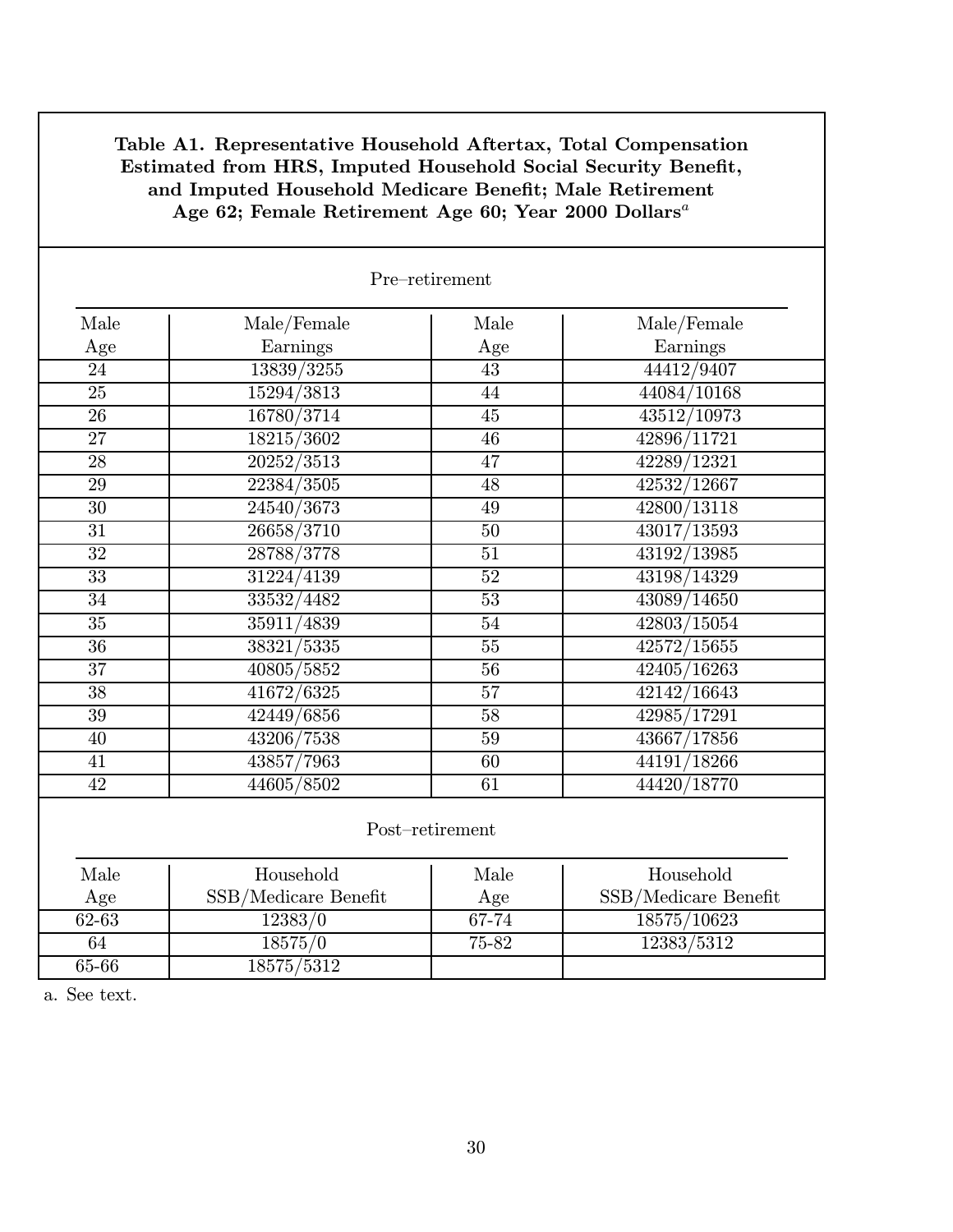| Table A2. HRS Net Worth (Yr 2000 Dollars) <sup>a</sup>             |                      |                      |           |                   |
|--------------------------------------------------------------------|----------------------|----------------------|-----------|-------------------|
|                                                                    | $Obser-$             | Weighted Sample: $c$ |           |                   |
| Sample                                                             | vations <sup>b</sup> | Mean                 | Median    | Coef.<br>Var.     |
| Financial Respondent<br>Reporting Net Worth                        | 40023                | \$342,000            | \$143,000 | 3.02              |
| Preceding Row<br>and Married                                       | 24626                | \$426,000            | \$200,000 | 2.58              |
| Preceding Row<br>and Retired <sup>d</sup>                          | 2821                 | \$485,000            | \$278,000 | 1.87              |
| Preceding Row, Add<br>Capitalized<br>Private Pension <sup>e</sup>  | 2821                 | \$614,000            | \$411,000 | 1.53              |
| Preceding Row, Add<br>Capitalized<br>Social Security Benefits $^f$ | 2821                 | \$756,000            | \$553,000 | $\overline{1.26}$ |
| Addendum: Signs in Preceding Row                                   |                      |                      |           |                   |
|                                                                    |                      | Negative             | Zero      | Positive          |
| Observations                                                       |                      | $\overline{2}$       | 3         | 2816              |

a. See text.

b. Waves 1992, 1994,..., 2004; hence, maximum of 6 observations per household.

- c. HRS household weights.
- d. Couple "retired" (i) if male never worked or self—characterized as retired, retirement age  $> 40$ , and positive Social Security benefit flow; and (ii) if spouse never worked or self—characterized as retired.
- e. Pension flows capitalized at  $r \cdot (1 \tau)$  where  $r = .05$  if cola, otherwise  $r = .075$ ; and  $\tau = .1428$ . Mortality: male age 74; female age 80. If survey reports "pension continues at death," spouse receives full pension share after respondent's death; if "pension reduced at death," spouse receives half share after respondent's death; otherwise, we assume pension flow stops with respondent's death. We multiply all survey pension flows by  $1 - \tau$ .
- f. After age 62, spouse receives larger of one—half husband's Social Security benefit and own benefit. After husband's death, spouse receives larger of own and husband's benefit. We multiply all Social Security benefit flows by  $1 - \tau/2$ .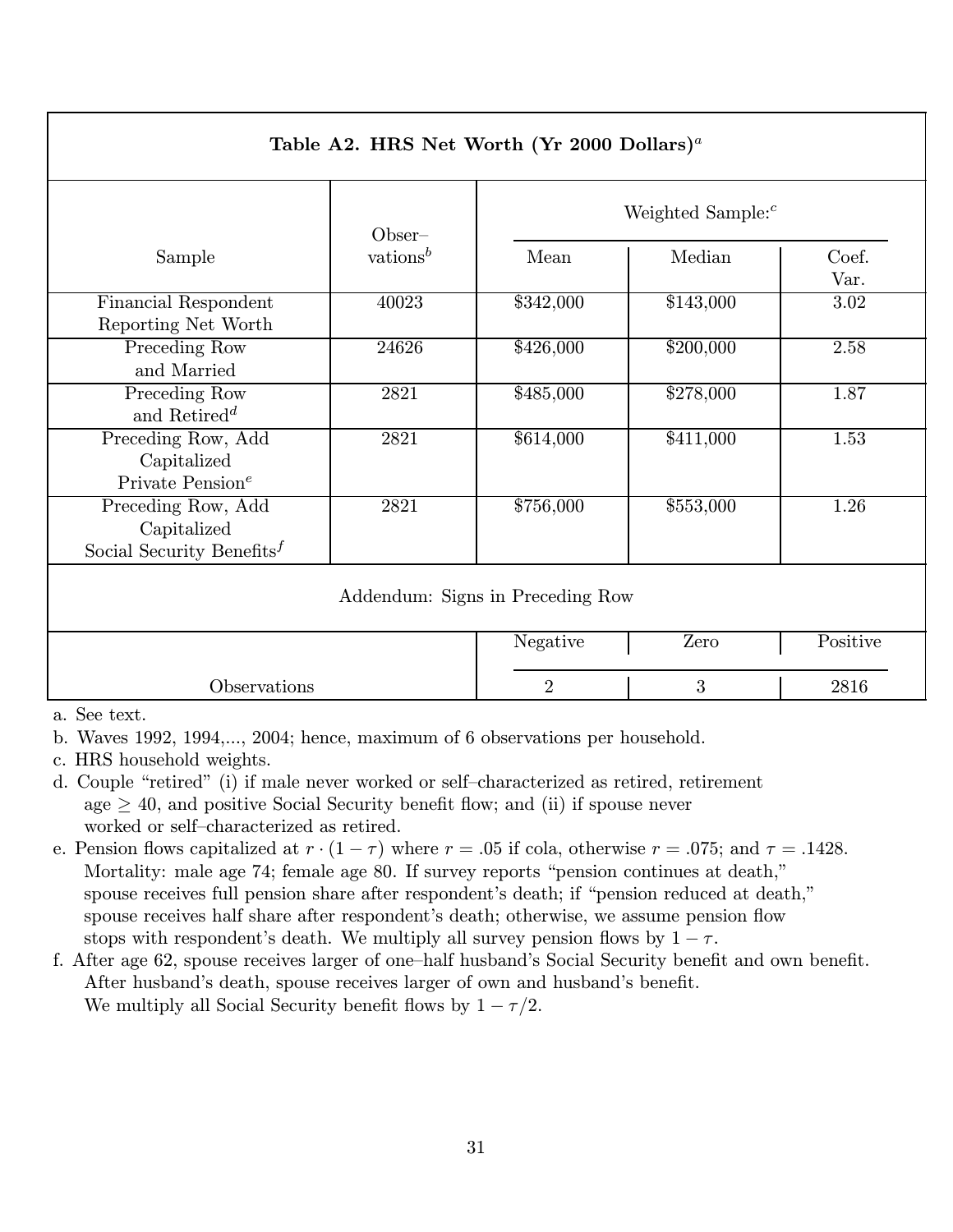| $HRS$ Household Weights; Male Retirement Age 59-65 $^{\circ}$ |             |          |           |  |
|---------------------------------------------------------------|-------------|----------|-----------|--|
| Parameter                                                     | Coefficient | St. Err. | T Stat    |  |
| <b>CONSTANT</b>                                               | 13.4315     | 0.1848   | 72.6673   |  |
| <b>1992 WAVE</b>                                              | $-0.4976$   | 0.0991   | $-5.0214$ |  |
| <b>1994 WAVE</b>                                              | $-0.1494$   | 0.1041   | $-1.4344$ |  |
| <b>1996 WAVE</b>                                              | $-0.3476$   | 0.0865   | $-4.0185$ |  |
| <b>1998 WAVE</b>                                              | $-0.3079$   | 0.0846   | $-3.6387$ |  |
| <b>2002 WAVE</b>                                              | $-0.1115$   | 0.0823   | $-1.3549$ |  |
| MALE AGE 59                                                   | 0.0302      | 0.2662   | 0.1134    |  |
| MALE AGE 60                                                   | $-0.4110$   | 0.2930   | $-1.4027$ |  |
| MALE AGE 61                                                   | $-0.1171$   | 0.3028   | $-0.3867$ |  |
| MALE AGE 63                                                   | 0.1350      | 0.1839   | 0.7341    |  |
| MALE AGE 64                                                   | 0.2076      | 0.1803   | 1.1511    |  |
| MALE AGE 65                                                   | 0.0579      | 0.1838   | 0.3151    |  |
| MALE AGE 66                                                   | 0.1264      | 0.1951   | 0.6481    |  |
| MALE AGE 67                                                   | 0.2009      | 0.2086   | 0.9630    |  |
| <b>MALE AGE 68</b>                                            | 0.0702      | 0.2205   | 0.3186    |  |
| MALE AGE 69                                                   | $-0.1975$   | 0.2187   | $-0.9030$ |  |
| MALE AGE 70                                                   | 0.0011      | 0.2303   | 0.0048    |  |
| MALE AGE 71                                                   | 0.0445      | 0.2421   | 0.1840    |  |
| MALE AGE 72                                                   | $-0.5527$   | 0.2868   | $-1.9270$ |  |
| MALE AGE 73                                                   | $-0.0615$   | 0.2939   | $-0.2092$ |  |
| MALE AGE 74                                                   | $-0.5116$   | 0.3736   | $-1.3691$ |  |
| MALE RET PLUS                                                 | $-0.0069$   | 0.0032   | $-2.1823$ |  |
| <b>Summary Statistics</b>                                     |             |          |           |  |
| $R^2$                                                         | 99.6727     |          |           |  |
| Observations                                                  | 864         |          |           |  |
| Mean Square Error                                             | .5717       |          |           |  |

Table A3. Regression of Log Comprehensive Net Worth from Retired, HRS Couples, on a Constant, Year and Male Age Dummy Variables, and Years Since Male Retirement; HRS Household Weights; Male Retirement Age  $59$ -65<sup>a</sup>

a. See text.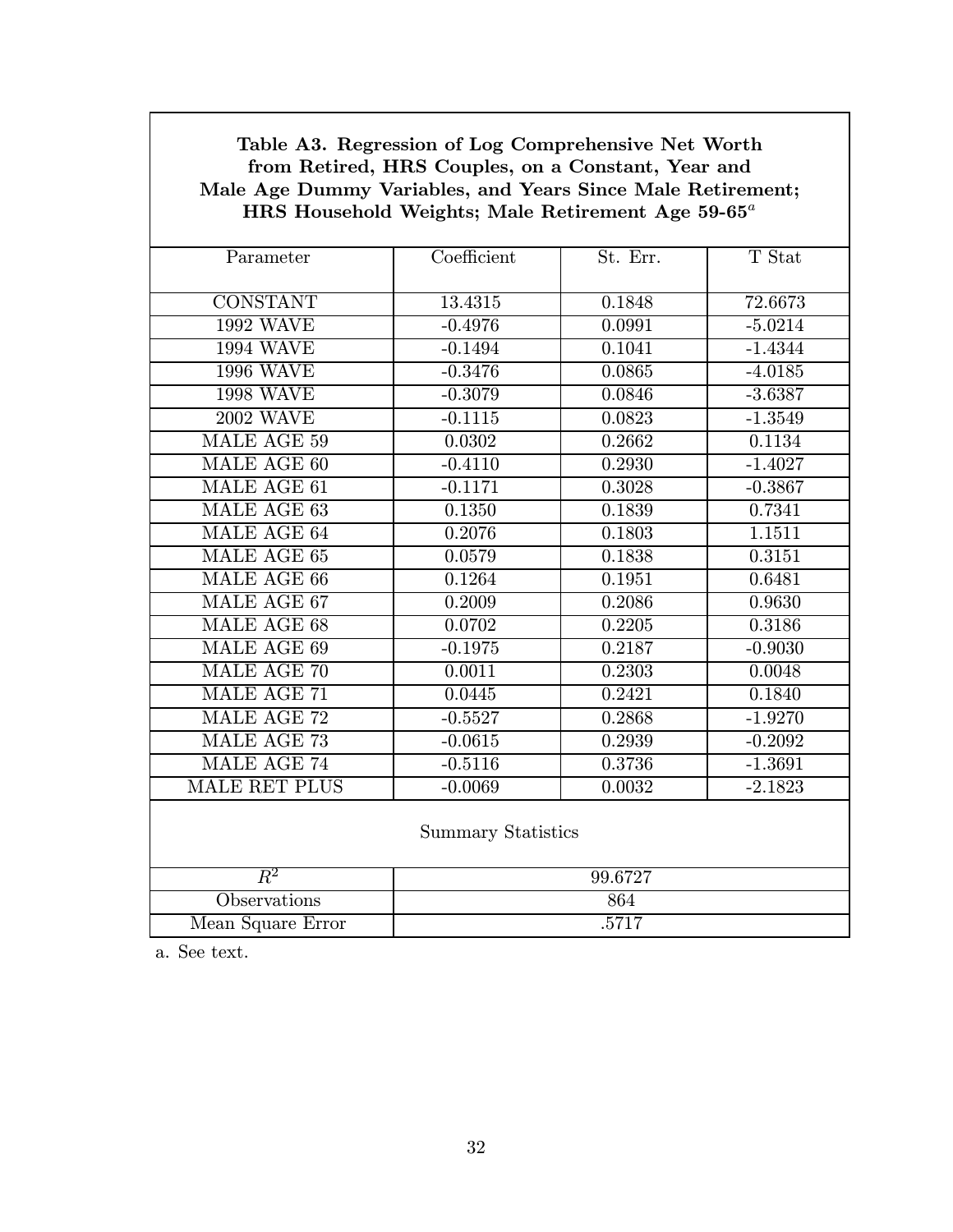## Bibliography

- [1] Aguiar, Mark; and Erik Hurst "Consumption vs. Expenditure," NBER Working Paper #10307 (2004).
- [2] Altig, David; Auerbach, Alan J.; Kotlikoff, Laurence J.; Smetters, Kent A.; and Walliser, Jan, "Simulating Fundamental Tax Reform in the United States," American Economic Review vol. 91, no. 3 (June 2001): 574-595.
- [3] Aizcorbe, Ana M.; Kennickell, Arthur B.; and Moore, Kevin B., "Recent Changes in U.S. Family Finances: Evidence from the 1998 and 2001 Survey of Consumer Finances," *Federal Reserve Bulletin*, vol. 89 (January 2003).
- [4] Attanasio, Orazio, and Guglielmo Weber, "Consumption Growth, The Interest Rate and Aggregation," Review of Economic Studies 60, (1993): 631—649.
- [5] Auerbach, Alan J.; and Kotlikoff, Laurence J. Dynamic Fiscal Policy. Cambridge: Cambridge University Press, 1987.
- [6] Banks, James; Blundell, Richard; and Tanner, Sarah, "Is There a Retirement—Savings Puzzle?" American Economic Review 88, no. 4 (September 1998): 769-788.
- [7] Barsky, Robert; Kimball, Miles; Juster, F. Thomas; and Shapiro, Matthew, "Preference Parameters and Behavioral Heterogeneity: An Experimental Approach in the Health and Retirement Study," *Quarterly Journal of Economics* vol. 112, no. 2 (May 1997): 537-579.
- [8] Bernheim, B. Douglas; Skinner, Jonathan; and Weinberg, Steven, "What Accounts for the Variation in Retirement Wealth Among U.S. Households," American Economic Review 91, no. 4 (September 2001): 832-857.
- [9] Blundell, Richard; Browning, Martin; and Meghir, Costas, "Consumer Demand and the Life-cyle Allocation of Expenditure," Review of Economic Studies (January 1994): 57-80.
- [10] Blundell, Richard; and MaCurdy, Thomas, "Labor Supply: A Review of Alternative Approaches," in Orley Ashenfelter and David Card (eds.), Handbook of Labor Economics: vol. 3A. Amsterdam: Elsevier, 1999.
- [11] Burkhauser, Richard V.; Dwyer, Debra; Lindeboom, Maarten; Theeuwes, Jules; and Woittiez, Isolde, "Health, Work, and Economic Well—Being of Older Workers, Aged Fifty—One to Sixty—one: A Cross—National Comparison Using the U.S. HRS and the Netherlands CERRA Data Sets," in James Smith and Robert Willis (eds.), Wealth, Work, and Health: Innovations in Measurement in the Social Sciences. Ann Arbor: The University of Michigan Press, 1999.
- [12] Campbell, John; and Mankiw, N. Gregory, "Consumption, Income and Interest Rates: Reinterpreting the Time Series Evidence," NBER Macroeconomics Annual MIT Press (1989): 185-216.
- [13] Cooley, Thomas; and Prescott, Edward "Economic Grwoth and Business Cycles" in Thomas Cooley (ed.), Frontiers of Business Cycle Research. Princeton, N.J., Princeton University Press (1995): 1-38.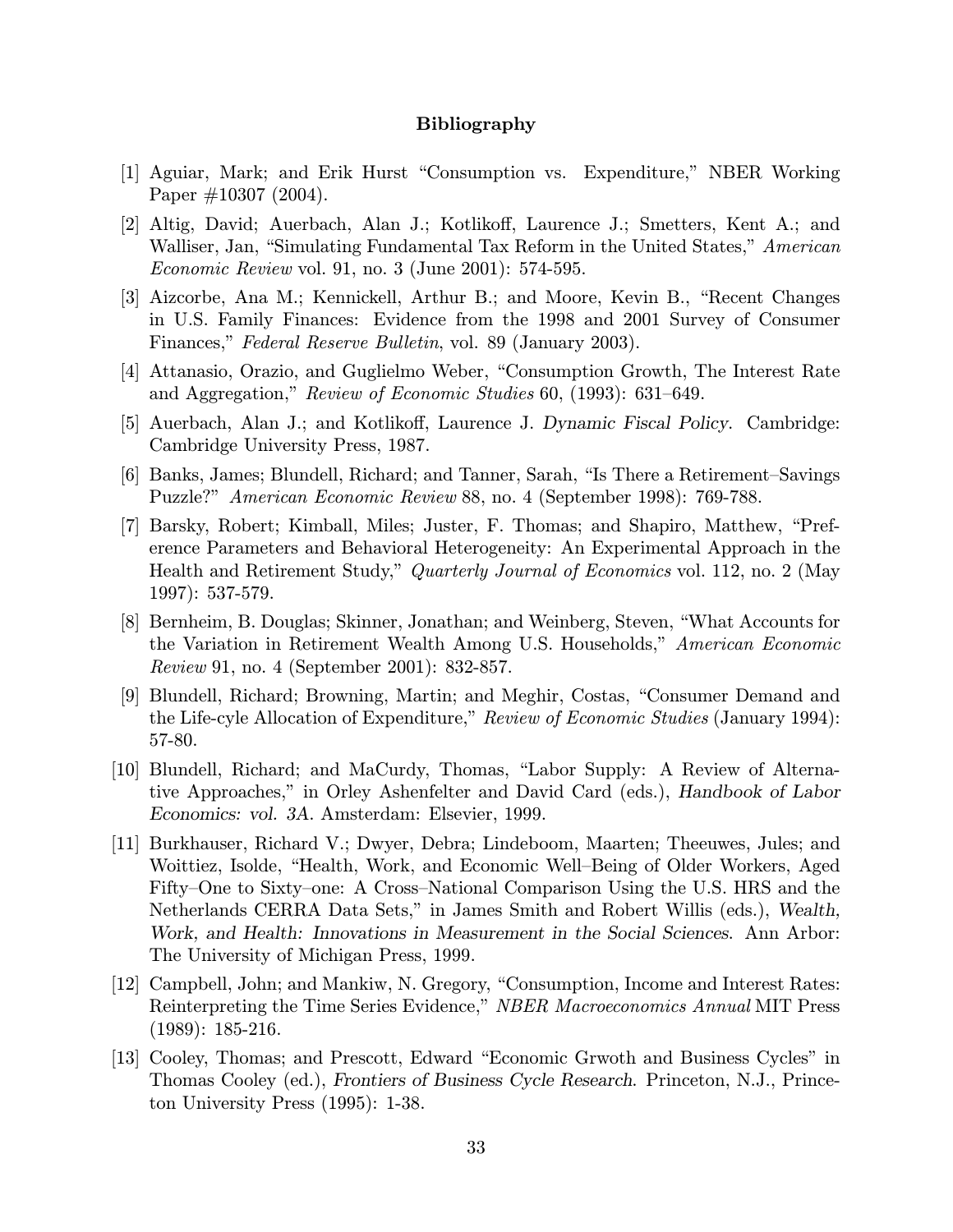- [14] Diamond, P.A., "National Debt in a Neoclassical Growth Model," American Economic Review, vol. 55, no. 5 (December 1965): 1126-1150.
- [15] Gokhale, Jagadeesh; Kotlikoff, Laurence J.; Sefton, James; and Weale, Martin, "Simulating the Transmission of Wealth Inequality via Bequests," Journal of Public Economics vol. 79, no. 1 (January 2001): 93-128.
- [16] Gustman, Alan L.; and Steinmeier, Thomas, L., "A Structural Retirement Model," Econometrica vol. 54, no. 3 (May 1986): 555-584.
- [17] Haider, Steven; and Stephens, Melvin, Jr., "Is There a Retirement-Consumption Puzzle? Evidence Using Subjective Retirement Expectations," NBER Working Paper  $#$ 10257, (2004).
- [18] Hall, Robert E., "Intertemporal Substitution in Consumption," Journal of Political Economy 96, no. 2 (1988): 339-357.
- [19] Hubbard, R. Glen; and Judd, Kenneth, "Liquidity Constraints, Fiscal Policy and Consumption," Brookings Papers on Economic Activity 1 (1986): 1-50.
- [20] Hubbard, R. Glen; Skinner, Jonathan; and Zeldes, Stephen P., "Precautionary Saving and Social Insurance," Journal of Political Economy 103, no. 2 (April 1995): 360-399.
- [21] Hurd, Michael, "The Effect of Labor Market Rigidities on the Labor Force Behavior of Older Workers," in (David Wise ed.), Advances in the Economics of Aging. Chicago: The University of Chicago Press, 1996.
- [22] Hurd, Michael; and Rohwedder, Susann, "The Retirement—Consumption Puzzle: Anticipated and Actual Declines in Spending at Retirement," NBER working paper 9586  $(2003)$ , http://www.nber.org/papers/w9586.
- [23] Jones, Larry E.; Manuelli, Rodolfo; Siu, Henry; and Stachetti, Ennio "Fluctuations in Convex Models of Endogenous Growth I: Growth Effects," mimeo, University of Minnesota (November 2003).
- [24] Keane, Michael; and Wolpin, Kenneth, "The Effect of Parental Transfers and Borrowing Constraints on Educational Attainment," International Economic Review 42, No. 4 (November 2001): 1051-1103.
- [25] King, Robert; Plosser, Charles; and Rebelo, Sergio, "Production, Growth and Business Cycles: I. The Basic Neoclassical Model," *Journal of Monetary Economics* vol. 21, no. 2 (1988): 195-232.
- [26] Laitner, John, "Secular Changes in Wealth Inequality and Inheritance," The Economic Journal, vol. 111, no. 474 (October 2001): 691-721.
- [27] Lucas, Robert E., Jr., "Supply Side Economics: An Analytical Review," Oxford Economic Papers vol. 42 (April 1990): 293-316.
- [28] Lucas, Robert E., Jr., "Macroeconomic Priorities," The American Economic Review vol. 93. no. 1 (March 2003): 1-14.
- [29] Mariger, Randall P. Consumption Behavior and the Effects of Government Fiscal Policy. Cambridge: Harvard University Press, 1986.
- [30] Mariger, Randall P., "A Life-Cycle Consumption Model with Liquidity Constraints: Theory and Empirical Results," *Econometrica* 55, no. 3 (May 1987): 533-557.